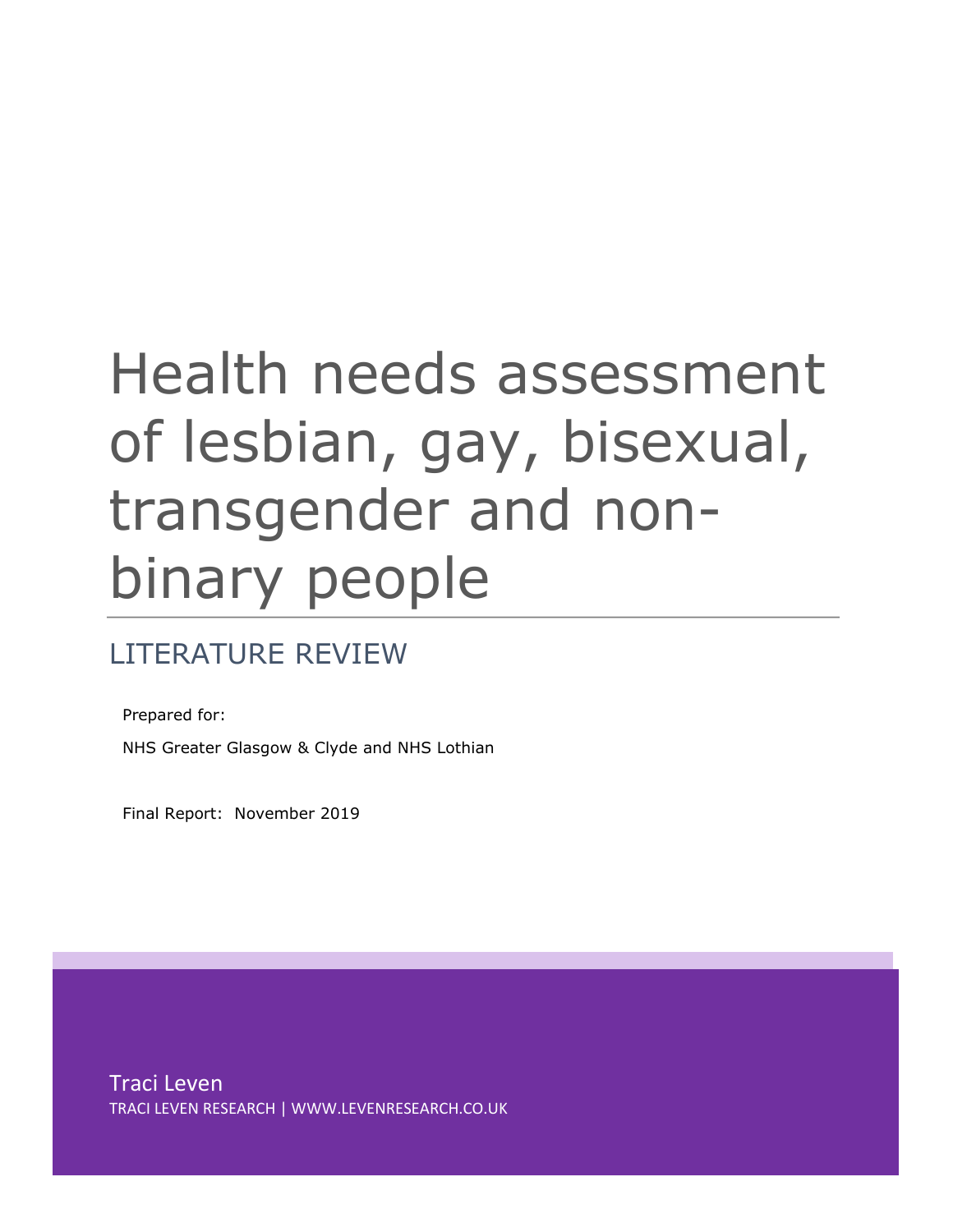# <span id="page-1-0"></span>**Abbreviations**

| Alcohol Use Disorders Identification Test                                                                                                                                         |  |  |  |
|-----------------------------------------------------------------------------------------------------------------------------------------------------------------------------------|--|--|--|
| Black and minority ethnic groups                                                                                                                                                  |  |  |  |
| Gamma-hydroxybutyrate (synthetic drug, known as a 'date-<br>rape' drug)                                                                                                           |  |  |  |
| Gamma-butyrolactone (synthetic drug similar to GHB- together<br>GBH and GBL are often referred to as 'G')                                                                         |  |  |  |
| Gender Identity Clinic                                                                                                                                                            |  |  |  |
| Lesbian, gay and bisexual                                                                                                                                                         |  |  |  |
| Lesbian, gay, bisexual and other (used in population surveys to<br>differentiate all those who selected their sexual orientation as<br>anything other than heterosexual/straight) |  |  |  |
| Lesbian, gay, bisexual and transgender                                                                                                                                            |  |  |  |
| Lesbian, gay, bisexual, transgender and intersex                                                                                                                                  |  |  |  |
| Lesbian, gay, bisexual, transgender and non-binary                                                                                                                                |  |  |  |
| Men who have sex with men                                                                                                                                                         |  |  |  |
| NHS Greater Glasgow & Clyde                                                                                                                                                       |  |  |  |
| New Psychoactive Substances                                                                                                                                                       |  |  |  |
| Scottish Household Survey                                                                                                                                                         |  |  |  |
| Women who have sex with women                                                                                                                                                     |  |  |  |
|                                                                                                                                                                                   |  |  |  |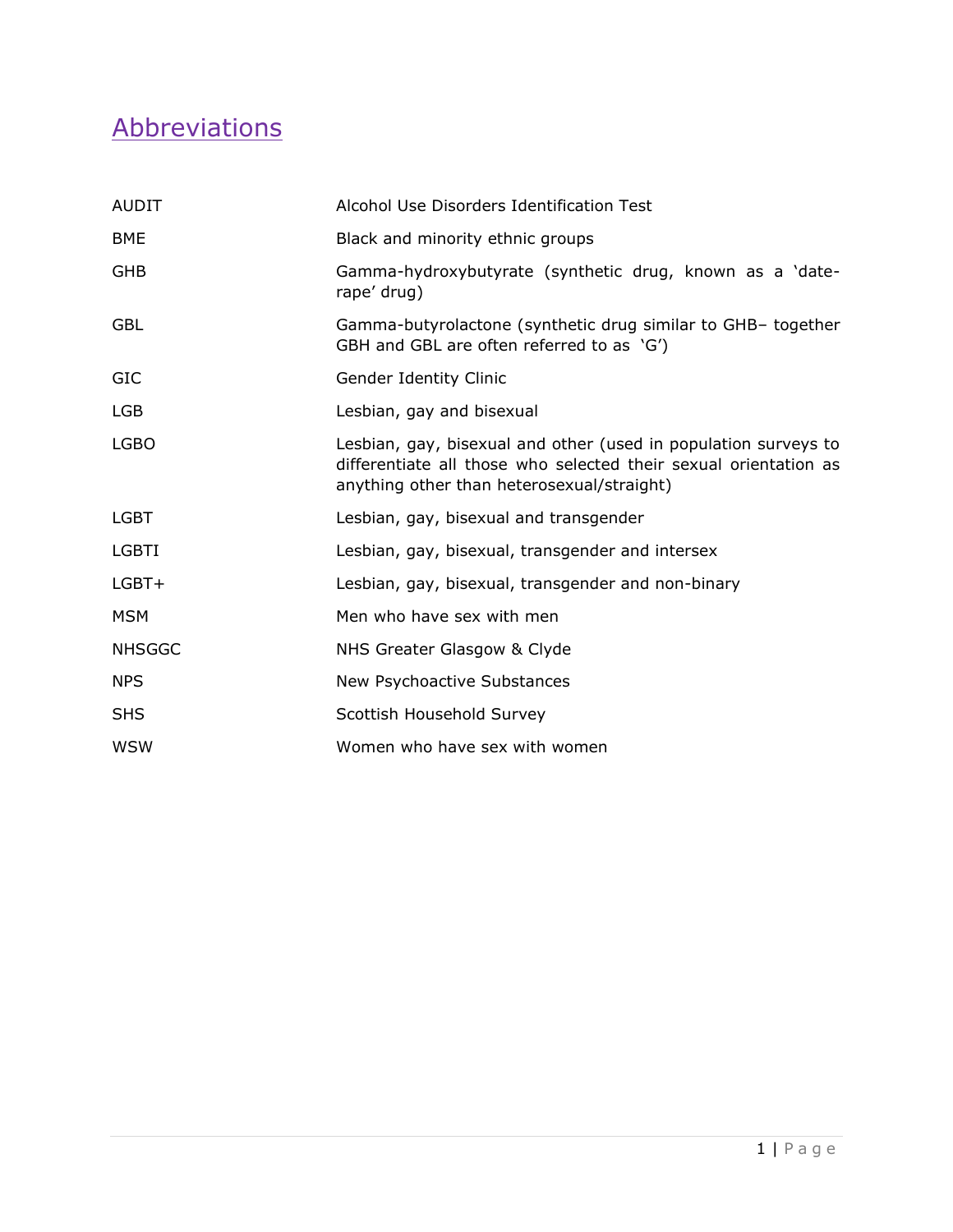# Contents

| 1.                                                                |
|-------------------------------------------------------------------|
|                                                                   |
|                                                                   |
|                                                                   |
| 2.                                                                |
|                                                                   |
|                                                                   |
|                                                                   |
|                                                                   |
|                                                                   |
|                                                                   |
|                                                                   |
|                                                                   |
|                                                                   |
|                                                                   |
| 3.                                                                |
|                                                                   |
| Learning, Developmental, Emotional or Behavioural Differences  14 |
|                                                                   |
|                                                                   |
|                                                                   |
|                                                                   |
|                                                                   |
|                                                                   |
|                                                                   |
| 4.                                                                |
|                                                                   |
|                                                                   |
|                                                                   |
|                                                                   |
|                                                                   |
|                                                                   |
|                                                                   |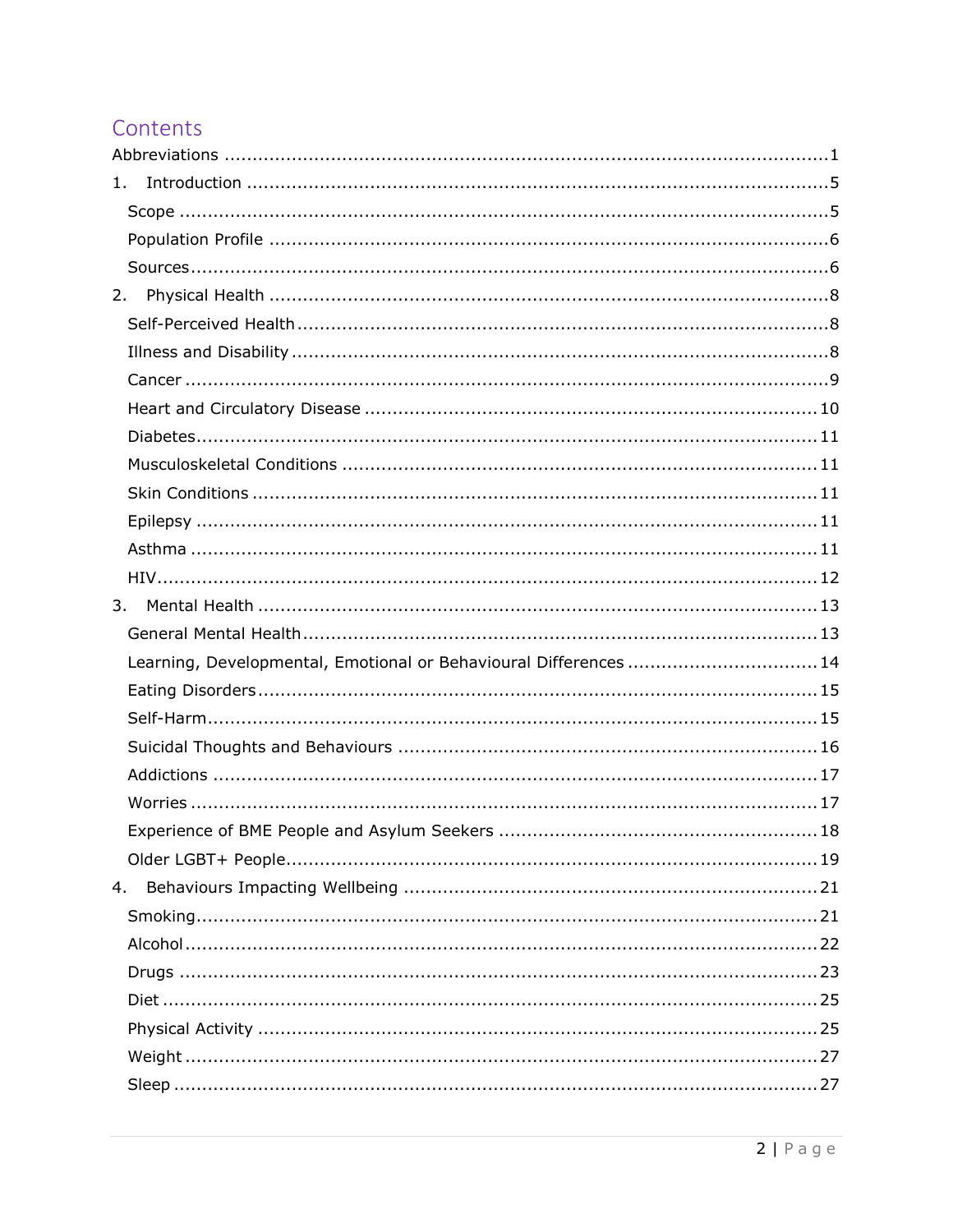|    | 5.                                                                                       |
|----|------------------------------------------------------------------------------------------|
|    |                                                                                          |
|    |                                                                                          |
|    |                                                                                          |
|    |                                                                                          |
|    |                                                                                          |
|    |                                                                                          |
|    |                                                                                          |
|    |                                                                                          |
|    |                                                                                          |
|    |                                                                                          |
|    |                                                                                          |
|    |                                                                                          |
|    |                                                                                          |
| 7. |                                                                                          |
|    |                                                                                          |
|    |                                                                                          |
|    |                                                                                          |
|    |                                                                                          |
|    | 8.                                                                                       |
|    |                                                                                          |
|    |                                                                                          |
|    |                                                                                          |
|    |                                                                                          |
|    |                                                                                          |
|    |                                                                                          |
|    |                                                                                          |
|    | Assumptions of Heterosexuality and Heterocentric Norms in Healthcare Settings 44         |
|    |                                                                                          |
|    | Pressure to Access Services to Change/Suppress Sexual Orientation or Gender Identity. 45 |
|    |                                                                                          |
|    | Levels of Knowledge/Understanding of LGBT Issues among Healthcare Providers  47          |
|    |                                                                                          |
|    |                                                                                          |
|    |                                                                                          |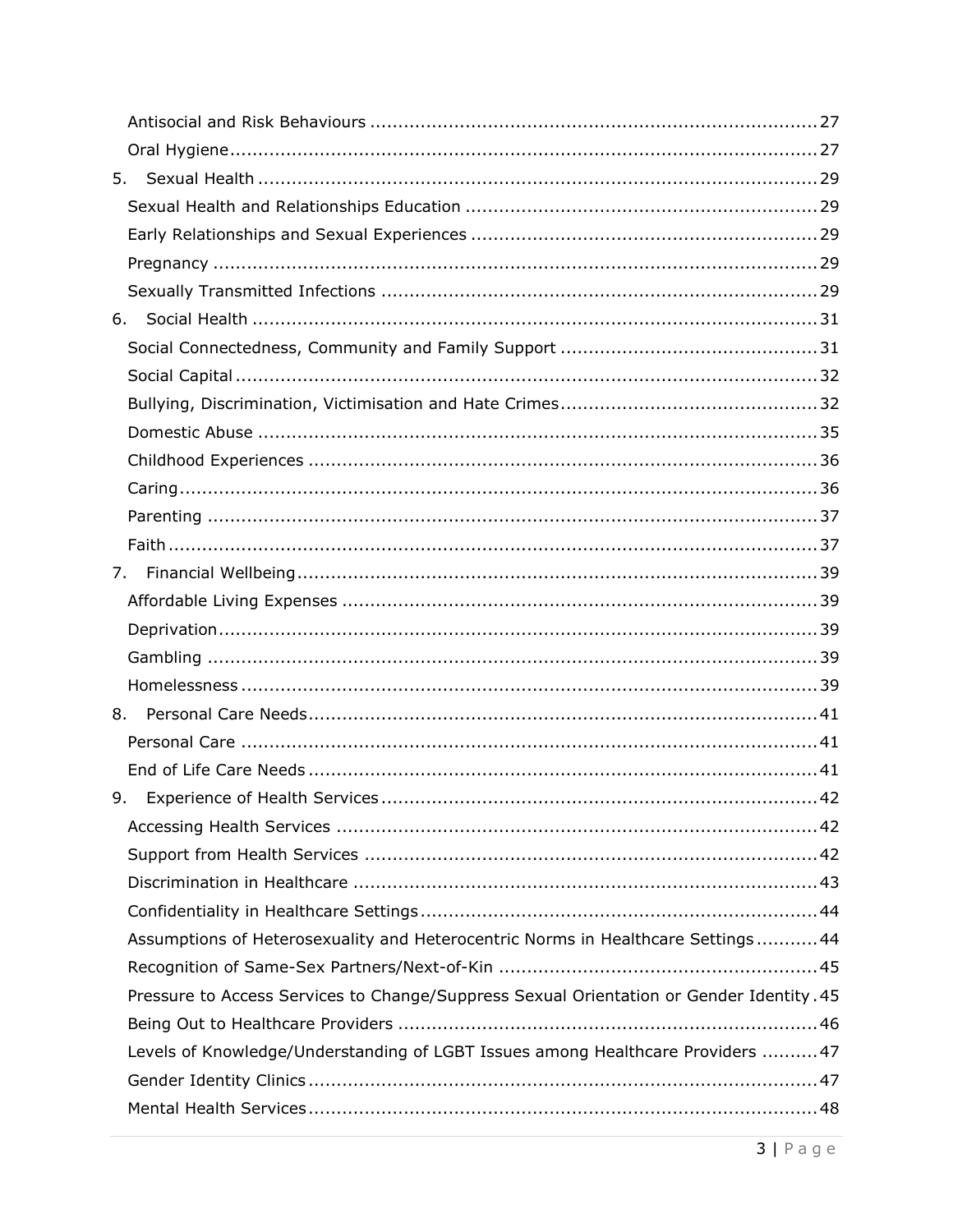| Appendix 1 - Bespoke Analysis of NHSGGC Adult Health and Wellbeing Survey 2017/1851    |  |
|----------------------------------------------------------------------------------------|--|
| Appendix 2 - Significant Differences from NHSGGC Schools Surveys by Sexual Identity 54 |  |
|                                                                                        |  |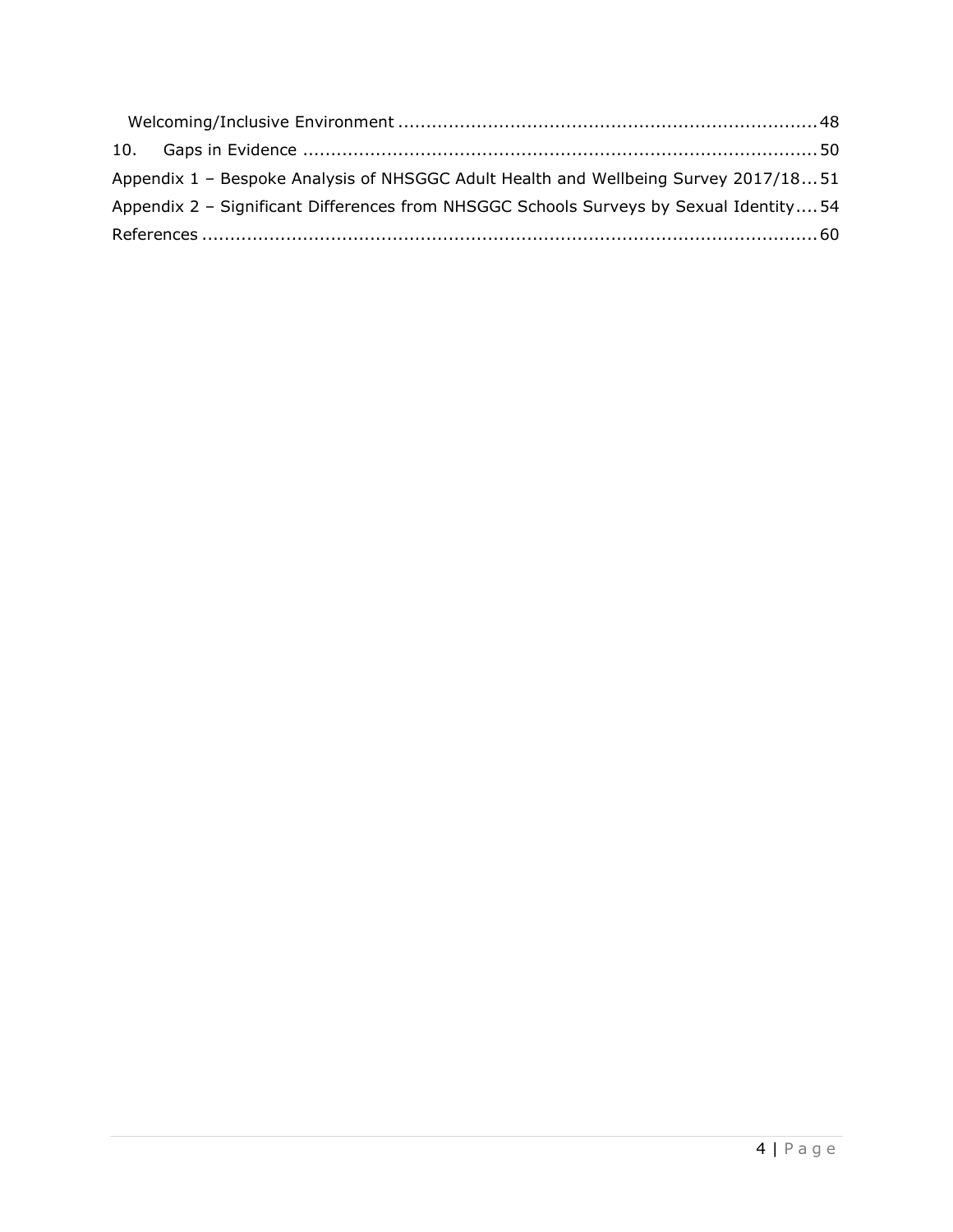# <span id="page-5-0"></span>1. Introduction

The Scottish Government has made a commitment to 'making Scotland a better, healthier place for everyone' and to tackle health inequalities. Health and wellbeing varies significantly according to many factors. In Scotland, those living in poverty and areas of deprivation are consistently shown to have poorer health outcomes for a range indicators. Health inequalities are further compounded by differing experiences based on a person's identity including those characteristics protected under the Equality Act (2010). This includes those who identify as lesbian, gay, bisexual, those who are transgender and those who have a non-binary gender identity (LGBT+).

NHS Greater Glasgow & Clyde (NHSGGC) and NHS Lothian recognise that there are gaps in knowledge about the health and wellbeing of LGBT+ groups. In order to better inform approaches to public health for LGBT+ people, they have commissioned a comprehensive health needs assessment of LGBT+ people in both health board areas, equally differentiated for each of seven groups:

- Lesbian and gay women
- Gay men
- Bisexual women
- Bisexual men
- Trans women
- Trans men
- Non-binary identifying people

The health needs assessment will be conducted in three stages:

- 1. A literature review
- 2. Qualitative engagement with LGBT+ people and with staff directly involved in providing services for LGBT+ people
- 3. Health and wellbeing survey of LGBT+people

Traci Leven Research has been commissioned to conduct the first two stages of the work. The survey will be commissioned separately. This document sets out the findings of the first stage (literature review) and this will inform the scope for the qualitative engagement.

### <span id="page-5-1"></span>Scope

The brief for the literature review was to review published and grey literature from the last 10 years in the UK with a particular emphasis on Scotland. The review encompasses studies which include health and wellbeing components, including those conducted with LGBT+ populations and those with wider populations with sufficient sample size and details of LGBT+ status to allow an examination of differentiated results. The review includes measures of health and wellbeing outcomes, determinants of health and wellbeing, and experiences of engaging with health services.

It is recognised that much is already known about the needs of men who have sex with men (MSM) in relation to sexual health and HIV and this has been excluded from the scope of the literature review.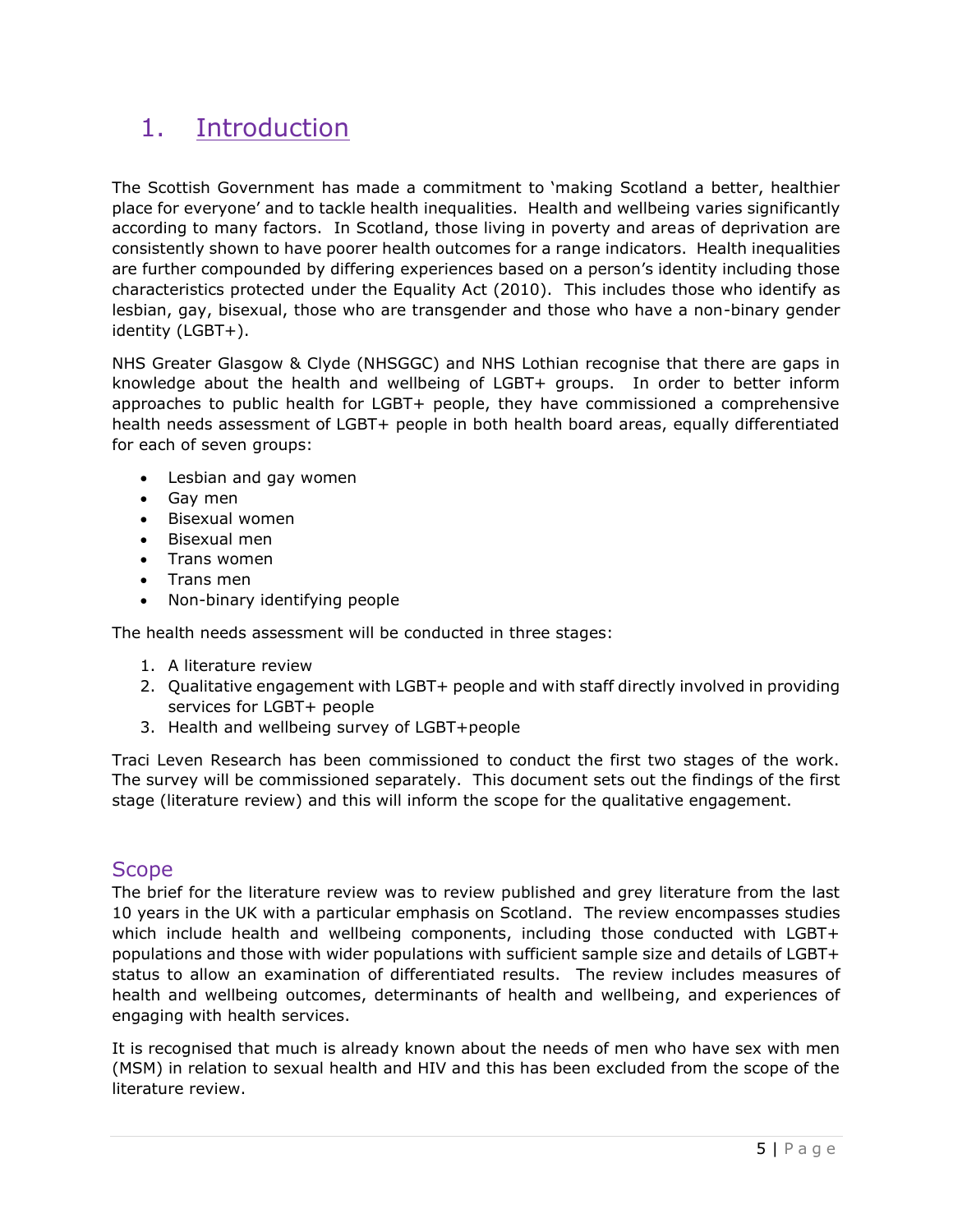Where possible, relevant findings have been differentiated for each of the LGBT+ groups or aggregated sub-groups.

### <span id="page-6-0"></span>Population Profile

Estimates are that around 5-7% of adults in Scotland have LGB identities (Gordon, Graham, Robinson, & Taulbut, 2010). Around 0.6%-1.0% of the population are transgender (GIRES, 2011). The non-binary population is harder to estimate due to national surveys (including the census) not including the identification of non-binary people.

Identifying the health needs and health inequalities of LGBT+ people compared to heterosexual and cisgender people is complex. The profile of LGBT+ people differs from heterosexual cisgender people, with LGBT+ people having a significantly younger age profile. Also, LGBT+ people are more likely to have a higher educational attainment, but despite this are more likely to be living in areas of deprivation (Gordon, Graham, Robinson, & Taulbut, 2010). Each of these factors is also a determinant of health.

### <span id="page-6-1"></span>**Sources**

A full list of sources is found in the References section at the end of this document. However, some key Scottish sources referenced throughout the report are:

**NHSGGC Adult Health and Wellbeing Survey 2017/18** (Leven, 2019)<sup>1</sup> for which bespoke analysis was conducted as part of this review. The findings of the bespoke analysis comparing health indicators for heterosexual adults with LGBO adults is shown in **Appendix 1**.

**Key Findings in the NHSGGC Schools Surveys by Sexual Identity** (Leven, 2016)<sup>2</sup>: reports on analysis of the combined datasets of health and wellbeing surveys of secondary school pupils in four local authorities in the NHSGGC area – Inverclyde (2013), Renfrewshire (2013), Glasgow City (2014) and East Dunbartonshire (2014). The bespoke analysis investigated significant differences for LGB pupils compared to heterosexual pupils on a wide range of health and wellbeing indicators. The key findings are reported throughout this report, with the statistics summarised in tables in **Appendix 2**.

**Life in Scotland for LGBT Young People: Analysis of the 2017 survey for lesbian, gay, bisexual and transgender young people** (LGBT Youth Scotland, 2018)**:** reports on a survey of 684 LGBT young people aged 13-25 in Scotland.

**The Scottish LGBT Equality Report: Lesbian, gay, bisexual and transgender people's experiences of inequality in Scotland<sup>3</sup>** (French, Magic, & Kent, 2015) which reports on an online survey of 1,052 people in Scotland (76% of whom had LGBT identities).

<sup>1</sup> <https://www.stor.scot.nhs.uk/handle/11289/579938>

<sup>&</sup>lt;sup>2</sup>[https://www.nhsggc.org.uk/media/241379/nhsggc\\_ph\\_schools\\_surveys\\_sexual\\_identity\\_re](https://www.nhsggc.org.uk/media/241379/nhsggc_ph_schools_surveys_sexual_identity_report_2016.pdf) [port\\_2016.pdf](https://www.nhsggc.org.uk/media/241379/nhsggc_ph_schools_surveys_sexual_identity_report_2016.pdf)

<sup>3</sup>[http://www.equality-network.org/wp-content/uploads/2015/07/The-Scottish-LGBT-](http://www.equality-network.org/wp-content/uploads/2015/07/The-Scottish-LGBT-Equality-Report.pdf)[Equality-Report.pdf](http://www.equality-network.org/wp-content/uploads/2015/07/The-Scottish-LGBT-Equality-Report.pdf)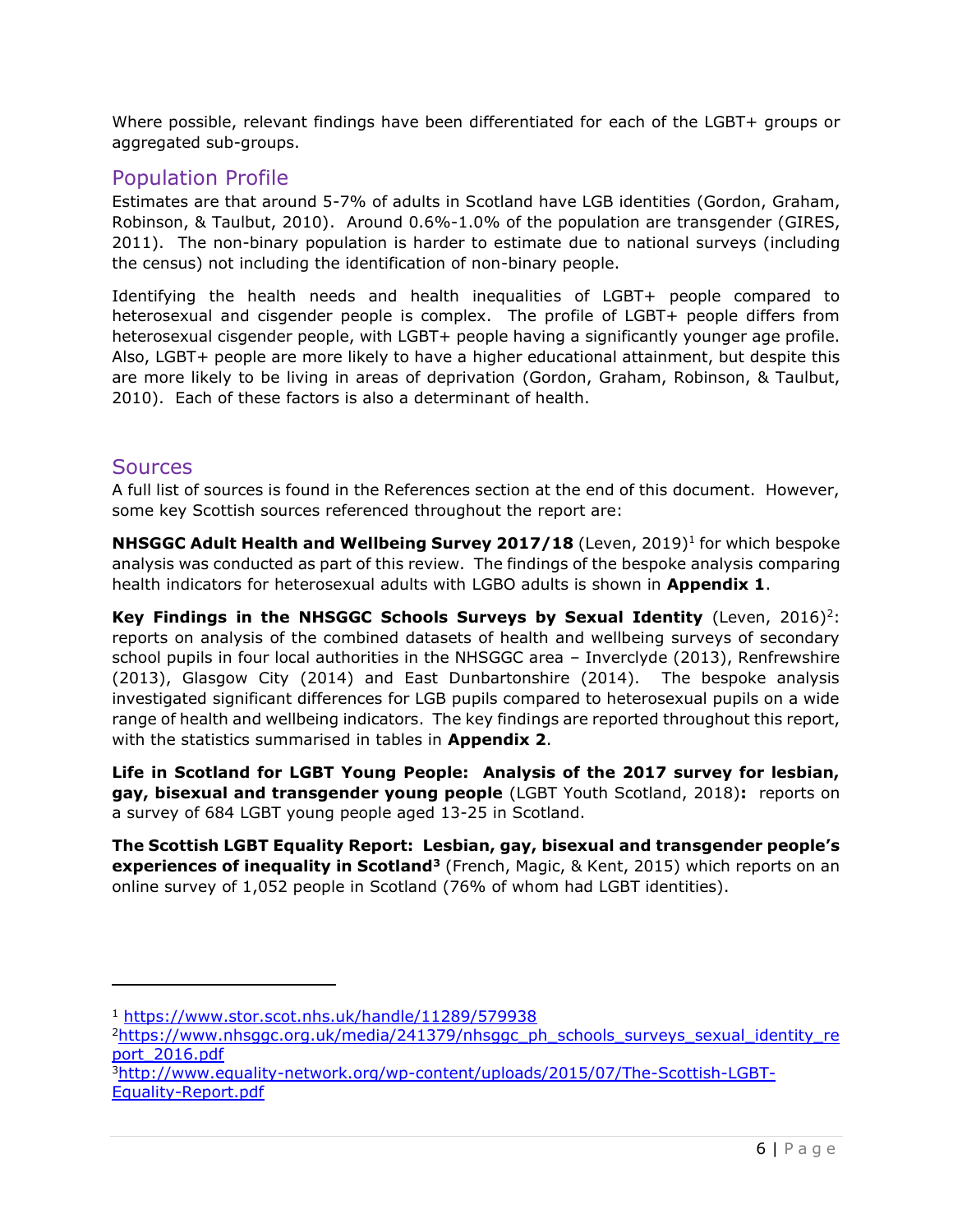LGBT In Scotland: Health Report<sup>4</sup> (Brider, Snedden, Bachmann, & Gooch, 2018) which reports on the 1,261 Scottish responses to a YouGov survey (on behalf of Stonewall) on questions relating to health.

**Gay and Bisexual Men's Heath Survey Scotland<sup>5</sup>** (Stonewall Scotland, 2012) reports on the Scottish findings from a large-scale British survey of gay and bisexual men's health needs in 2011.

**UK Gay Men's Sex Survey – Scotland region of residence data report** (Reid, 2011) which present findings from Scotland for the UK Gay Men's Sex Survey, which is part of the European MSM Internet Sex Survey. This consistent of 1,252 men in Scotland who had sex with men in the last year or who had a gay, bisexual or queer identity.

**Social Media, Men who have sex with men Sexual and Holistic Health Study (SMMASH2)** (Frankis & Welsh, 2017)**<sup>6</sup>** – reports on a survey conducted via social media of 1,547 men who have sex with men in Scotland in 2017.

**Sexual Orientation in Scotland 2017: A summary of the evidence base<sup>7</sup>** (Scottish Government, 2017) brings together findings from a range of sources which compares statistics for lesbian, gay, bisexual and other (LGBO) adults compared to heterosexual adults. Sources include core questions from the Scottish Household Survey, Scottish Health Survey and Scottish Crime and Justice Survey.

<sup>4</sup>[https://www.stonewallscotland.org.uk/sites/default/files/lgbt\\_in\\_scotland\\_](https://www.stonewallscotland.org.uk/sites/default/files/lgbt_in_scotland_-_health_report.pdf) health report.pdf

<sup>&</sup>lt;sup>5</sup>[https://www.stonewallscotland.org.uk/sites/default/files/Gay\\_and\\_Bisexual\\_Men\\_s\\_Health](https://www.stonewallscotland.org.uk/sites/default/files/Gay_and_Bisexual_Men_s_Health_Scotland.pdf) [\\_Scotland.pdf](https://www.stonewallscotland.org.uk/sites/default/files/Gay_and_Bisexual_Men_s_Health_Scotland.pdf)

<sup>6</sup>[www.sandyford.org/smmash2](http://www.sandyford.org/smmash2)

<sup>7</sup>[https://www.gov.scot/publications/sexual-orientation-scotland-2017-summary-evidence](https://www.gov.scot/publications/sexual-orientation-scotland-2017-summary-evidence-base/)[base/](https://www.gov.scot/publications/sexual-orientation-scotland-2017-summary-evidence-base/)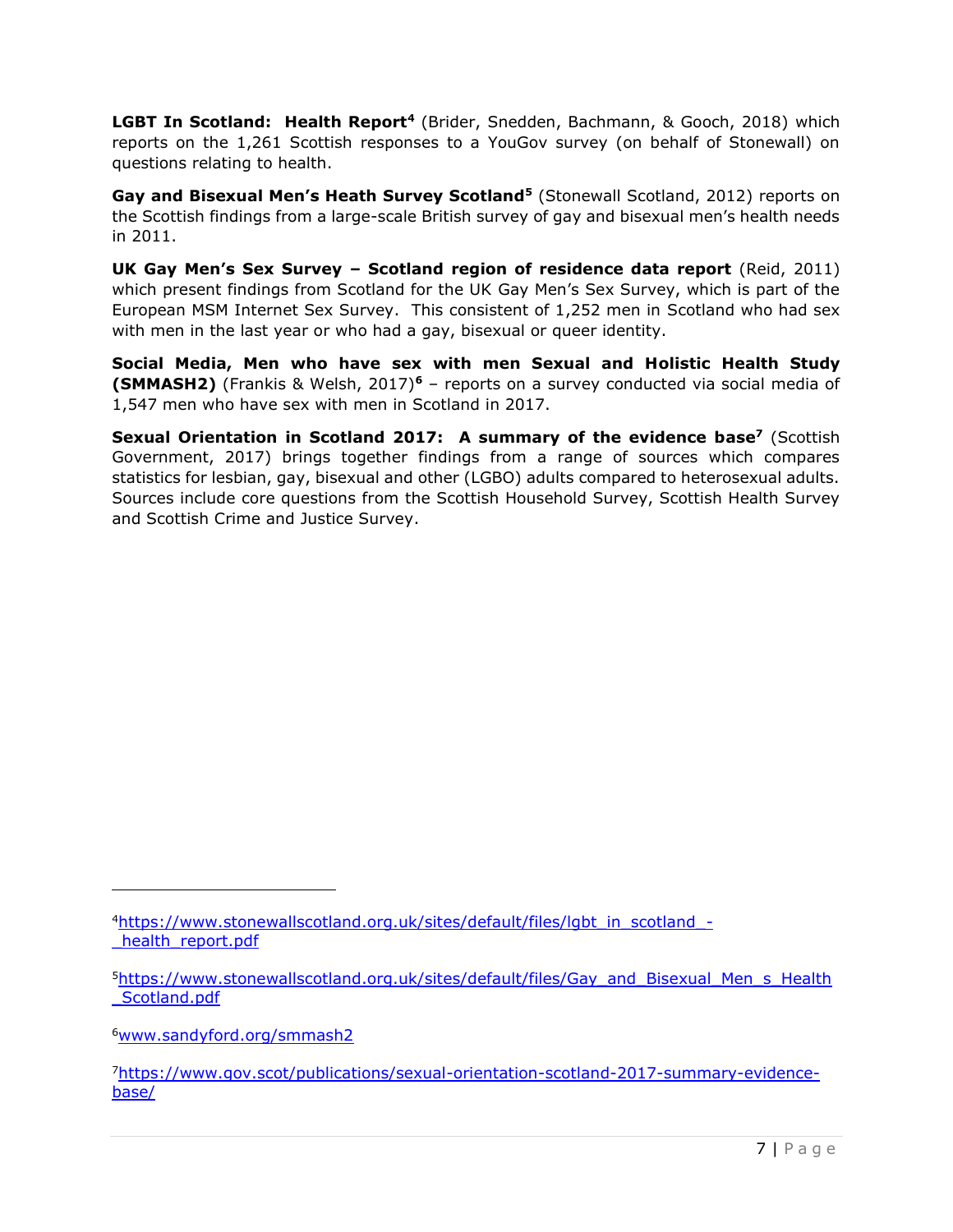# <span id="page-8-0"></span>2. Physical Health

# <span id="page-8-1"></span>Self-Perceived Health

Evidence points to LGB people in Scotland generally having less positive views of their health than heterosexual people.

The NHSGGC Adult Health & Wellbeing Survey in 2018 showed that compared to heterosexual people with the same age profile, non-heterosexual people were less likely to have a positive view of their general health or their physical wellbeing (see Appendix 1).

The NHSGGC school surveys also showed that LGB pupils were less likely than heterosexual pupils to have a positive view of their health over the last year (see Appendix 2).

Comparing the core question from Scottish surveys on self-perceived general health in 2015 (Scottish Government, 2017), 71% of LGBO adults rated their health as good/very good, compared to 75% of heterosexual adults. When adjusted for differences in the age profile, the disparity increased from 4 percentage points to eight percentage points. Analysis of the 2012 Scottish Health Survey (SHS) which had not been adjusted for age profile differences showed that bisexual adults were significantly less likely to rate their health positively than other groups. However, age-standardised comparisons of the core questions in 2017 (Scottish Government, 2019) revealed no significant difference between LGBO and heterosexual adults for general health.

Meta-analysis of 24 surveys across the UK (Beach, 2019) found that LGB men and women were 1.2 times more likely than heterosexual people to experience self-rated poor health.

The Gay and Bisexual Men's Health Report Scotland (Stonewall Scotland, 2012) showed that 77% of gay and bisexual men in Scotland in 2011 described their health and good or very good. Although this was analogous to the overall rate of positive views of general health measured by the Scottish Health Survey in 2011, differences are likely to be masked by the different age profile (only 13% of respondents to the gay and bisexual men's survey were aged over 50, and younger respondents will have more positive views of their health).

A review of evidence from the UK (Hudon-Sharp & Metcalf, 2016) pointed to LGB people's general health being worse than heterosexual people.

A review of evidence relating to lesbian and bisexual women (Varney & Newton, 2018) pointed to evidence from the English GP Patients Survey which found that lesbian and particularly bisexual women were more likely than heterosexual women to describe their health as fair or poor (bisexual women 32%; lesbian 25%, heterosexual 21%).

# <span id="page-8-2"></span>Illness and Disability

There are a number of sources which consistently show that LGBT+ people are more likely than others to have a long-term illness or disability.

The NHSGGC Adult Health & Wellbeing Survey 2017/18 (see Appendix 1) showed that LGBO people were much more likely to say they had a long-term condition or illness which limited what they could do and also much more likely to say they were receiving treatment for at least one illness or condition. (Note these were not necessarily physical health conditions – mental and physical illnesses/conditions were not differentiated).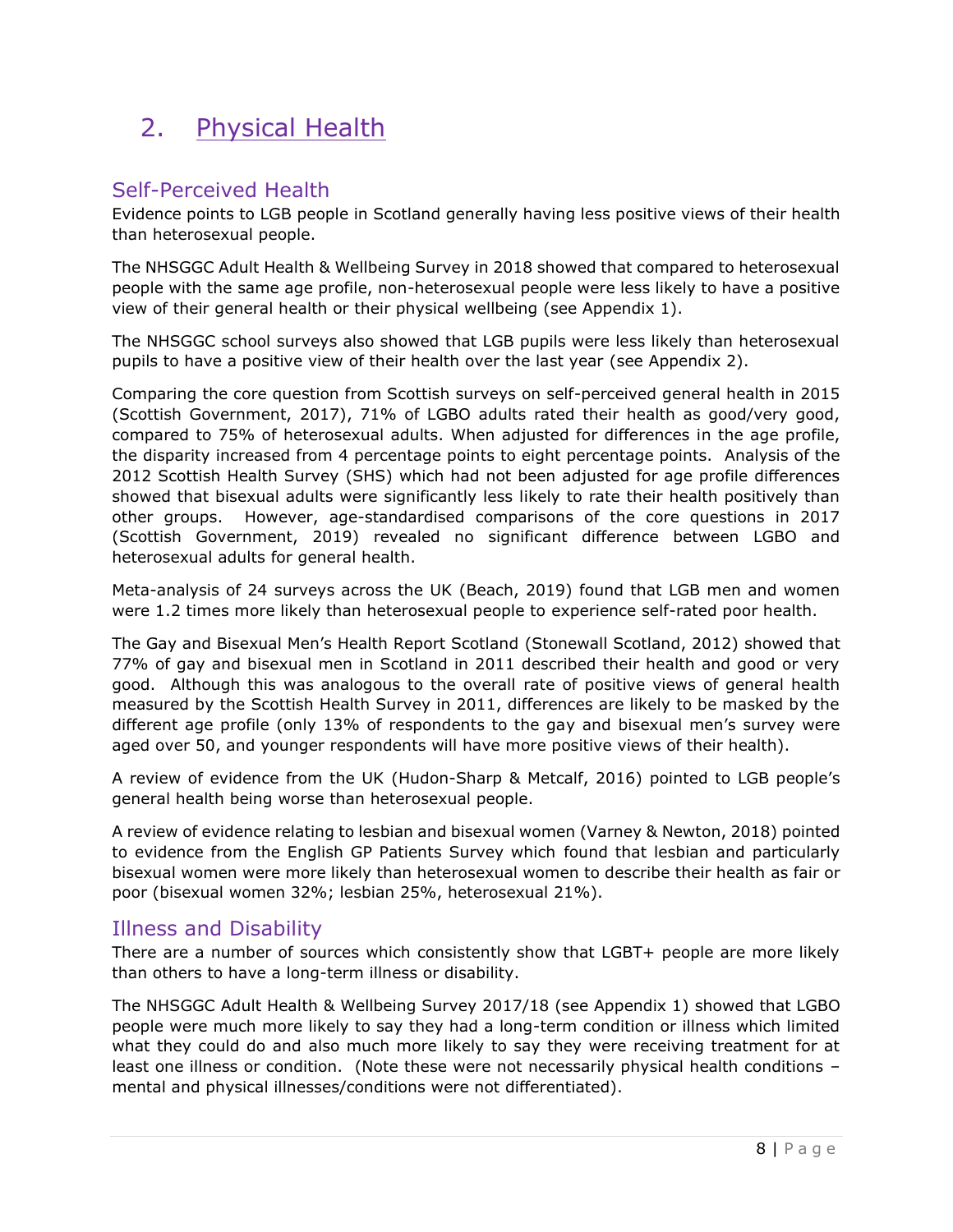Scottish Government analysis of Scottish core questions in 2017 (Scottish Government, 2019) showed that for age-standardised data, LGBO adults were more likely than heterosexual adults to have a limiting long-term condition (29% compared to 23%).

Analysis of data from the UK longitudinal household survey (Booker, Rieger, & Unger, 2017) also showed that non-heterosexual people were more likely than heterosexual people to have poor health. Gay/lesbian and bisexual people were more likely to report having a limiting long-standing illness. Bisexual people had the poorest health indicators – they alone were more likely than heterosexual people to have one or more disabilities and regression analysis showed that even after controlling for covariates, bisexual people had worse physical functioning scores than heterosexual people. Bisexual people were more than twice as likely than heterosexual people to report being in poor health.

Meta-analysis of 24 UK surveys (Beach, 2019) showed that LGBO men were more likely than heterosexual men to be living with a long-term illness.

The social media survey of men who have sex with men in Scotland (Frankis & Welsh, 2017) found that a third (34%) had a long-term physical or mental condition or illness.

One third (35%) of bisexual people in the UK who were surveyed in 2013 (Rankin, Morton, & Bell, 2014) said they had a disability.

Overall, one in four (25%) of the respondents to an LGBT primary care survey in the UK (LGBT Foundation, 2017) considered themselves to be a disabled person, but this was 42% for trans people compared to 17% of cis respondents.

A majority (58%) of transgender people who responded to the Trans Mental Health Study in the UK in 2012 said that they had a disability or chronic health condition (McNeil, Bailey, Ellis, Morton, & Regan, 2012). A significant proportion were sensory impaired – with 8.5% being deaf and 5% being blind or visually impaired. One in ten (10%) had a physical disability.

The survey of non-binary people in the UK (Valentine, 2016) had a particularly young age profile (55% were aged under 26), which would lead to an expectation of low levels of illness and disability. However, even with this very young age profile, nearly half (45%) of respondents considered themselves to be disabled or have a long term health problem.

### <span id="page-9-0"></span>Cancer

#### **Prevalence**

A collation of available evidence by MacMillan (MacMillan Cancer Support, 2014) concluded that there was no robust data on the number of LGBT people living with, or dying from, cancer in the UK.

A review of UK and international evidence (Varney & Newton, 2018) concluded that lesbian and bisexual women may be more likely than heterosexual women to develop certain types of cancer including mesothelioma, oro-pharyngeal cancer, stomach cancer and endometrial cancer. However, across all types of cancer, the study found that overall lesbian and bisexual women were as likely as heterosexual women to get cancer.

A study of evidence from two national patient surveys in England (Saunders, Meads, Abel, & Lyratzopoulos, 2017) concluded that the distribution of cancer sites does not vary substantially by sexual orientation, with the exception of some HPV– and HIV-associated cancers. Gay and bisexual men were more likely to have Kaposi's sarcoma, anal and penile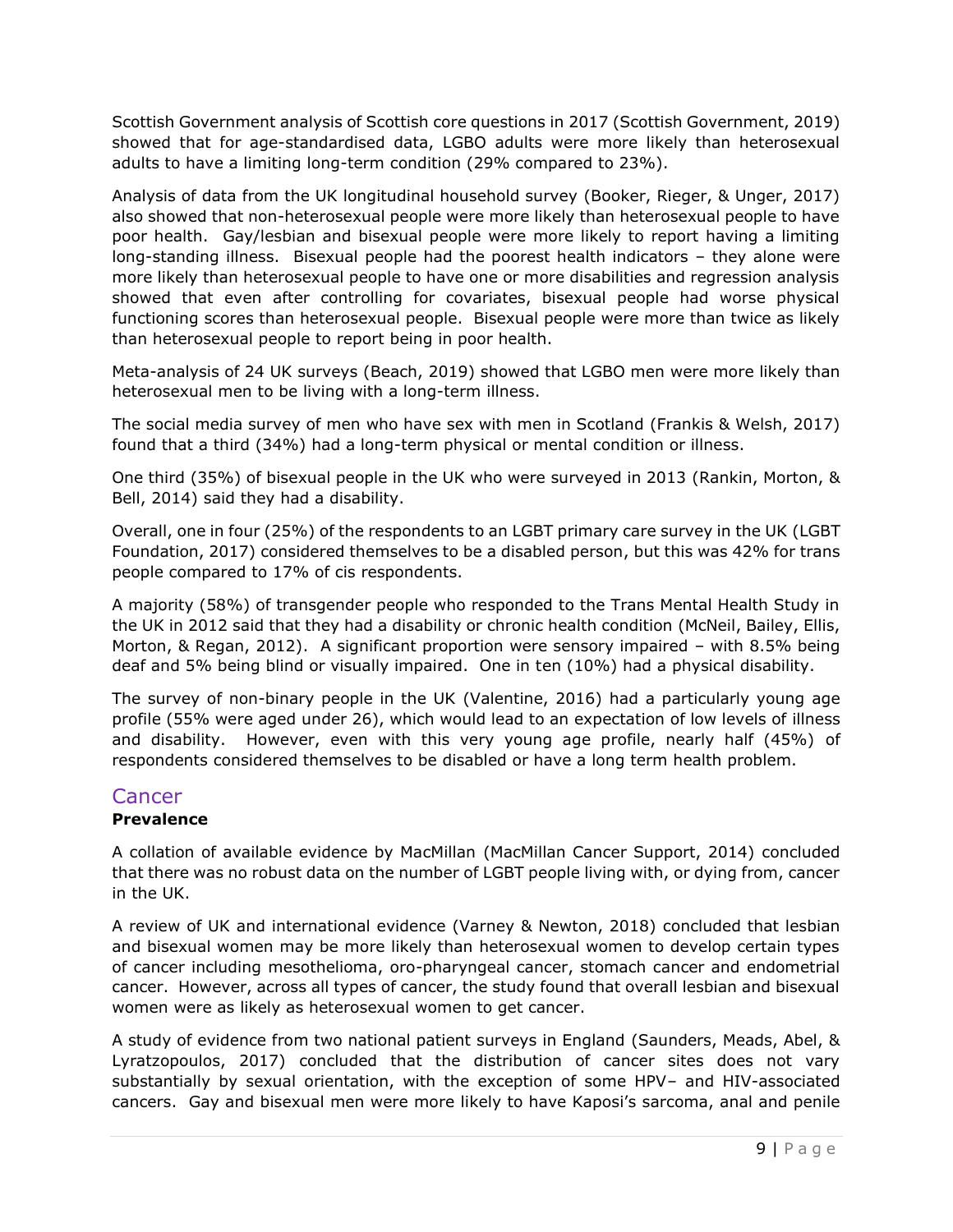cancer. Lesbian and bisexual women were more likely to have oropharyngeal cancer. Some evidence from older sources than the scope for this research were referenced in the UK review (Hudon-Sharp & Metcalf, 2016) which suggested that lesbian and bisexual women were more likely to develop breast cancer but less likely to develop cervical cancer compared to heterosexual women.

#### **Self-checking and screening for cancer**

The Gay and Bisexual Men's Health Report Scotland (Stonewall Scotland, 2012) found that only one in three (34%) gay and bisexual men check their testicles once a month as recommended, and 44% had ever had their testicles checked by a healthcare professional.

The same report showed that 10% of gay and bisexual men in Scotland had ever discussed prostate cancer with a health professional, 10% had discussed bowel cancer and 4% had discussed lung cancer. Among those aged over 50, 35% had had a discussion with a health professional about bowel cancer and 30% had had a discussion about prostate cancer.

Lesbian and bisexual women in the UK are less likely than heterosexual women to participate in breast or cervical cancer screening (Varney & Newton, 2018). Lower participation levels have been linked to 'heternormative assumptions' about risk and eligibility – on the part of both professionals and patients. A study in the North West of England (Light & Ormandy, 2011) found that only 48% of LGB women aged 25-49 had accessed a cervical screening test within the last three years as recommended. Although most (91%) LGB women agreed that LGB women need to have cervical screening tests, 36% had not responded to a screening invitation and 28% had been told a screening test was not necessary. Evidence of lesbian women in Scotland being incorrectly advised by GPs that they did not need a smear test was also found in a 2014 survey (Stonewall Scotland, 2014).

#### **Awareness of signs and seeking Help**

A 2010 survey of LGB adults in the UK (Gunstone, 2010) found that overall gay and bisexual men had a slightly higher awareness of the signs and symptoms of cancer at an earlier age compared to heterosexual men, but among those aged 40+, awareness was similar. Gay and bisexual younger men were more likely than heterosexual men to say they would seek help from healthcare if they experienced cancer symptoms. Among older men, bisexual men were more likely than either gay or heterosexual men to say they would present at healthcare within a week for a mole. Perceived barriers to presenting for cancer signs (e.g. concern over wasting doctor's time) were higher among heterosexual men than gay or bisexual men. Among women, young lesbians were the most likely to say they would present within a week of noticing signs of cancer, but among older women heterosexuals were the most likely to seek help within a week. Bisexual older women were more likely than lesbian or heterosexual older women to identify barriers to presenting for help. These included difficulties making appointments, being busy and having other priorities.

### <span id="page-10-0"></span>Heart and Circulatory Disease

The Gay and Bisexual Men's Health Report Scotland (Stonewall Scotland, 2012) found that among gay and bisexual men in Scotland, 16% had ever discussed heart disease with a health professional and 12% had been tested for it; 20% had discussed high blood pressure and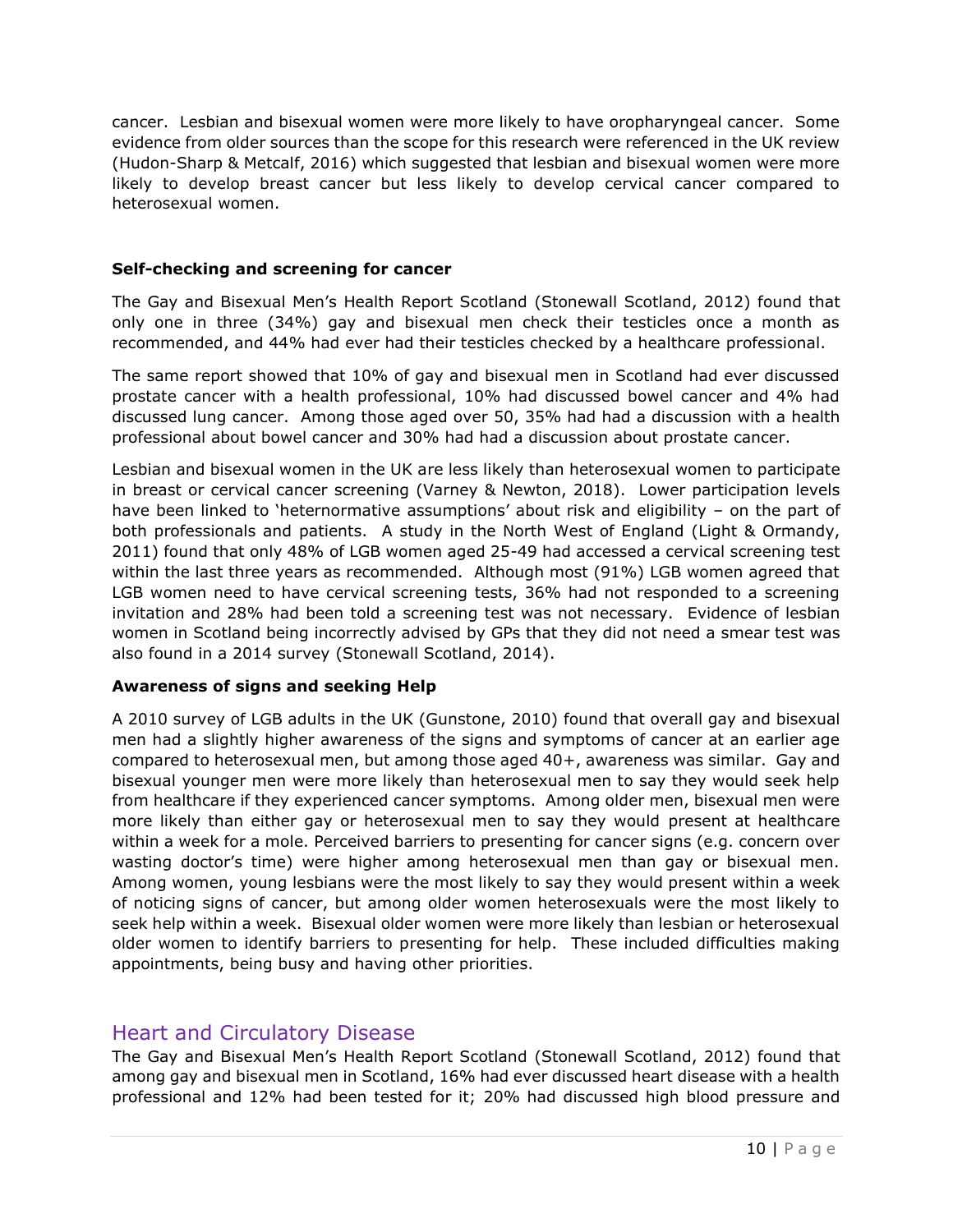27% had been tested for it; 21% had discussed high cholesterol and 31% had been tested for it.

A review of evidence from the UK (Varney & Newton, 2018) found no clear evidence of a higher risk of cardiovascular disease among lesbian and bisexual women.

### <span id="page-11-0"></span>**Diabetes**

The NHSGGC schools surveys showed that LGB pupils were more likely than heterosexual pupils to have diabetes (see Appendix 2). However, there is no clear evidence among adult populations that LGBT+ adults are any more or less likely to have diabetes.

The Gay and Bisexual Men's Health Report Scotland (Stonewall Scotland, 2012) found that the 3% of gay and bisexual men in Scotland had diabetes. Similarly, the social media survey of men of who have sex with men in Scotland (Frankis & Welsh, 2017) found that 3% had diabetes. The Scottish Health Survey 2011 showed that overall 6% of men in Scotland had diabetes, but rates were much higher among men aged over 50 and the age profile of the two surveys in likely to distort the comparisons.

A review of evidence relating to lesbian and bisexual women in the UK (Varney & Newton, 2018) also found that there was overall no statistically significance evidence of differences in the prevalence of diabetes among lesbian and bisexual women compared to heterosexual women although the English GP patient survey did indicate that bisexual women may be more likely than others to visit their GP in relation to Type 2 diabetes.

### <span id="page-11-1"></span>Musculoskeletal Conditions

The NHSGGC schools surveys showed that LGB pupils were more likely than heterosexual pupils to report having arthritis/painful joints (see Appendix 2).

A review of evidence (Varney & Newton, 2018) pointed to the English GP Patient Survey showing an increased prevalence of arthritis/long-term joint problems and long term back problems among both lesbian and bisexual women compared to heterosexual women, and this was supported by international evidence.

### <span id="page-11-2"></span>Skin Conditions

The NHSGGC schools surveys showed that LGB pupils were more likely than heterosexual pupils to have skin conditions such as eczema or psoriasis. The literature found no evidence from the UK which investigated prevalence of skin conditions among LGBT+ adults. However, it should be noted that eczema and psoriasis can be linked with stress, and LGBT+ adults have a much higher prevalence of stress, anxiety and other mental health problems (see Section 3).

### <span id="page-11-3"></span>**Epilepsy**

The NHSGGC schools surveys showed that LGB pupils were more likely than heterosexual pupils to have epilepsy. The literature review found no studies from the UK which specifically examined the prevalence of epilepsy among LGBT+ populations.

### <span id="page-11-4"></span>Asthma

A review of evidence (Varney & Newton, 2018) points to a number of corroborating sources which show that lesbian and bisexual women have higher rates of asthma than heterosexual women. There are no recognised reasons for this difference.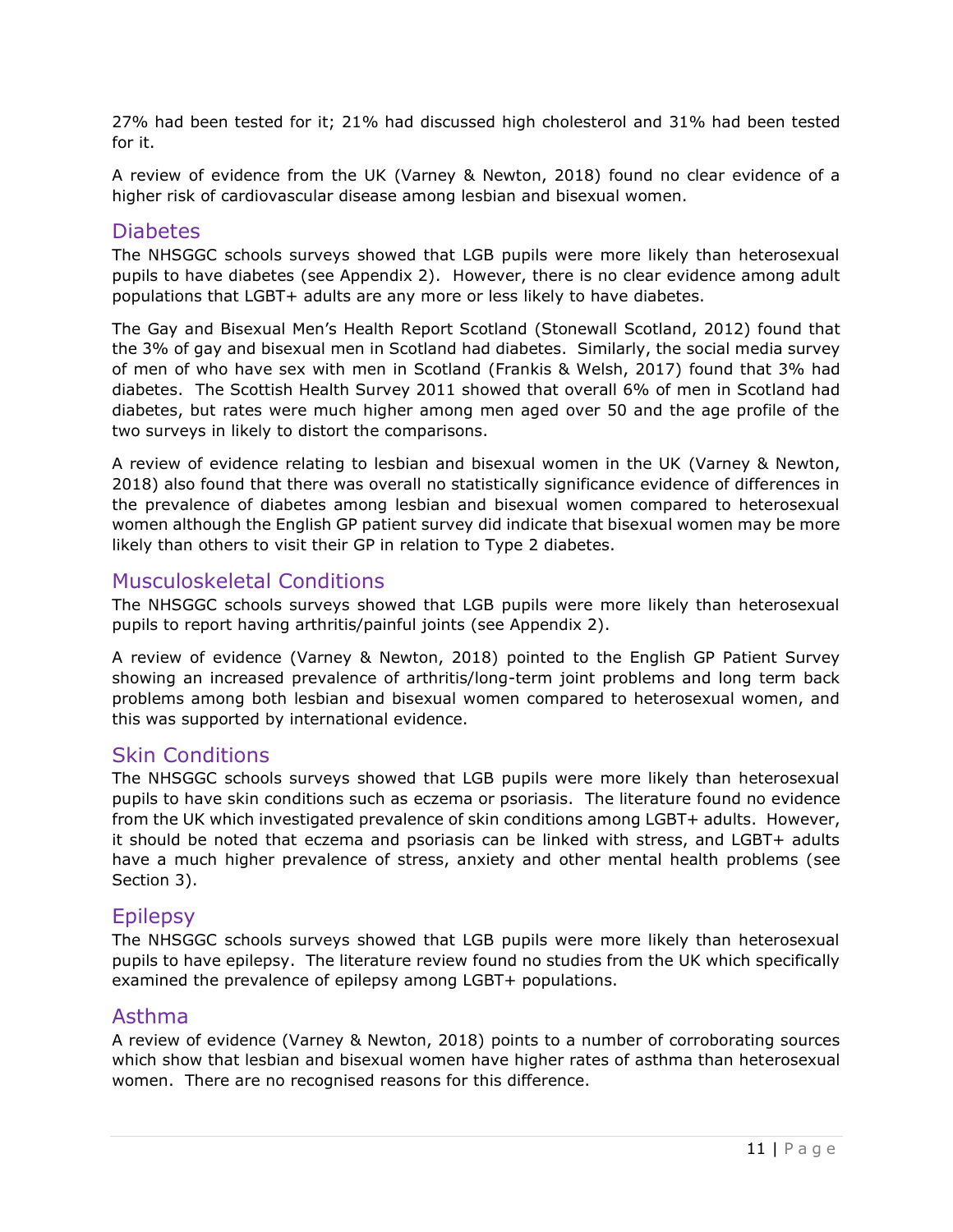### <span id="page-12-0"></span>**HIV**

It is widely recognised that gay and bisexual men are at increased risk of contracting HIV, and this in not included in the scope for this literature review. However, it is recognised that HIV itself increases the risk of other diseases such as cardiovascular disease, metabolic disorders and cancer. Also, long-term use of HIV medication can cause effects such as blood disorders, kidney problems and sexual dysfunction. (Hudon-Sharp & Metcalf, 2016)

**Summary of Key Differentiated Findings for Physical Health**

| LGBO                       | Less likely to have positive views of health;<br>more likely to have an illness or disability                                                                                                                                                                                                      |
|----------------------------|----------------------------------------------------------------------------------------------------------------------------------------------------------------------------------------------------------------------------------------------------------------------------------------------------|
| Lesbian and bisexual women | More likely to develop some kinds of cancer<br>(mesothelioma, oropharyngeal cancer,<br>stomach cancer and endometrial cancer)<br>Less likely to attend cervical screening than<br>heterosexual women<br>May be more likely to have skeletal/joint<br>problems<br>May be more likely to have asthma |
| Bisexual women             | Among least likely to view their health<br>positively<br>May be more likely to have Type 2 diabetes                                                                                                                                                                                                |
| Gay and bisexual men/MSM   | More likely to develop some kinds of cancer<br>(Kaposi's sarcoma, anal and penile cancer)<br>More likely to have physical health<br>symptoms associated with HIV                                                                                                                                   |
| Bisexual women and men     | Among the most likely to have poor health<br>and/or disability                                                                                                                                                                                                                                     |
| Transgender men and women  | Particularly likely to have an illness or<br>disability                                                                                                                                                                                                                                            |
| Non-binary                 | Particularly likely to have an illness or<br>disability                                                                                                                                                                                                                                            |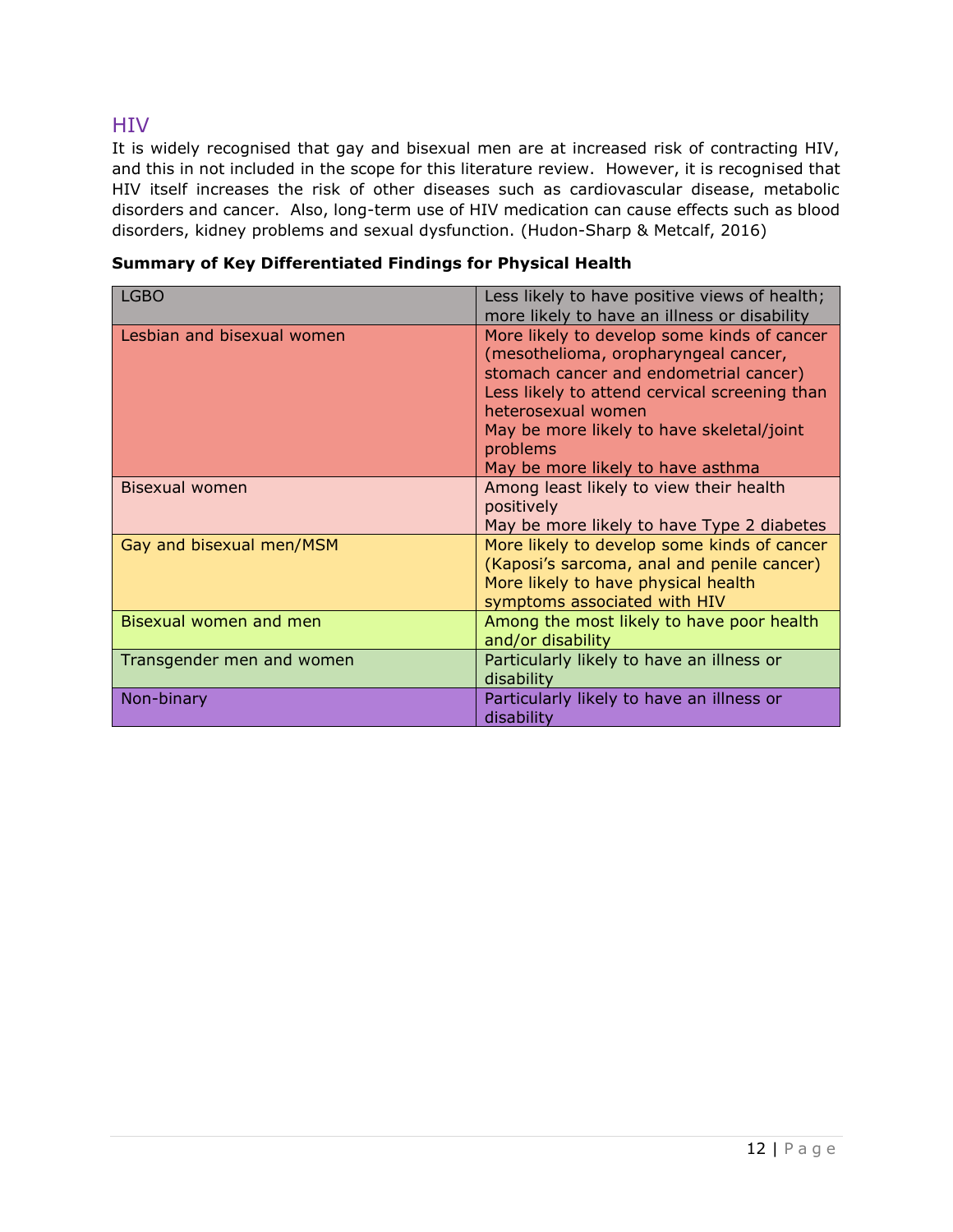# <span id="page-13-0"></span>3. Mental Health

# <span id="page-13-1"></span>General Mental Health

There is a wealth of evidence which indicates that LGBT+ people in Scotland are at much higher risk of mental health problems than heterosexual/cisgender people. Many studies have linked this with minority stress, but it is evidently compounded by experiences such as bullying, discrimination, hate crimes and social isolation (see Section 5).

The NHSGGC Adult Health & Wellbeing Survey 2017/18 showed that compared to heterosexual people, LGBO people were less likely to have a positive view of their general mental or emotional wellbeing, less likely to have a positive view of their overall quality of life, and less likely to feel in control of decisions affecting their life (see Appendix 1).

The NHSGGC schools surveys (Leven, 2016) showed a very marked difference in the occurrence of mental health/emotional illness for LGB pupils compared to heterosexual pupils, with more than one in five (22%) LGB pupils reporting this, compared to just one in 25 (4%) heterosexual pupils. Lesbian/bisexual girls were the most likely to report having a mental health/emotional illness (29%).

Life in Scotland (LGBT Youth Scotland, 2018) showed the vast majority of LGBT young people aged 13-25 had experienced mental health problems and associated behaviours – 84% overall, and 96% of transgender young people.

The LGBT in Scotland Health Report (Brider, Snedden, Bachmann, & Gooch, 2018) also showed a high prevalence of mental health problems among all LGBT groups. Overall, 60% of Scottish LGBT people and 77% of Scottish trans people reported having experienced anxiety in the last year. Anxiety was more common among 18-24 year olds (75%), and was higher for bisexual women (72%) than gay men (57%), bisexual men (52%) or lesbians (51%).

The Gay and Bisexual Men's Health Report Scotland (Stonewall Scotland, 2012) found that as a snapshot at the time of the survey, 15% of gay and bisexual men in Scotland in 2011 were currently experiencing anxiety and/or depression. The 2017 social media survey of men who have sex with men in Scotland (Frankis & Welsh, 2017) found that 14% currently had a longterm mental health condition, with rates higher in Greater Glasgow & Clyde (17%) than Lothian (12%) or the rest of Scotland (13%). Moreover, the same study showed that one in three (32%) of the men who had sex with men had ever been diagnosed with a mental health problem by a doctor, with gay men more likely to report having been diagnosed (34%) than MSM who identified as bisexual or straight (26%). Those who had financial worries were much more likely to have been diagnosed (47%) than those without financial worries (22%). The survey also used the phQ-9 scale to assess depression. This showed that more than half of MSM in Scotland exhibited symptoms of depression – mild (26.5%), moderate (12.4%), moderately severe (8.3%) or severe (6.0%).

A review of evidence relating to sexual minority women (Varney & Newton, 2018) found that population surveys in the UK consistently showed higher levels of mental health problems among lesbians and bisexual women compared to heterosexual women, and some showed that bisexual women had the highest rates of mental health problems. The same study explored findings from the English GP Patients Survey which showed that 12% of lesbian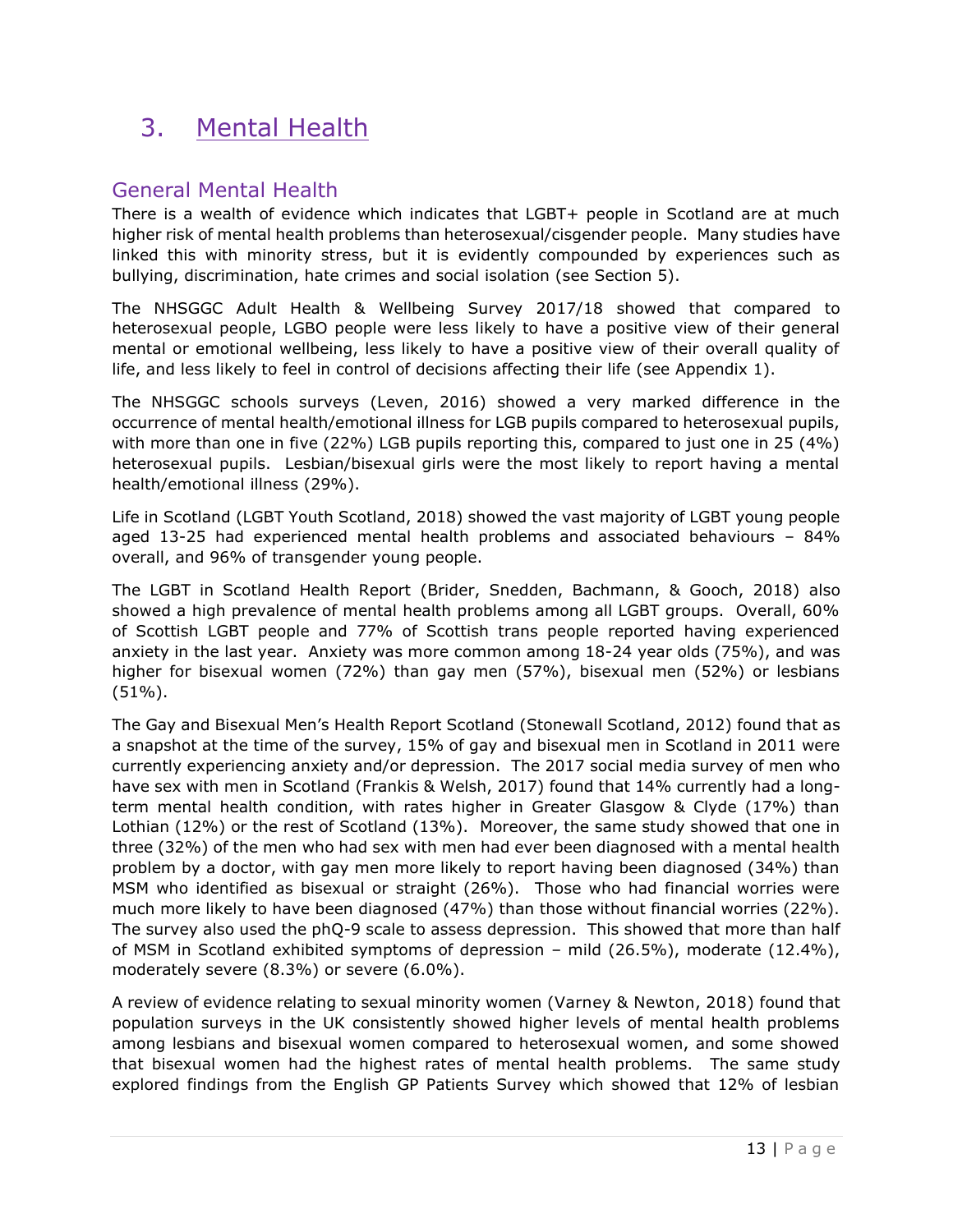women and 19% of bisexual women reported a longstanding psychological or emotional condition compared to 6% of heterosexual women.

Findings from peer research in Lothian (O'Brien, McKenna, & Rose, 2019) attributed mental health problems among MSM to anxiety around their identity/coming out, feelings of shame and stigma, pressures on physical appearance/body image (exacerbated by internet porn), and experiences of abuse.

A large scale study of indicators from 12 UK population health survey (Semlyen, King, Varney, & Hagger-Johnson, 2016) confirmed that LGB adults have a higher prevalence of poor mental health and low wellbeing compared to heterosexual adults, with the greatest disparity among younger and older LGB adults. Overall, LGBO adults were twice as likely as heterosexual adults to report symptoms of poor mental health. Risk was highest among bisexual adults.

A survey of trans adults in the UK (McNeil, Bailey, Ellis, Morton, & Regan, 2012) showed that levels of mental health problems were high among trans people. Nine in ten (88%) felt that they had current or previous experienced depression, 80% had experienced stress and 75% had experienced anxiety. Three in five (58%) of all trans adults felt that they had been so distressed at some time that they had needed to seek urgent help or support. Mental health generally improved post-transition.

### <span id="page-14-0"></span>Learning, Developmental, Emotional or Behavioural Differences

The NHSGGC schools surveys showed that LGB pupils were more likely than heterosexual pupils to have learning or developmental differences of dyslexia, Autistic Spectrum Disorder (ASD)/Asperger's, or Attention Deficit Hyperactivity Disorder (ADHD) (see Appendix 2)

The NHSGGC schools surveys also used the Strengths and Difficulties questionnaire (SDQ) which is used to measure emotional and behavioural problems in adolescence on five scales. For each scale, LGB pupils showed mean scores which indicated more difficulties with emotional symptoms, conduct problems, hyperactivity and peer problems, and were less likely to have prosocial strengths. Examining 'total difficulties' scores – LGB pupils were more than twice as likely than heterosexual pupils to have a total difficulties score which indicated a high level of difficulties (49% compared to 23%).

The social media survey of MSM in Scotland (Frankis & Welsh, 2017) found that 5% had a learning difficulty (e.g. dyslexia) and 2% had a developmental condition (e.g. autism or Aspergers).

A review of evidence relating to transgender young people and autism (Glidden, Bouman, Jones, & Arcelus, 2016) concluded that that there was a higher prevalence of ASD among children and adolescents with Gender Dysphoria than among the general population. There is less evidence relating to autism among trans adults. However, one UK study in 2018 (Nobili, et al., 2018) measured autistic traits in transgender adults attending transgender health services compared to a comparable sample of cisgender people. The study found transgender adults assigned female at birth were twice as likely as cisgender females to have autistic traits. However, there was no significant difference for trans adults assigned male at birth and cisgender males.

A literature review of the experiences and support needs of people with intellectual disabilities who identify as LGBT (McCann, Lee, & Brown, 2016) identified the need for staff training for those caring for people with intellectual disabilities in order to improve confidence in discussing sexuality issues and addressing poor attitudes. There was evidence of a presumed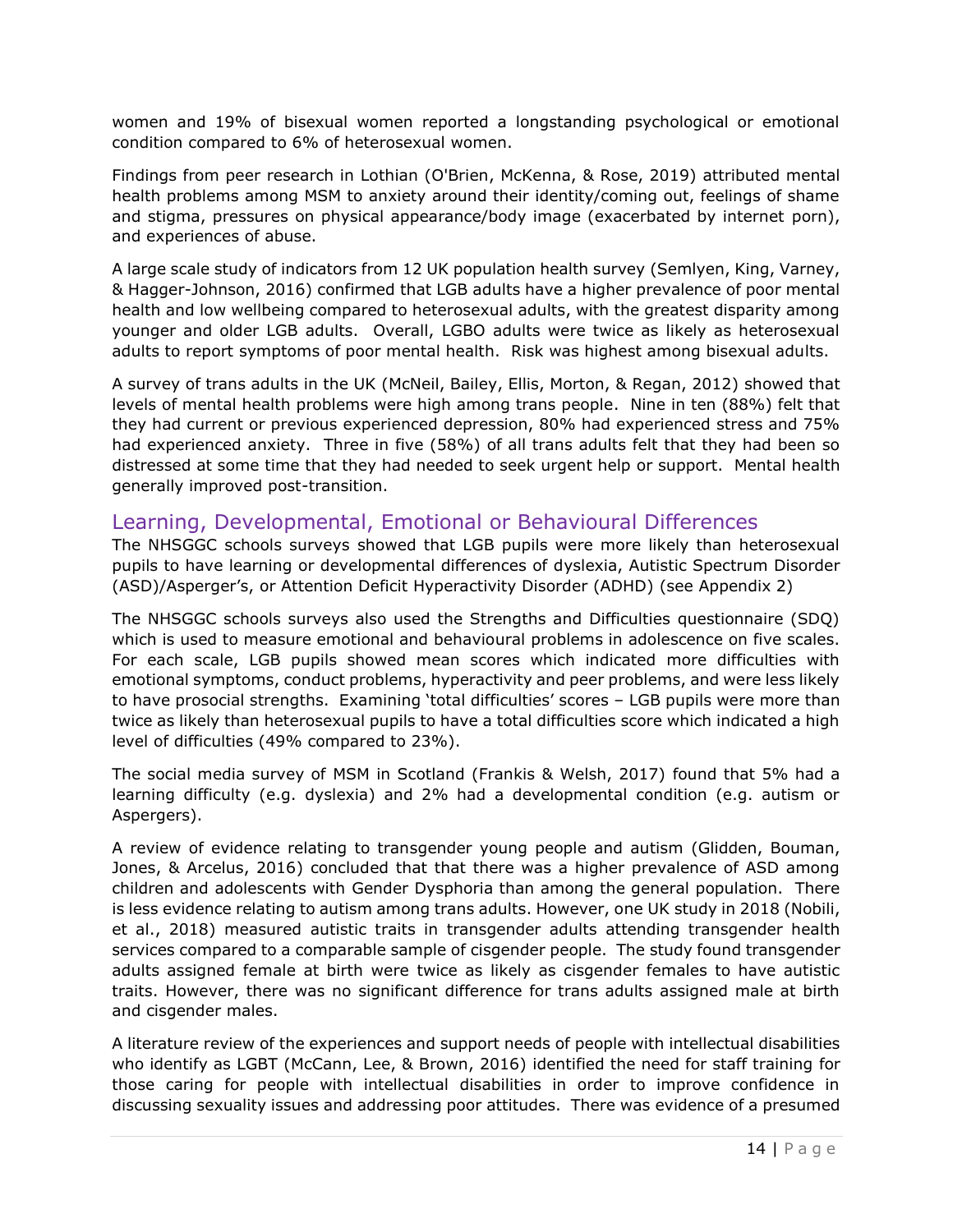'asexual' status of intellectually disabled people. The review also found evidence that identified the need for appropriate education of people with intellectual disabilities with regards to sexuality and sexual identity.

### <span id="page-15-0"></span>Eating Disorders

The NHSGGC schools surveys showed that LGB pupils were more likely than heterosexual pupils to admit to having eaten and made themselves sick in the last year, and this was particularly true for lesbian/bisexual girls – 44% of whom had eaten and made themselves sick in the last year, compared to 18% of heterosexual girls (Leven, 2016).

Life in Scotland (LGBT Youth Scotland, 2018) showed that overall 18% of LGBT young people had experienced eating disorders and among trans young people, this was 25%.

LGBT in Scotland Health Report (Brider, Snedden, Bachmann, & Gooch, 2018) found that 8% of LGBT people in Scotland had experienced an eating disorder in the last year. Experience of eating disorders in the last year was much more common among non-binary people (23%) and trans people (16%).

The Gay and Bisexual Men's Health Report Scotland (Stonewall Scotland, 2012) found that 12% of gay and bisexual men in Scotland had a problem with their weight or eating in the last year. Among those who had ever had a problem with eating, the most common problem was binge eating (39%), followed by bulimia (17%) and anorexia (16%). A quarter (26%) of gay and bisexual men said they often felt they could not control what or how much they ate. Within the last three months, 12% had deliberately fasted for 24 hours and 4% had made themselves vomit in order to lose weight.

The social media survey of men who have sex with men found that 4% had been formally diagnosed with an eating disorder.

The survey of trans adults in the UK (McNeil, Bailey, Ellis, Morton, & Regan, 2012) showed that nearly one in four trans adults felt that had experience of having an eating disorder. While only 5% were currently or previously diagnosed with an eating disorder, a further 19% said they believed they had an eating disorder but had not been diagnosed.

A recent survey by Beat (Beat , 2019) found that although LGBT+ people were at a significantly higher risk of eating disorders, they were less likely than others to say they would feel confident seeking help for an eating disorder.

### <span id="page-15-1"></span>Self-Harm

Self-harm appears to be common among LGBT+ people, particularly young people.

Life in Scotland (LGBT Youth Scotland, 2018) found that 43% of LGBT young people and 59% of trans young people had self-harmed. The School Report Scotland (Bridger, Dradlow, Gausp, & Jadva, 2017) found even higher levels of self-harm among Scottish school pupils, with 58% having self-harmed and among trans pupils nearly all (96%) had self-harmed at some point.

LGBT in Scotland Health Report (Brider, Snedden, Bachmann, & Gooch, 2018) found that overall 16% of LGBT people in Scotland had deliberately harmed themselves in the last year. Rates of self-harm in the last year were highest for:

- Young LGBT people aged 18-24 (41%)
- Non-binary people (35%)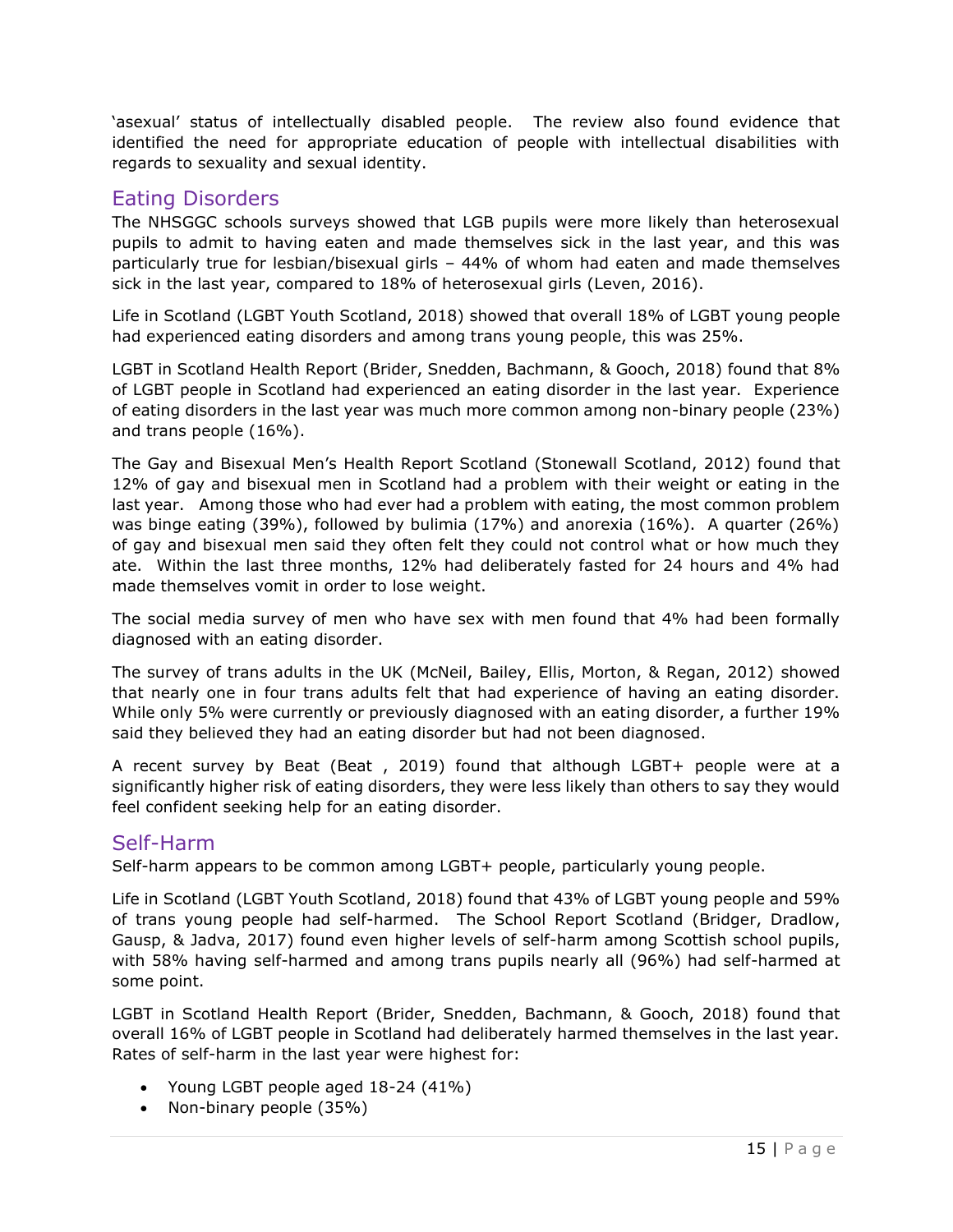- Trans people (31%)
- Bisexual women (29% of bisexual women, compared to 13% of lesbians, 13% of bisexual men and 7% of gay men had self-harmed in the last year)
- Disabled LGBT people (26%).

The Gay and Bisexual Health Report Scotland (Stonewall Scotland, 2012) found that among gay and bisexual men in Scotland in 2011, 6% self-harmed in the last year (9% when limited to bisexual men). Among those who had self-harmed the most common means were cutting themselves (58%), swallowing pills or objects (29%) and burning themselves (13%).

The trans mental health survey (McNeil, Bailey, Ellis, Morton, & Regan, 2012) showed that more than half (53%) of trans adults in the UK had self-harmed at some point and 11% were currently self-harming.

### <span id="page-16-0"></span>Suicidal Thoughts and Behaviours

Various sources demonstrate a very high prevalence of suicidal thoughts and behaviours among LGBT+ people.

Life in Scotland (LGBT Youth Scotland, 2018) found that half (50%) of LGBT young people had experienced suicidal thoughts or behaviours. This was even greater for transgender people (63%). The Stonewall survey of Scottish pupils in 2017 (Bridger, Dradlow, Gausp, & Jadva, 2017) found that 43% of trans and 24% of LGB pupils had actually attempted to take their own life at some point.

LGBT in Scotland Health Report (Brider, Snedden, Bachmann, & Gooch, 2018), found that one in three (32%) LGBT people in Scotland had thought about taking their own life in the last year. Rates of suicidal thoughts were higher for:

- Trans people (52% compared to 29% of non-trans LGB people)
- Young LGBT people aged 18-24 (51%)
- Victims of hate crime (44%)
- Bisexual people (48% of bisexual women and 36% of bisexual men compared to 23% of lesbians and 26% of gay men)
- The Gay and Bisexual Men's Health Report Scotland (Stonewall Scotland, 2012) found that 3% of gay men and 7% of bisexual men in Scotland said they had attempted to take their own life in the last year; 30% of gay men and 37% of bisexual men had thought about taking their life in the last year.

LGBT in Scotland Health Report also showed that 39% of LGBT people in Scotland felt that that life was not worth living at some point in the last year, and those more likely to have felt this way were:

- Young LGBT people aged 18-24 (67%)
- Trans people (61%)
- Disabled LGBT people (57%)
- LGBT people from lower income households (51%).

The Gay and Bisexual Men's Health Report Scotland (Stonewall Scotland, 2012) similarly found that 41% of gay and bisexual men had felt that life was not worth living in the last year.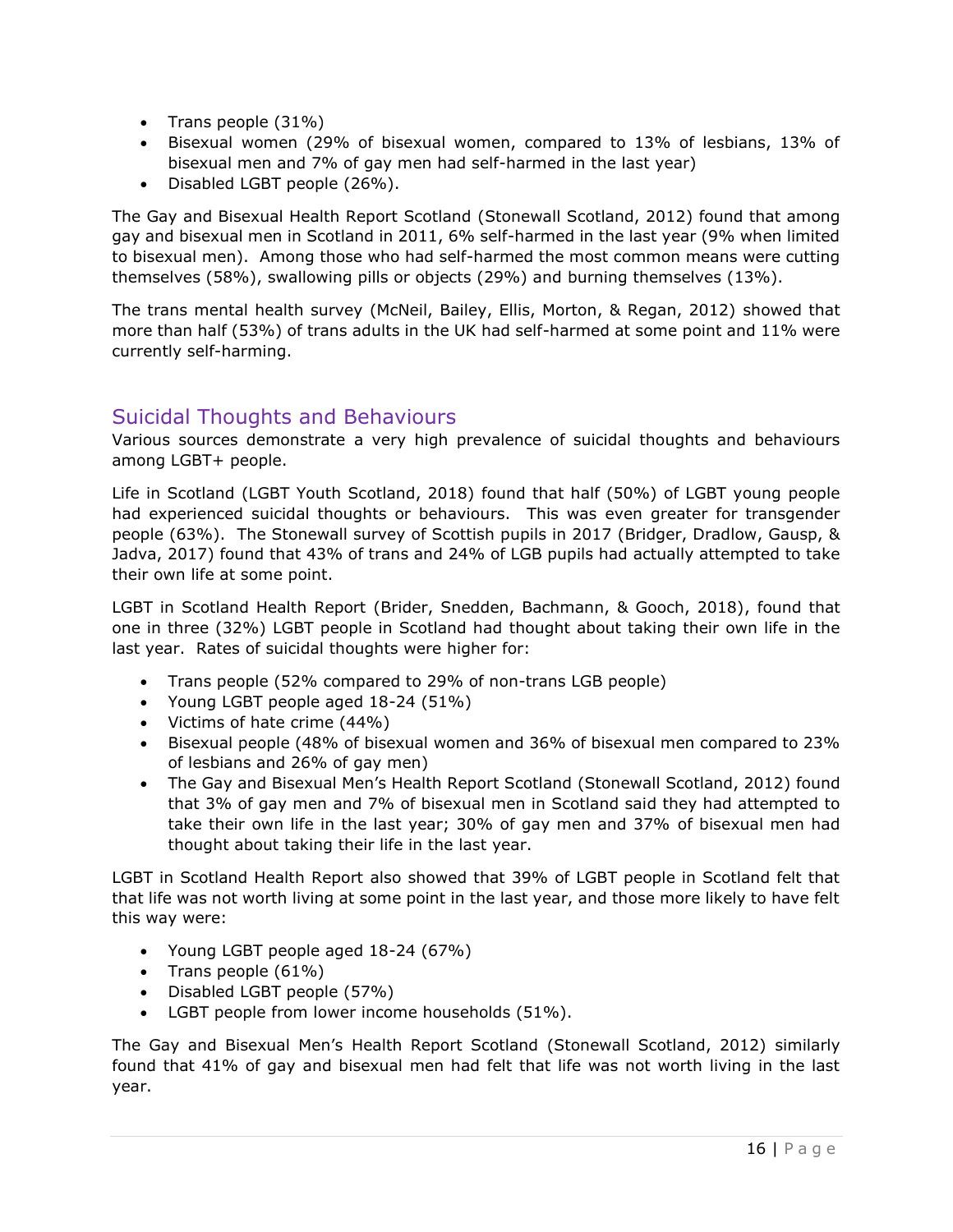In a review of findings relating to older LGBT people (Beach, 2019), meta-analysis of 24 UK surveys found that LGBO men aged 50 or over were more likely than heterosexual men in the same age group to have attempted suicide in their lifetime.

A small-scale qualitative study of Scotland's African community with African men who have sex with men (Baker, Baillie, Flowers, & Frankis, 2015) identified suicide as a particular risk due to family and community expectations and the associated issues of stigma, shame and fear of violent attack.

The survey of trans adults in the UK (McNeil, Bailey, Ellis, Morton, & Regan, 2012) found that most (84%) trans adults had thought about ending their lives at some time. Of these, 27% had thought about ending their own lives within the previous week. A third (35%) of all trans adults had made an actual suicide attempt and 25% had made more than one suicide attempt in their life. The study found that suicide ideation and attempts reduced after transition.

### <span id="page-17-0"></span>Addictions

LGBT in Scotland Health Report (Brider, Snedden, Bachmann, & Gooch, 2018) found that 8% of LGBT people and 15% of trans people in Scotland had experienced some form of addiction in the last year. Disabled LGBT people were twice as likely as non-disabled LGBT to have experienced addiction in the last year (12% compared to 6%).

Nearly one in four trans adults in the UK felt they had an addiction (either currently or previously) (McNeil, Bailey, Ellis, Morton, & Regan, 2012). While 5% had been diagnosed with an addition, a further 18% believed they had an addiction but had not been diagnosed.

Further information about alcohol and drug use among LGBT+ people is provided in Section 4.

Gaming addiction may be a problem among a subset of transgender people. A 2017 study (Arcelus, et al., 2017) investigated anecdotal evidence that transgender people use the online world, including online video gaming, in order to experience their gender identity in a safe, non-critical environment, and sought to investigate the extent of problematic gaming behaviour. The study found that 63% of those referred to a transgender health service in the UK described themselves as gamers, but less than 1% had clinical scores which indicate an Internet Gaming Disorder.

### <span id="page-17-1"></span>**Worries**

The NHSGGC schools surveys showed that LGB pupils were more likely than heterosexual pupils to have worries, and were particularly much more likely to worry about issues such as school, the way they look, relationships with friends, relationships with parents/carers, being bullied.

The Gay and Bisexual Men's Health Report Scotland (Stonewall Scotland, 2012) found that 33% of gay and bisexual men said they worried a lot about the way they eat, and 44% said they worried about they was they look and wished they could think about it less. One in three (34%) said they had been told they had problems with the way they felt about their body, and among these, 22% had sought help from a healthcare professional. Such worries may be linked with eating disorders (see above).

The survey in 2011 of people aged  $55+$  in the UK (Stonewall, 2011) found that LGB older people were more worried about a range of issues than heterosexual people the same age. These included their future care needs, independence, mobility, mental health and housing.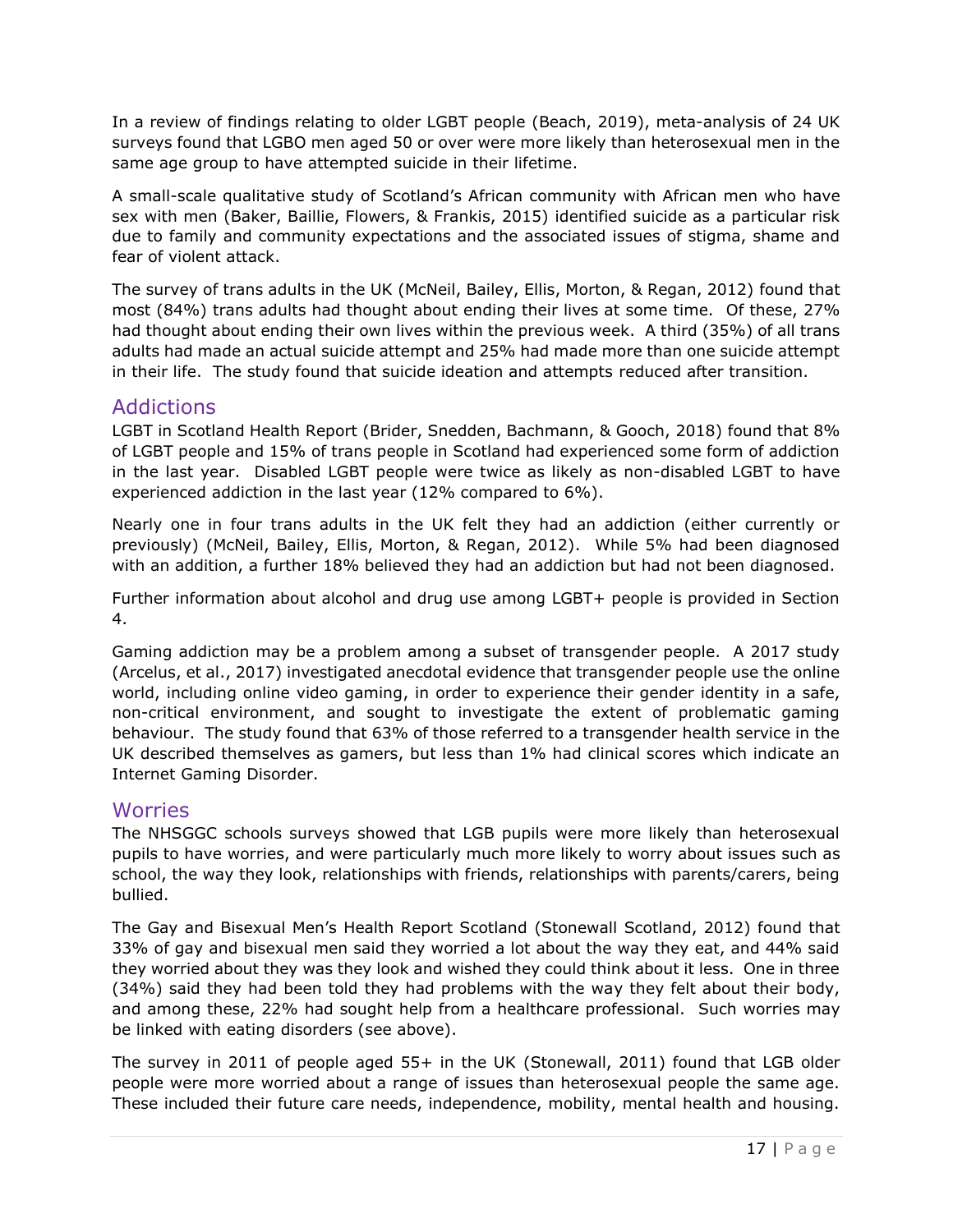Half of LGB older people felt that their sexual orientation would have a negative effect on getting older.

# <span id="page-18-0"></span>Experience of BME People and Asylum Seekers

A review of the needs of Minority Ethnic LGBT people in Scotland (Cowen, Rankin, Stoakes, & Parnez, 2009) identified particular confounding stresses. These included the higher risk of impact where LGBT+ people are alienated from families when they come from ethnic cultures where family plays a particularly vital role. Religious backgrounds vary for minority ethnic groups and some faith organisations are deemed to have negative reactions to LGBT identities. Further, belonging to two minority groups – both an ethnic minority and an LGBT identity could lead strong feelings of isolation, with people feeling apart from both their LGBT and ethnic communities.

As noted above, a small-scale qualitative study of Scotland's African community on African men who have sex with men (Baker, Baillie, Flowers, & Frankis, 2015) identified suicide as a particular risk for this group. Some African MSM in Scotland have experienced or witnessed violent attacks in their home country before arriving in Scotland. The importance of family in African cultures meant that when estrangement from families happened (due to intolerance of being gay or not pursing a traditional family) it was especially traumatic for African men.

LGBT+ people from countries where LGBT+ people are persecuted have specific needs relating to, for example, a deep-rooted sense of shame and stigma and a reluctance to speak openly about their sexual orientation or gender identity (Miles, 2012). It is estimated that between 1,200 and 1,800 LGBT asylum seekers come to the UK each year, and that many face barriers to having their claims for asylum upheld compared to other groups (Karban & Sirriyeh, 2015). Their reluctance to speak about their identity may negatively impact their asylum claim. The Stonewall report (Miles, 2012) also identified a number of misconceptions on the part of the UK Border Agency which may lead to LGBT+ people having legitimate claims denied. The Bisexuality Report (Barker, et al., 2012) points to bisexual asylum applicants having even more difficulty in proving their sexual identity to adjudicators. The study of African MSM in Scotland (Baker, Baillie, Flowers, & Frankis, 2015) identified the strain and frustrations for those who struggled with the asylum claim and the uncertainty of not knowing when or if they would be forced to leave the UK. A review of the mental health impacts on LGBT asylum seekers (Karban & Sirriyeh, 2015) identified unique overlapping, interconnecting anxieties relating to pre-migration stress, migration stress and post-migration stress.

A 2011 study of LGBT asylum seekers and refugees in Scotland (Cowen, Stella, Magahy, Strauss, & Morton, 2011) identified some of the complex needs of LGBT asylum seekers and refugees who constitute 'a vulnerable group within a vulnerable group'. The study found that for many who had fled their home country from fear of persecution, an acute sense of fear remained when they arrived in Scotland and they often did not feel able to express themselves freely and they were afraid of being ostracised both from people from their home communities and from refugee networks and support systems in Scotland. This conforms to the UK wide findings (Karban & Sirriyeh, 2015) which referenced the 'double jeopardy' of LGBT asylum seeks having restricted contact with people from their country of origin but also having a fear of being seen to be involved with LGBT organisations. At the time of the 2011 Scottish study, there was only one small dedicated helpline in Scotland for LGBT asylum seekers and service providers said they rarely encountered LGBT asylum seekers and refugees, but there was recognition that their needs differed from other service users. Language was frequently cited as a significant barrier to engaging with services. Many asylum seekers and refugees relied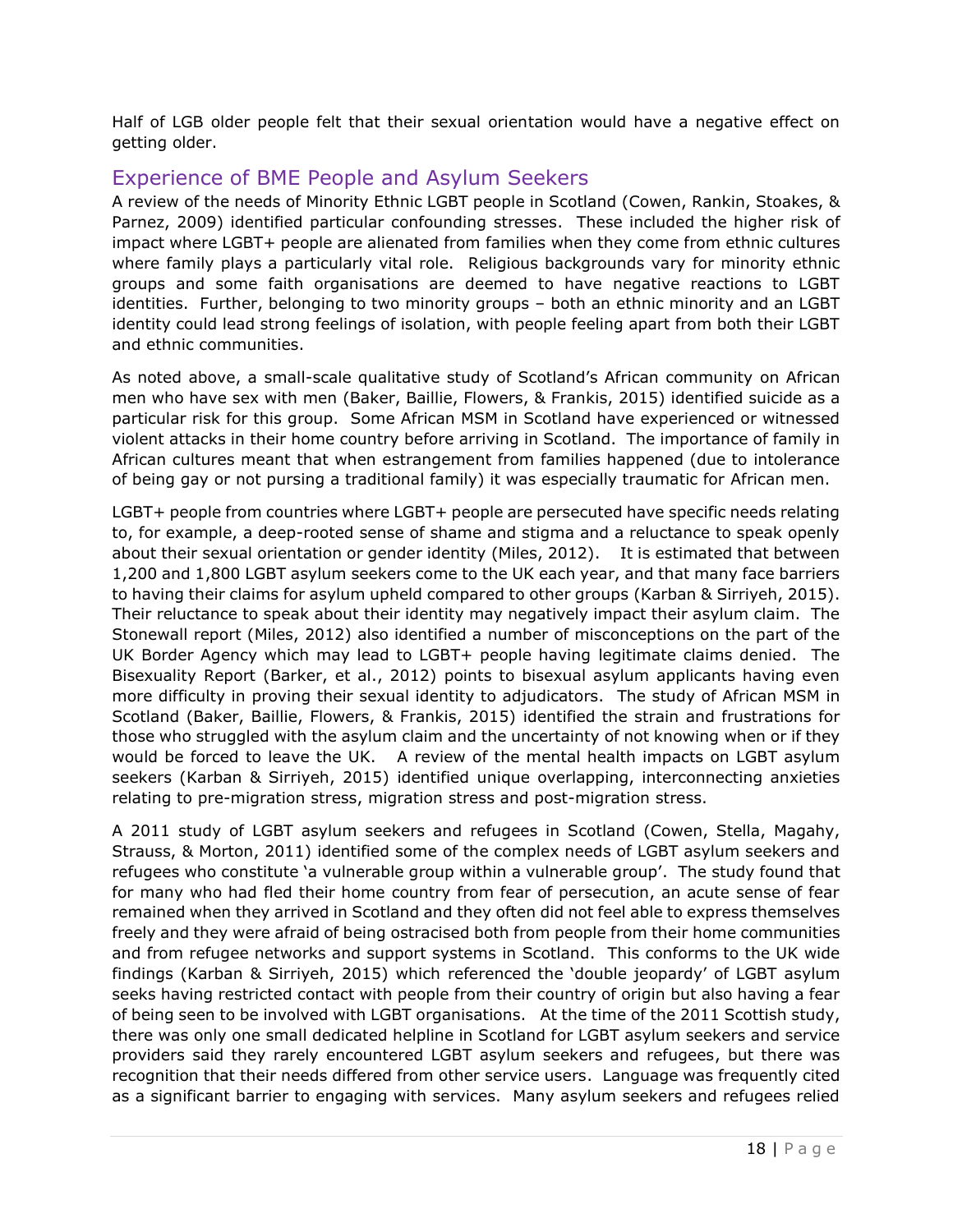on family, friends and community members as interpreters in many situations, but fears of how community and family members would react to their sexual orientation precluded their use of LGBT support services. There were also barriers to using professional interpreters with interpreters finding it difficult to translate English terms relating to sexual orientation or gender, and a distrust of interpreters who may have belonged to the same culture or region as the service user.

### <span id="page-19-0"></span>Older LGBT+ People

As noted below in the sections on social connectedness and personal care needs, LGBT+ may be particularly isolated in later life. Further compounding their mental health, the Scottish report on LGBTI mental health (LGBT Health & Wellbeing, 2018) points to LGBT+ older people often experiencing the long-term effects of living through times when homosexuality was illegal and was not socially accepted, experiencing the social and cultural impact of the HIV epidemic of the 1980s, and being part of a generation which often still holds discriminatory views towards transgender people and same sex relationships.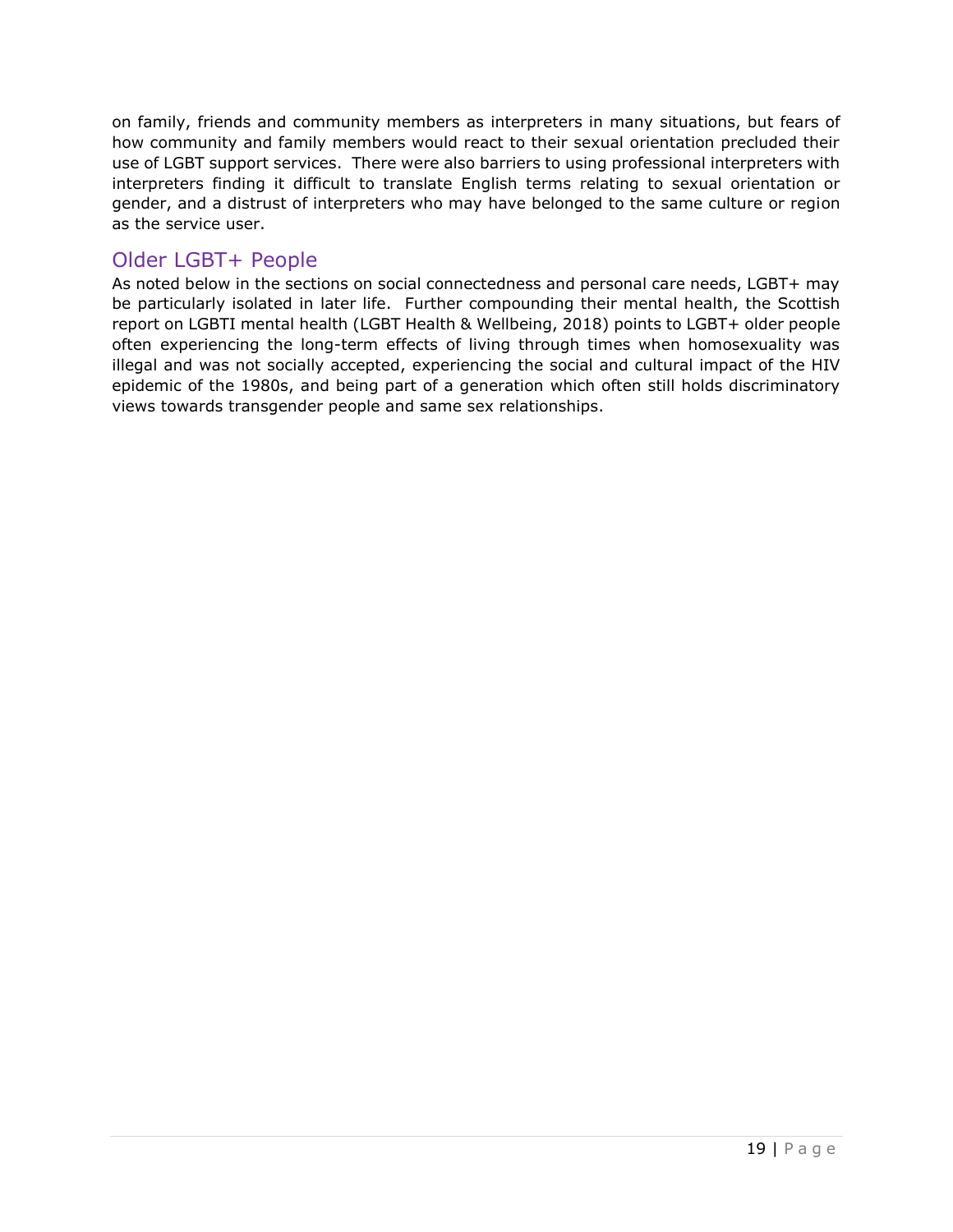### **Summary of Key Differentiated Findings for Mental Health**

| <b>LGBO</b>                 | Less likely to have positive views of<br>mental/emotional wellbeing or feel in<br>control of their life; much more likely to<br>have a mental health illness<br>Young LGBO may be more likely to have<br>ASD, dyslexia or ADHD;<br>More likely to have eating disorders;<br>More likely to self-harm; More likely to<br>have suicidal thoughts and behaviours |
|-----------------------------|---------------------------------------------------------------------------------------------------------------------------------------------------------------------------------------------------------------------------------------------------------------------------------------------------------------------------------------------------------------|
| <b>Bisexual women</b>       | Among the most likely to have experienced<br>mental ill health including anxiety                                                                                                                                                                                                                                                                              |
| Bisexual women and men      | At particular risk of poor mental health;<br>Particularly likely to have suicidal thoughts<br>and behaviours                                                                                                                                                                                                                                                  |
| Transgender men             | May be the most likely to have autism/ASD                                                                                                                                                                                                                                                                                                                     |
| Transgender men and women   | Among the most likely to have experienced<br>mental ill health including anxiety,<br>depression and stress;<br>Among the most likely to have addictions;<br>May be more likely to have autism/ASD;<br>Much more likely to have an eating<br>disorder;<br>Particularly likely to self-harm;<br>Particularly likely to have suicidal thoughts<br>and behaviours |
| Non-binary                  | Particularly likely to have an eating disorder                                                                                                                                                                                                                                                                                                                |
| Disabled LGBT               | More likely to have addictions; more likely<br>to have suicidal thoughts/behaviours                                                                                                                                                                                                                                                                           |
| BME and Asylum Seeking LGBT | Particular issues include stigma/shame,<br>impact of family breakdown, isolation from<br>both BME and LGBT+ communities, stress<br>of uncertainly of deportation                                                                                                                                                                                              |
| Older LGBT+ People          | More likely to be isolated, more likely to<br>experience long-term effects of harder<br>times for LGBT+ people                                                                                                                                                                                                                                                |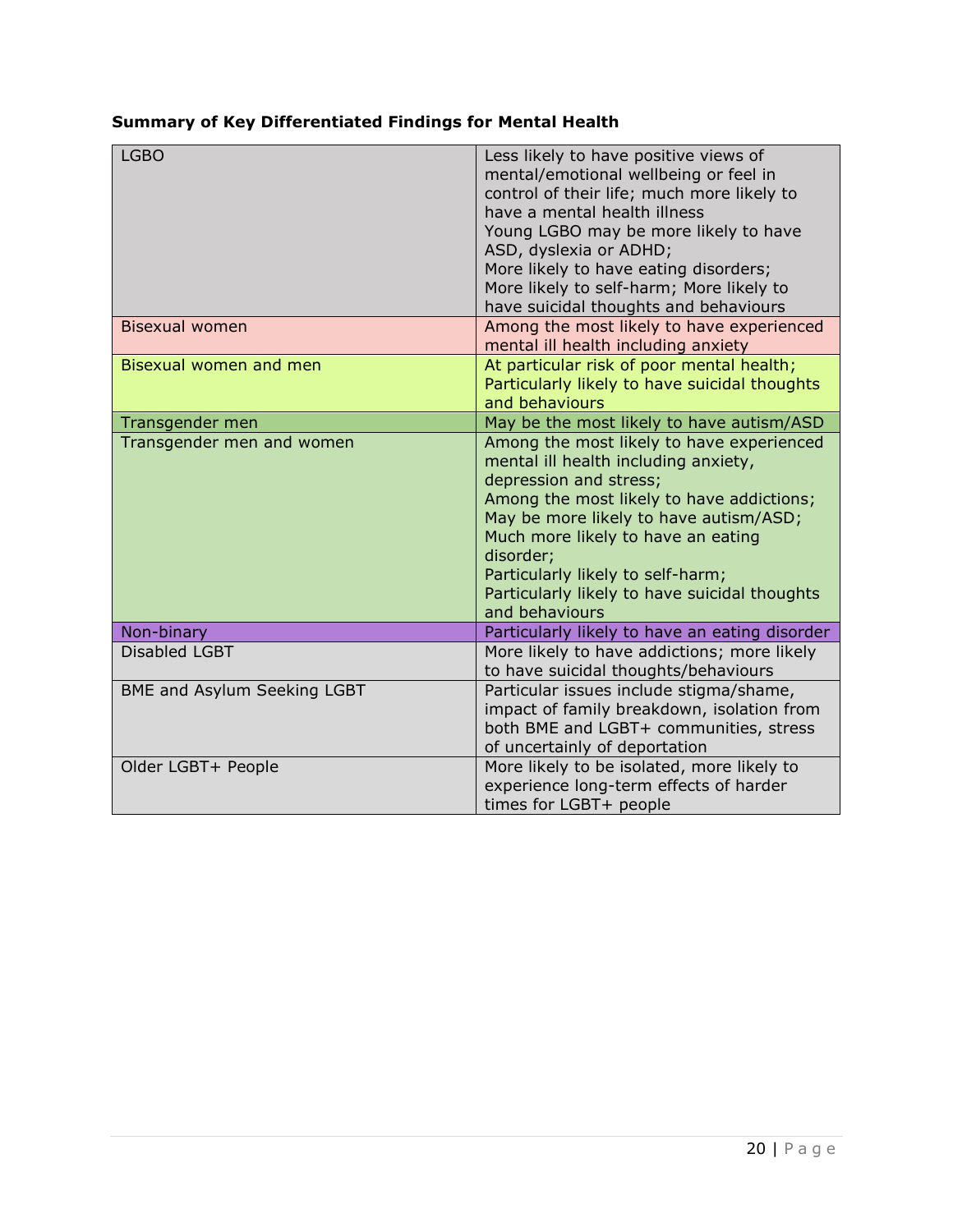# <span id="page-21-0"></span>4. Behaviours Impacting Wellbeing

# <span id="page-21-1"></span>Smoking

Many sources show higher smoking rates for LGBT adults than for heterosexual/cisgender adults.

The NHSGGC Adult Health & Wellbeing Survey 2017/18 showed that LGBO people were more likely to smoke and more likely to be exposed to second hand smoke. In particular, they were also much more likely than heterosexual people to use e-cigarettes (see Appendix 1).

The analysis of core questions from Scottish surveys in 2017 (Scottish Government, 2019) showed that smoking was more common among LGBO adults (24%) than heterosexual adults (18%). However, the difference has significantly narrowed with smoking rates reducing much more sharply among LGBO adults than among heterosexual adults. Since 2012, smoking rates had reduced by 6.0 percentage points for the heterosexual group and by 11.5 percentage points among the LGBO group.

The NHSGGC schools surveys also showed that LGB pupils were much more likely than heterosexual pupils to smoke or to use e-cigarettes (see Appendix 2). Lesbian/bisexual girls were also more likely than heterosexual girls to live with someone who was a smoker.

Regression analysis of UK Longitudinal Household Study data (Booker, Rieger, & Unger, 2017) showed that gay/lesbian and bisexual people were almost twice as likely as heterosexual people to report being current smokers.

The Gay and Bisexual Men's Health Survey (Stonewall Scotland, 2012) found that in 2011, 28% of gay and bisexual men were smokers – slightly higher than the 24% of men in Scotland who were estimated to be smokers by the 2011 Scottish Health Survey.

A review of evidence relating to lesbian and bisexual women (Varney & Newton, 2018) pointed to UK population surveys and longitudinal cohort studies showing that lesbian and bisexual women are more likely than heterosexual women to smoke. Data from the Integrated Household Survey 2013 showed that 31% of lesbians and 22% of bisexual women smoked compared to 17% of heterosexual women. The same study pointed to evidence from Public Health England that showed that while smoking rates have fallen in England since 2013, there has been an increase in smoking among bisexuals.

A study in 2016 examined data from a cross-sectional English population survey (Shahab, et al., 2017) and concluded that although tobacco use was higher for gay, lesbian and particularly bisexual adults than heterosexual adults, this could be attributed to other sociodemographic variables. Logistic regression showed that variation in the LGB sample compared to heterosexual sample in terms of age, ethnicity, marital status (for women only), SES status and educational attainment explained the difference in smoking rates rather than sexual orientation itself.

A longitudinal study of more than 7,600 young people in England aged 18/19 (Hagger-Johnson, Taibjee, & Semlyen, 2013) showed that those with LGB identities were twice as likely as heterosexual young people to smoke.

A survey of trans adults in the UK (McNeil, Bailey, Ellis, Morton, & Regan, 2012) found that half of trans adults had ever smoked and 19% were current smokers.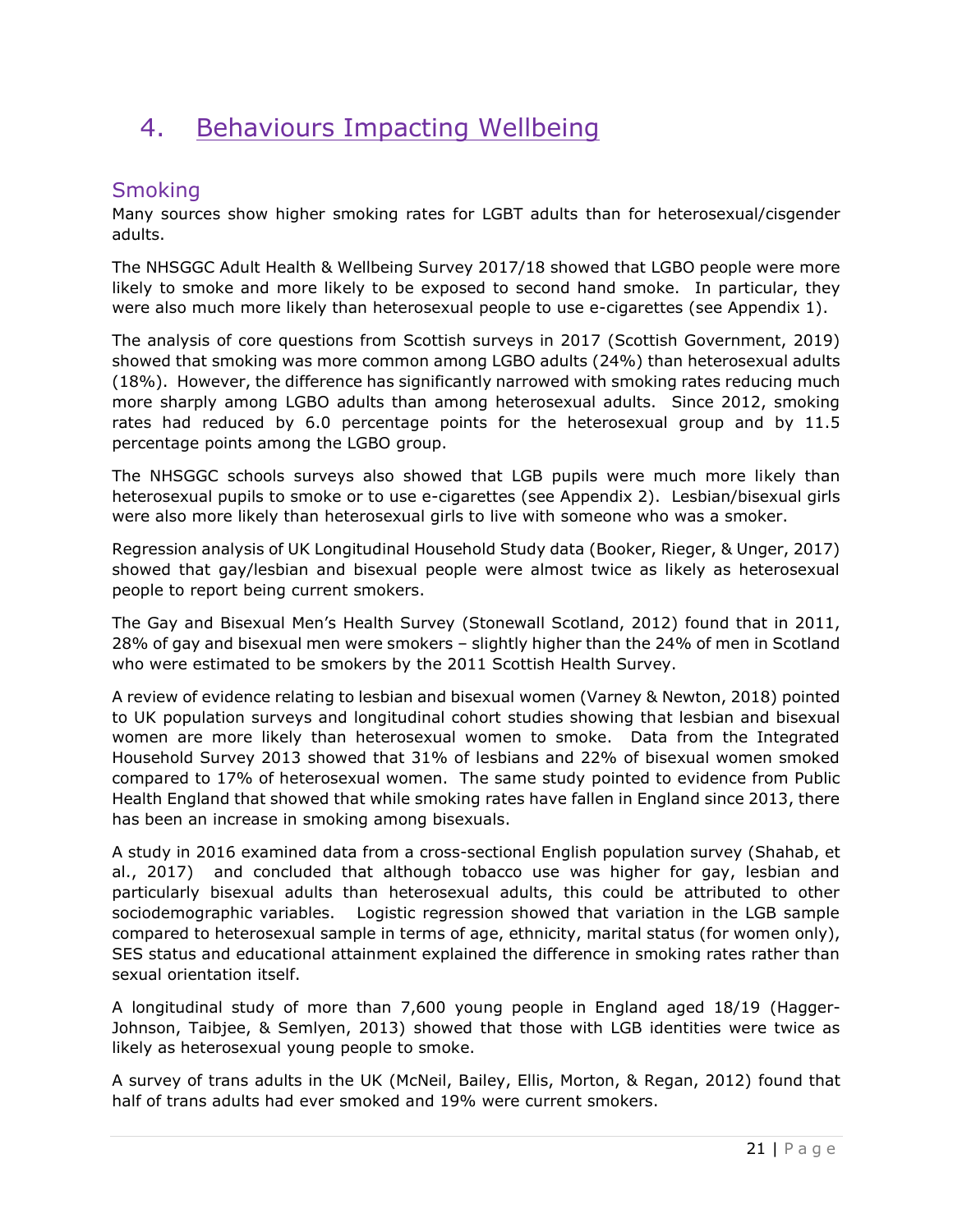# <span id="page-22-0"></span>Alcohol

Numerous sources show that LGBT+ people are more likely to drink alcohol at high or problematic levels.

The NHSGGC Adult Health & Wellbeing Survey 2017/18 showed that LGBO people were more likely than heterosexual people to drink alcohol, and particularly more likely drink problematically: LGBO people were more than twice as likely than heterosexual people to have an AUDIT score<sup>8</sup> which indicated alcohol-related risk. Attitudes to alcohol tended to differ by sexual orientation: LGBO people were more likely to agree that "getting drunk is a perfectly acceptable thing to do" and more likely to agree that "it is easier to enjoy a social event if you've had a drink of alcohol".

Analysis of the 2012 Scottish Health Survey (not adjusted for differing age profiles) showed that those who identified as lesbian or gay were more likely to drink at hazardous or harmful levels (34% gay/lesbian adults compared to 23% of all adults). Half (50%) of lesbian and gay adults and also 49% of bisexual adults exceeded recommended daily alcohol limits compared to 39% of all adults (Scottish Government, 2013).

The Gay and Bisexual Men's Health Report Scotland (Stonewall Scotland, 2012) found that in 2011, 20% of gay and bisexual men in Scotland had been drunk or hungover when working, going to school or taking care of other responsibilities more than once in the last six month, and 13% had missed or were late for work, school or other activities due to drinking alcohol in the last six months. One in eight (12%) gay and bisexual men had sought help or advice from a healthcare professional about problems with drinking and 5% had drunk alcohol even though a doctor suggested they stop drinking.

Findings from Scotland from the Gay Men's Sex Survey (Reid, 2011) found that 21% of gay/bisexual men reported concerns about their alcohol use.

The social media survey of men who have sex with men in Scotland (Frankis & Welsh, 2017) found that two thirds (68%) were 'regular drinkers'. Three in four (76%) respondents ever exceeded eight or more standard drinks on one occasion, and one in four (24%) did so at least once a week. Overall, one in three (33%) were categorised as 'hazardous' drinkers using the FAST scale. Hazardous drinking was more common in Greater Glasgow & Clyde (39%) than Lothian (33%) or the rest of Scotland (28%).

The LGBT in Scotland Health Report (Brider, Snedden, Bachmann, & Gooch, 2018) found that 14% of LGBT people drank alcohol almost every day over the last year. Older LGBT people were more likely to drink alcohol almost every day (24% of those aged 65+ compared to 9% of those aged 18-24). Although it is difficult to make reliable comparisons with national surveys, the Scottish Health Survey in 2017 showed that 9% of adults drank alcohol on five or more days per week in the previous week.

The NHSGGC schools surveys (Leven, 2016) showed that LGB pupils were overall more likely than heterosexual pupils to drink alcohol. However, among S5-S6 pupils, LGB pupils were as likely as heterosexual pupils to drink alcohol – the disparity was observed only among those

<sup>8</sup> Alcohol Use Disorders Identification Test. See: <https://www.drugabuse.gov/sites/default/files/files/AUDIT.pdf>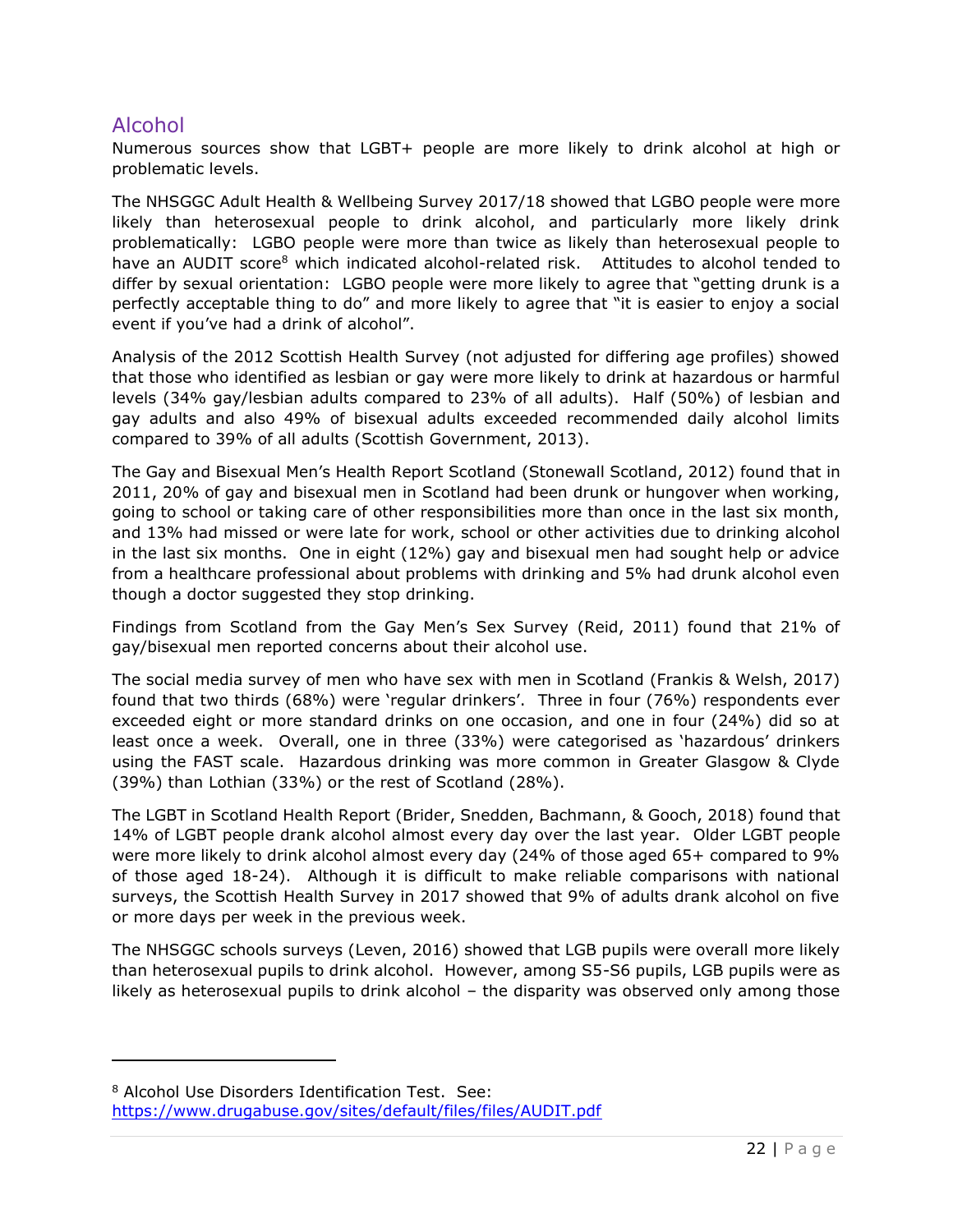in S1-S4, showing that LGB pupils were more likely than heterosexual pupils to start drinking at an earlier age.

The survey of people aged 55+ in the UK found that older LGB people were more likely than older heterosexual people to drink alcohol at least three or four days per week (Stonewall, 2011).

Regression analysis of UK Longitudinal Household Study data (Booker, Rieger, & Unger, 2017) showed that gay/lesbian and bisexual people tended to drink more alcohol than heterosexual people.

A large-scale study of young people in England aged 18/19 (Hagger-Johnson, Taibjee, & Semlyen, 2013) showed that lesbian and gay young people were nearly twice as likely as heterosexual young people to drink alcohol more than twice a week. Lesbian and gay young people were also 1.8 times more likely than heterosexual young people to report risky single occasion drinking. However, bisexual young people were as likely as heterosexual young people to drink more than twice a week or report risky single occasion drinking.

A study of data from a cross-sectional English population survey (Shahab, et al., 2017) which concluded that higher smoking rates for LGB adults could be attributed to sociodemographic differences, showed differences for alcohol consumption which could not be explained in the same way. Lesbian and particularly bisexual women were shown to have higher rates of hazardous alcohol use than heterosexual women, even after controlling for sociodemographic differences. The same was not true for men – higher rates of hazardous drinking among gay and bisexual men were shown to be attributed to sociodemographic characteristics.

A review of evidence relating to lesbian and bisexual women (Varney & Newton, 2018) concluded that there was consistent evidence demonstrating that alcohol misuse is a more significant issue for lesbian and bisexual women than heterosexual women, and that there may be different social norms around alcohol use for lesbians and bisexual women than for heterosexual women.

A survey of trans adults in the UK (McNeil, Bailey, Ellis, Morton, & Regan, 2012) showed high levels of problematic drinking among trans adults, with 62% having an AUDIT-C score of 3 and above which indicated alcohol abuse or alcohol dependency.

A study in 2014/15 investigated the social context of LGBT people's drinking in Scotland (Emslie, Lennox, & Ireland, 2016) and found that alcohol played a central role in the commercial gay scene and this contributed to heavy drinking. Further, alcohol, and particular types of alcohol, contributed to identity construction for LGBT people. Some also expressed the need for alcohol in order to find their confidence to participate in the gay scene. A recent participatory research study with MSM (Fairgrieve & McKenna, 2019) also confirmed the centrality of bars and other places selling alcohol in the gay scene. The study also found evidence of alcohol being used as a way to cope with discrimination, stress or other mental health problems and as a social enabler.

### <span id="page-23-0"></span>**Drugs**

There are a number of sources of evidence which highlight higher use/misuse of illegal and controlled drugs among LGBT populations.

The LGBT in Scotland Health Report (Brider, Snedden, Bachmann, & Gooch, 2018) showed that 11% of LGBT people in Scotland aged 18-24 took drugs at least once a month, dropping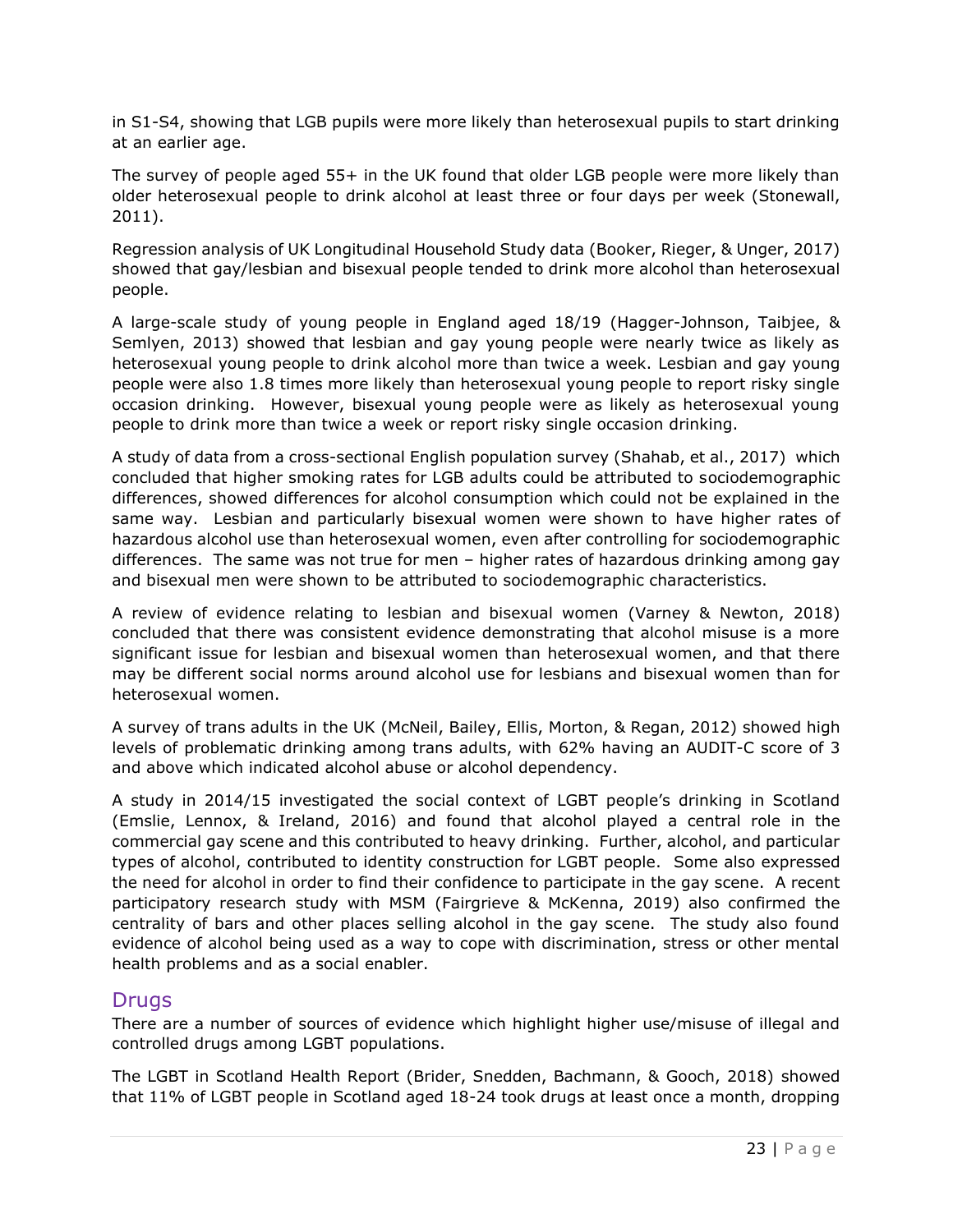to 4% for those aged 65 and over. Overall, 7% of trans people and 5% of LGB people took drugs at least once a month.

The Gay and Bisexual Men's Health Report Scotland (Stonewall Scotland, 2012) found that 44% of gay and bisexual men in Scotland in 2011 said they had taken drugs in the last year. This compares to 10% of all men in Scotland in 2010/11 who said they had taken drugs in the last year, as measured by the Scottish Crime and Justice Survey (Scottish Government Social Research, 2012).

The social media survey of MSM in Scotland (Frankis & Welsh, 2017) found that a majority had taken legal drugs, with 64% having tried poppers (and 45% having used them in the last year); 36% having tried erectile dysfunction medications (and 27% having used them in the last year); 13% having tried new psychoactive substances (which were legal at the time of the survey). Half (51%) of the MSM had ever taken illicit drugs, the most common being cannabis (47%), ecstasy (24%), cocaine (24%) and amphetamines (21%). Altogether, 14% of all men who responded had used any illicit drugs in the previous month; 8% had used any drugs other than cannabis in the last month. Greater Glasgow & Clyde had 18% of MSM who had used illicit drugs in the last year, compared to 15% in Lothian and 11% in the rest of Scotland.

Findings from Scotland from the Gay Men's Sex Survey (Reid, 2011) found that 4.4% of gay/bisexual men reported concerns about their drug use. Concerns about drug use were higher in Greater Glasgow & Clyde (6.3%) than Lothian (3.4%).

The NHSGGC schools surveys showed that LGB pupils were more likely than heterosexual pupils to have taken drugs (see Appendix 2). The disparity between LGB pupils and heterosexual pupils was greatest for those in S1-S4, showing that LGB pupils were more likely to start using drugs at an earlier age (Leven, 2016).

The Crime Survey of England and Wales (Office for National Statistics, 2014) showed that for combined data from 2011/12 to 2013/14, gay and bisexual men were three times more likely than heterosexual men to have used drugs in the last year (33% compared to 11%), and lesbian and bisexual women were more than four times more likely than heterosexual women to have used drugs in the last year (23% compared to 5%). Higher levels of use were observed for gay/bisexual men for most types of drugs, but the disparity was even greater for some – gay and bisexual men were five times more likely than heterosexual men to use any type of stimulants, and 15 times more likely to use methamphetamine. Most of the disparity between lesbian/bisexual and heterosexual women was accounted for by the prevalence of cannabis use (18% compared to 4%), but there were several other drugs which lesbian/bisexual women were more likely to use, including cocaine, ecstasy and amphetamines.

A review of evidence from across the UK (Varney & Newton, 2018) found consistent findings that lesbian and bisexual women were more likely than heterosexual women to use recreational drugs.

The survey of people aged 55+ in the UK found that older LGB people were much more likely than older heterosexual people to take drugs – one in 11 older LGB people had taken drugs in the last year compared to one in 50 older heterosexual people (Stonewall, 2011).

The survey of trans adults in the UK (McNeil, Bailey, Ellis, Morton, & Regan, 2012) showed that 24% of trans adults had used drugs within the last 12 months. Although a range of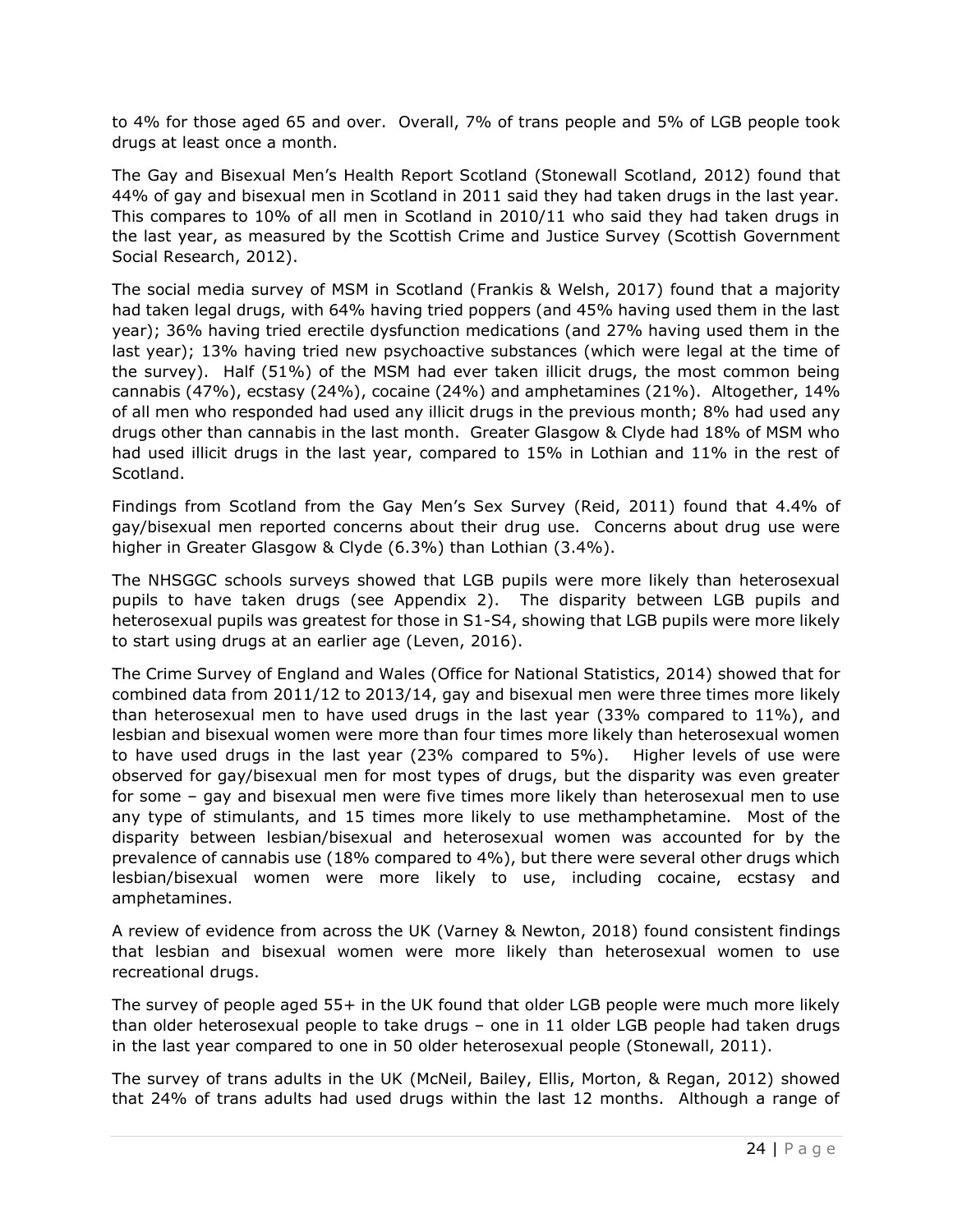drugs had been used, the most common were cannabis (11%), ecstasy (4%) and poppers (3%).

A review of the use of new psychoactive substances (NPS) in 2014 (DrugScope, 2014) reported that the Glasgow Drug Crisis Clinic (GDCC) had seen changes in presenting drugs, including NPS use, and that use of methamphetamine by a section of the gay community was emerging. Subsequent research for the Scottish Government (MacLeod, et al., 2016) highlighted that improving sex was a key motivator to NPS use among MSM. Use of NPS for chemsex among MSM led to disinhibition and unsafe sex practices. Drugs used for chemsex were usually crystal meth, mephedrone and GHB/GBL. The research showed that frequent use of NPS was often associated with negative impact on mental health including anxiety, paranoia, mood swings, depression and psychosis.

Chemsex represents a subset of MSM drug users. A study in London (Bourne, Reid, Hickson, Rueda, & Weatherburn, 2014) found that MSM who had tested positive for HIV were much more likely than others to use drugs and to be concerned about their drug use. Use of crystal meth, mephedrone, GHB/GBL and ketamine were associated with use of gay cafes, bars, clubs and saunas and backrooms/sex clubs. Crystal meth in particular was associated with private sex parties. While drugs were felt to facilitate sexual confidence, increase libido and improve sexual performance, they led to HIV/STI transmission risk behaviour and also negative experiences and harms. These included physical effects including overdose, fatigue and muscle wastage and mental health problems including paranoia. Crystal meth use was associated with tooth loss. Around half of those who engaged in chemsex described negative impacts on their ability to work or their career development.

### <span id="page-25-0"></span>Diet

Findings from the NHSGGC Adult Health & Wellbeing Survey 2017/18 suggest that nonheterosexual people tended to have less healthier diets. Although there was no significant difference in the proportion who met the target of 5 portion of fruit/vegetables per day, LGBO people were more likely to report consuming sweets/chocolate, puddings/desserts, readymade meals and particularly shop-bought coffee/hot drinks (see Appendix 1).

The NHSGGC school surveys showed that LGB pupils were less likely that heterosexual pupils to eat breakfast. Although skipping lunch was rarer than skipping breakfast, LGB pupils were more than twice as likely as heterosexual pupils to skip lunch (13% compared to 5%) (see Appendix 2).

### <span id="page-25-1"></span>Physical Activity

The NHSGGC schools surveys showed that LGB pupils were less likely to have been active for 60 minutes or more on at least one day in the previous week, and less likely to participate in sports/physical activities either in school or out of school, with the greatest difference observed for out of school activities (see Appendix 2).

By contrast, a study reviewing evidence relating to lesbian and bisexual women (Varney & Newton, 2018) explored the findings from the Active People Survey in England and this showed that lesbian and particularly bisexual women were more likely than heterosexual women to meet the target of being active for 150 minutes or more per week. This was consistently the case for the three years 2012/13 to 2014/15. The statistics for 2014/15 were: heterosexual women 51%; lesbian 60%; bisexual 70%.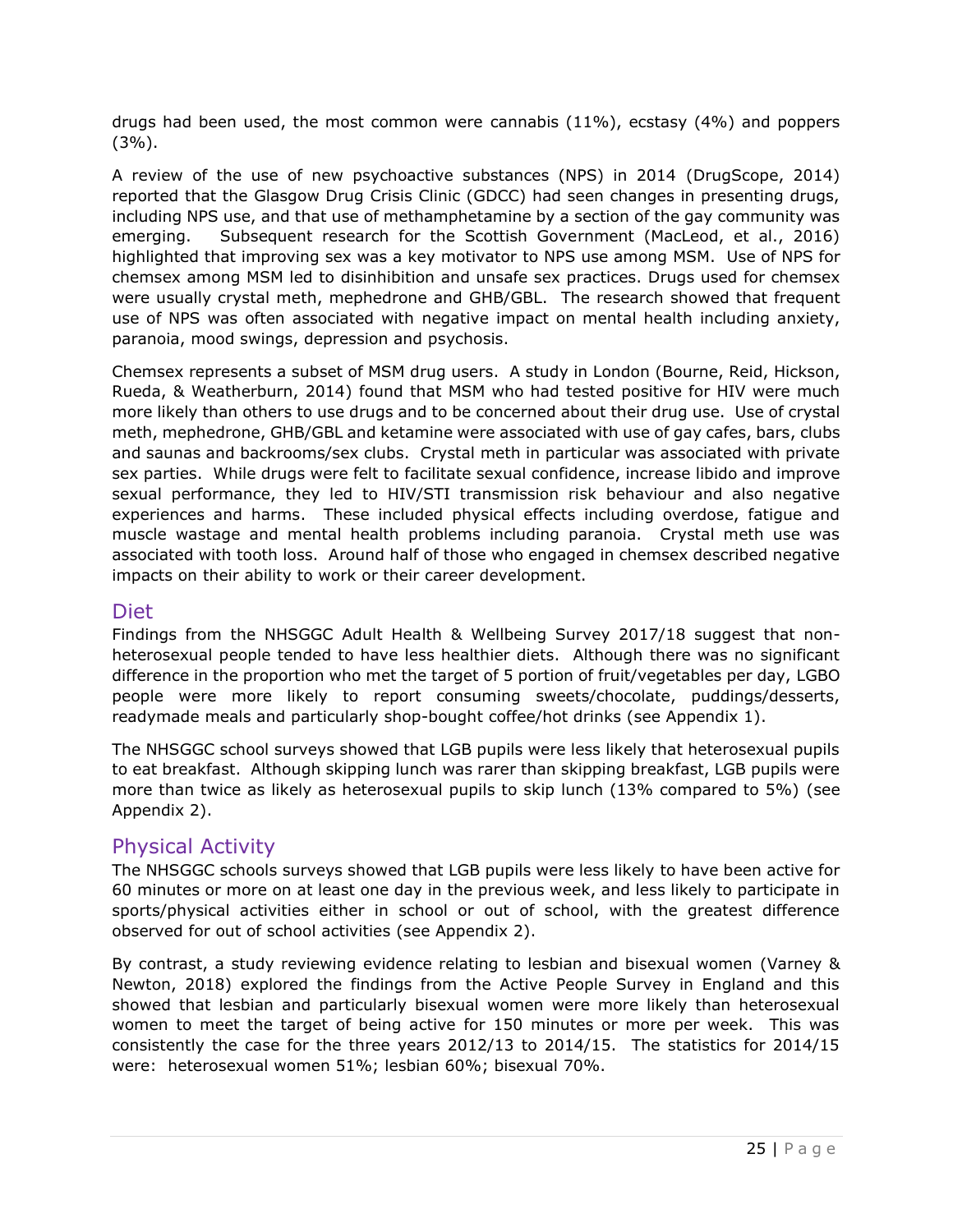A review of evidence relating or older LGBT+ people (Beach, 2019) also found evidence that among older people, those with LGBT+ identities were more likely to engage in regular exercise.

There is evidence of barriers to LGBT+ people participating in sports and accessing sports/leisure facilities.

A survey of LGBT people in Scotland in 2014 (Stonewall Scotland, 2014) found that overall 12% had had a negative experience which they felt related to their sexual orientation or gender identity when accessing sport and leisure facilities. However, this was a particular problem for trans people, with 33% reporting such negative experiences.

The NHSGGC schools surveys also showed that LGB pupils were less likely than heterosexual pupils to have visited a sports centre in the last year (55% compared to 73%).

Many trans people avoid places or situations due to fear or discomfort (e.g. fear of being harassed, identified as trans or outed). Public toilets and gyms are the most commonly reported problematic areas (McNeil, Bailey, Ellis, Morton, & Regan, 2012), proving a barrier to participation in physical activity. Gyms were more commonly problematic for trans men than trans women. For both men and women, those currently undergoing transition were more likely to avoid such places than those who had completed the transition.

Similar findings were revealed in the survey of non-binary adults (Valentine, 2016) which found that public toilets and gyms were frequently avoided by non-binary people because of fear of being harassed, being read as non-binary or being outed. Two in five (42%) said they avoided gyms for this reason, and one in three (33%) said they avoided other leisure facilities for this reason. Gender-segregated facilities such as changing rooms are particularly challenging for non-binary people. A quote from the survey was:

*"I don't use the gym or swimming pool as changing rooms scare me".*

Some non-binary people also pointed to the difficulty in engaging in sports, as sports were seen has having strict distinct gender binary rules.

The Stonewall survey in 2017 (Bachmann & Gooch, LGBT in Britain: Hate Crime and Discrimination , 2018) also found that overall 11% of LGBT people had been discriminated against while exercising at a fitness club or taking part in a group sport in the last year, rising to 28% for trans people.

Sport remains a sphere where homophobia remains prevalent. The UK element of the 'Out on the Fields' international study of homophobia in sport (Kitchen, 2015) found that 84% of sports participants in the UK had witnessed or experienced homophobia in sports and 83% believed that an openly gay person would not be very safe as a spectator at a sports event. Half (50%) of gay men and 53% of lesbians had personally been the target of homophobia in sport. The most common locations for homophobia in sports were spectator stands and school PE classes. Most (78%) felt that youth team sports were not safe for gay people in the UK. Among those who participated in youth sports, 83% of gay men and 63% of lesbians were completely or partially in the closet while playing youth sports.

The Stonewall survey in 2017 (Bachmann & Gooch, 2018) found that 10% of LGBT people in the UK who had attended a live sporting event in the last year had experienced discrimination because of their sexual orientation and/or gender identity. Experience of this was highest for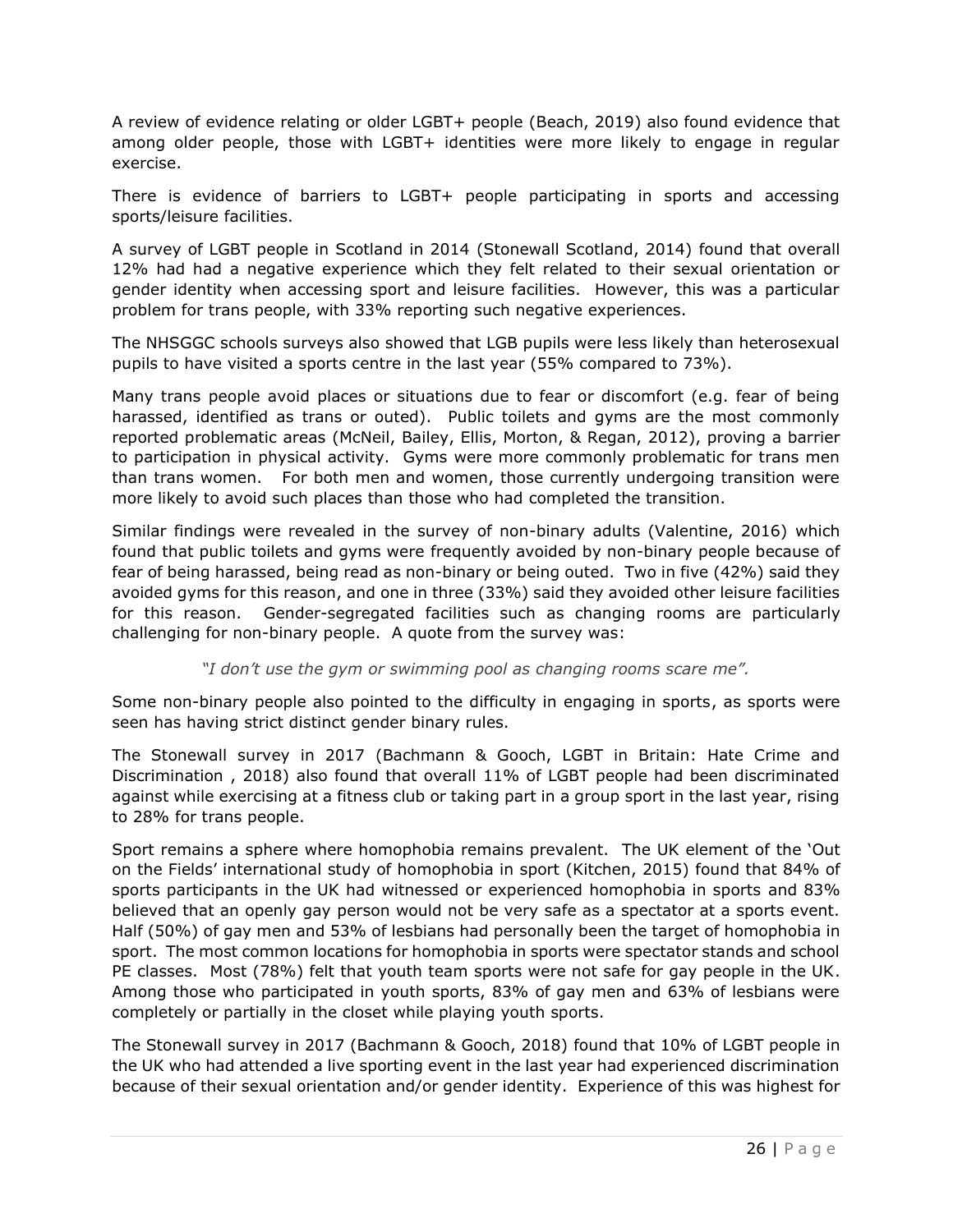trans people (22%) and BME LGBT people (18%). More than two in five (43%) felt that sporting events were not a welcoming space for LGBT people.

A survey of bisexual people (Rankin, Morton, & Bell, 2014) also found examples of biphobic exclusion in sports and leisure facilities (e.g. being asked to change in a separate cubicle in the gym).

### <span id="page-27-0"></span>**Weight**

Analysis of Scottish data from 2012 revealed no associated between sexual orientation and being overweight (Scottish Government, 2013).

Evidence from the UK suggests that lesbian and bisexual women are at no greater or less risk of having issues relating to being over- or underweight (Varney & Newton, 2018).

### <span id="page-27-1"></span>Sleep

NHS recommendations are for 12-13 year olds to get at least 9 hours 15 minutes sleep and for 14-16 year olds to get at least 9 hours sleep. NHSGGC school surveys showed that most pupils failed to get nine hours sleep, but LGB pupils were less likely than heterosexual pupils to meet this target, with lesbian/bisexual girls being the least likely (Leven, 2016).

### <span id="page-27-2"></span>Antisocial and Risk Behaviours

The NHSGGC schools surveys (see Appendix 2) asked about a number of anti-social and risk taking behaviours. LGB pupils were overall more likely than heterosexual pupils to admit to at least one of these, and specific behaviours for which LGB pupils were more than twice as likely than heterosexual pupils to admit to were:

- Losing control when angry
- Ending up in a situation where they felt threatened or unsafe
- Thinking about harming someone else
- Sending an inappropriate text they wish they had not
- Doing something sexual they wish they hadn't
- Posting something on social networking which they regret
- Carrying a weapon
- Shoplifting
- Drug dealing
- Breaking into a shop/school/house.

A risk index was calculated, which gauged the level of risk-taking for pupils, based on the gravity and frequency of risk-taking behaviours. LGB pupils were much more likely than heterosexual pupils to have a score which indicated a high level of risk behaviours (27% compared to 13%).

### <span id="page-27-3"></span>Oral Hygiene

The NHSGGC schools surveys showed that LGB pupils were less likely than heterosexual pupils to brush their teeth at least twice a day or to have visited the dentist within the last six months.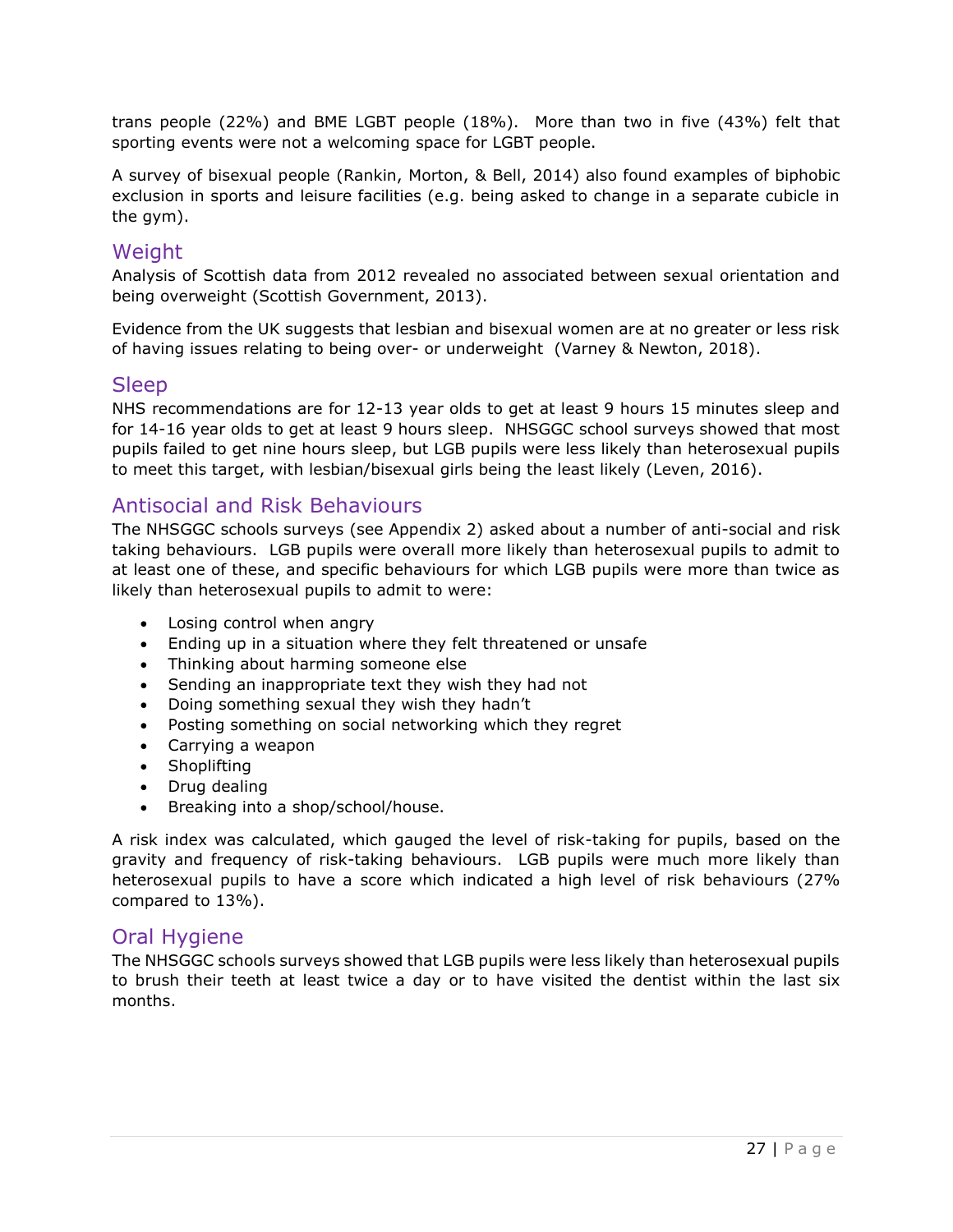### **Summary of Key Differentiated Findings for Behaviours Impacting Wellbeing**

| LGBO                       | More likely to smoke or use e-cigarettes;<br>more likely to drink alcohol at problematic<br>levels; cultural influences in LGB drinking;<br>more likely to use drugs                                                                                                                |
|----------------------------|-------------------------------------------------------------------------------------------------------------------------------------------------------------------------------------------------------------------------------------------------------------------------------------|
| Lesbian and bisexual women | Much more likely to use drugs                                                                                                                                                                                                                                                       |
| Bisexual women             | May be particularly likely to have hazardous<br>alcohol use; may be the most likely to meet<br>physical activity targets                                                                                                                                                            |
| Gay and bisexual men/MSM   | Alcohol central to the gay scene,<br>contributes to excessive drinking; alcohol<br>use as a coping mechanism or as a social<br>enabler<br>Particularly likely to use drugs, particular<br>patterns of use around<br>stimulants/methampethamine; subset of<br>use relates to chemsex |
| Transgender men and women  | High levels of problematic drinking; drug<br>use not as high as LGB groups; barriers to<br>participation in sport including<br>discrimination                                                                                                                                       |
| Non-binary                 | Barriers to participation in sport                                                                                                                                                                                                                                                  |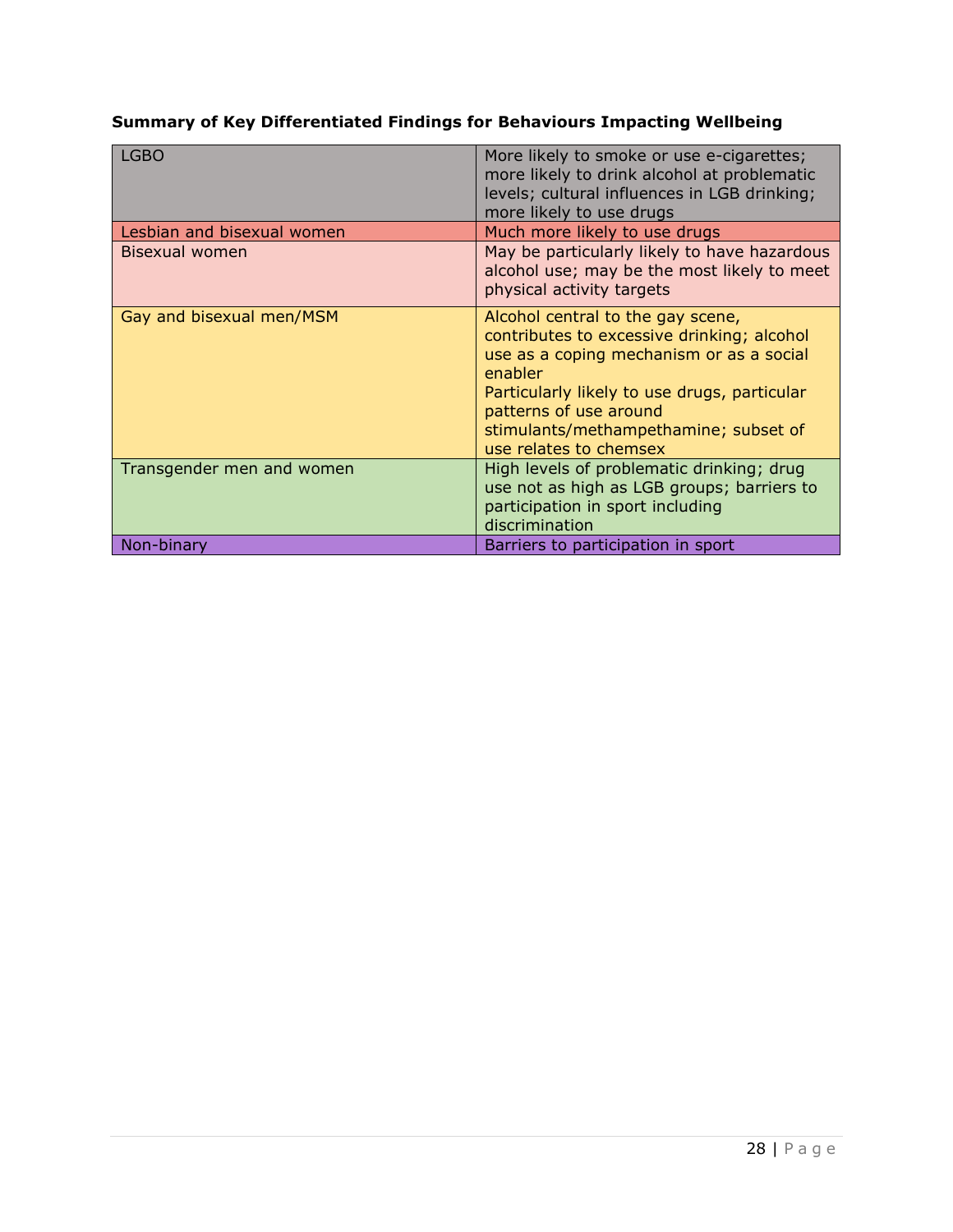# <span id="page-29-0"></span>5. Sexual Health

# <span id="page-29-1"></span>Sexual Health and Relationships Education

The NHSGGC schools surveys showed that LGB pupils were less likely than heterosexual pupils to say they had received sexual health and relationships education (SHRE) at school (see Appendix 2). This may be due to a perception of a lack of *relevant* SHRE in schools for LGB young people. The Scottish LGBT Equality report (French, Magic, & Kent, 2015) highlighted LGBT perceptions of schools not addressing same-sex relationships or providing relevant sex education for LGBT pupils. *The School Report* (Bridger, Dradlow, Gausp, & Jadva, 2017) showed that 41% of LGBT pupils in Scottish schools said they are never taught anything about LGBT issues, and only 22% had learned about safe sex in relation to same-sex relationships.

### <span id="page-29-2"></span>Early Relationships and Sexual Experiences

The NHSGGC schools surveys (Leven, 2016) showed that LGB pupils were more likely to form relationships and engage in sexual activity at a younger age than heterosexual pupils. While heterosexual pupils in S5/S6 were as likely as LGB pupils to currently have boyfriend/girlfriend, among S3/S4 LGB pupils were twice as likely as heterosexual pupils to have a boyfriend/girlfriend. LGB pupils were overall more likely than heterosexual pupils to have engaged in sexual intercourse or other activity, but the difference was much more marked among those in S3/S4 than S5/S6, with LGB pupils in S3/S4 being twice as likely than heterosexual pupils in the same age group to have engaged in sexual intercourse (24% compared to 11%). Among those who were sexually active, LGB pupils were more likely than heterosexual pupils to say that they were not ready when they had their first sexual experience or that they did not agree to their first sexual experience.

The NHSGGC schools surveys (see Appendix 2) showed that among all pupils who were sexually active, LGB pupils were much less likely than heterosexual pupils to use contraception/protection, particularly among girls. Among all pupils, 22% of LGB pupils said that they had done something sexual in the last year that they wished they hadn't, compared to 11% of heterosexual pupils. Overall 18% of LGB pupils said they had had unprotected sex in the last year, compared to 10% of heterosexual pupils.

### <span id="page-29-3"></span>**Pregnancy**

Although overall lesbian and bisexual women in the UK are less likely than heterosexual women to become pregnant, among adolescent women, lesbian and bisexual women were significantly more likely to become pregnant. This was particularly true for bisexual adolescent women who are twice as likely than heterosexual adolescent women to become pregnant (Varney & Newton, 2018).

### <span id="page-29-4"></span>Sexually Transmitted Infections

A review of evidence from the UK (Varney & Newton, 2018), from systematic reviews and population surveys, highlighted that women who have sex with women have higher rates of some types of sexually transmitted infections, primarily bacterial vaginosis. The same review pointed to evidence from grey literature that women who have sex with women are less likely to have undertaken testing for STIs than heterosexual women.

A review of need in London (Varney, 2015) cited that around half of lesbian and bisexual women have never had a sexual health check up despite evidence of risk irrespective of a partner's gender.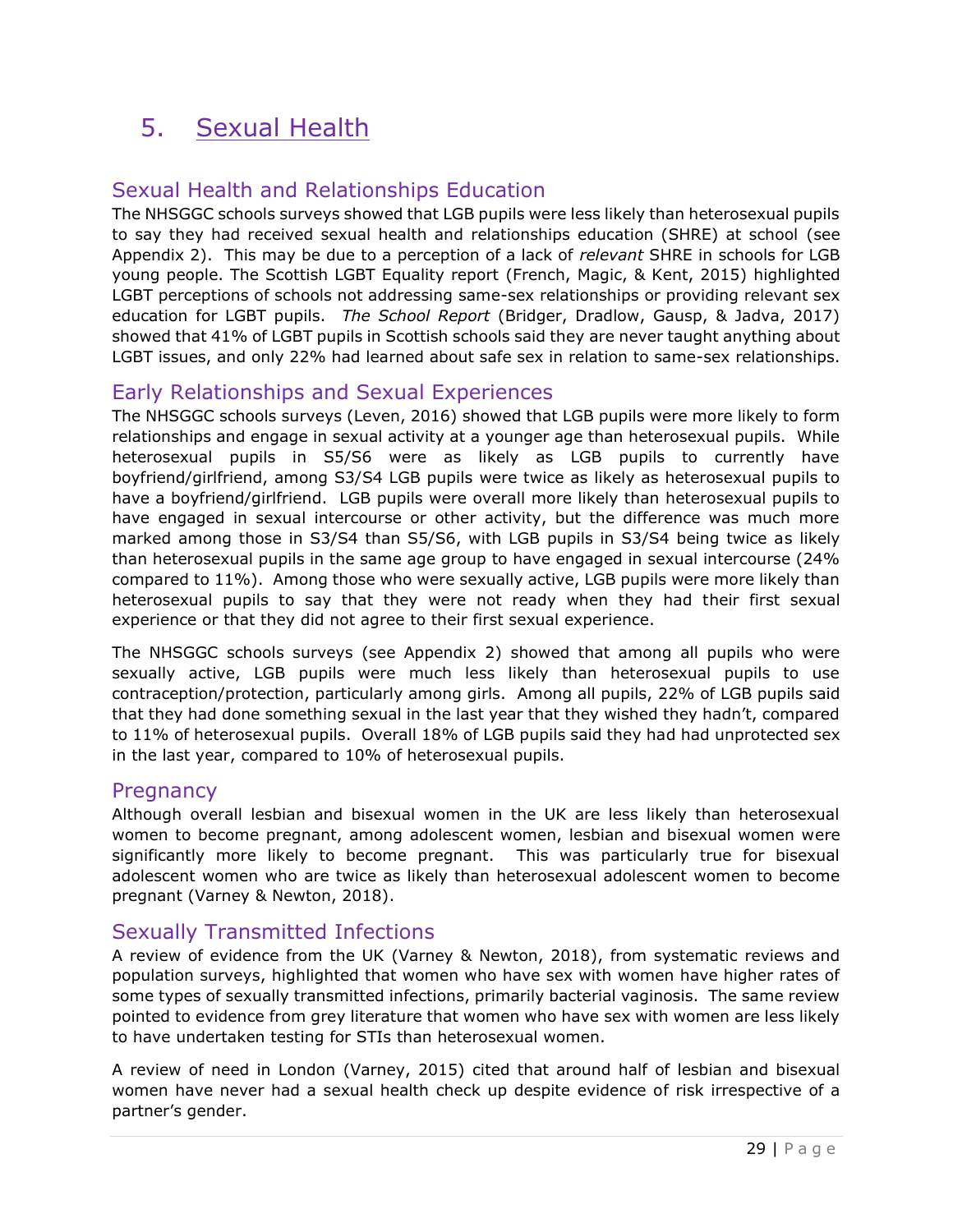A study on trans people and HIV in the UK (NAT, 2017) pointed to poor data and a lack of research which prohibits reliable estimates of the risk of HIV for trans people, although gaps in data collection are beginning to be addressed. However, the study identified some risk factors such as hormone therapies increasing susceptibility to HIV, propensity to engage in anal receptive sex and trans people being more likely to engage in sex work.

| <b>LGBO</b>                | Less likely to receive relevant sexual health<br>and relationships education at school; more<br>likely to form relationships and engage in<br>sexual activity at an early age; more likely<br>to regret their first sexual encounter |
|----------------------------|--------------------------------------------------------------------------------------------------------------------------------------------------------------------------------------------------------------------------------------|
| Lesbian and bisexual women | More likely to contract some STIs,<br>particularly bacterial vaginosis. But less<br>likely to be tested for STIs.                                                                                                                    |
| Bisexual women             | Particularly likely to become pregnant in<br>adolescence                                                                                                                                                                             |
| Transgender men and women  | Some heightened risk of contracting HIV                                                                                                                                                                                              |

#### **Summary of Key Differentiated Findings for Sexual Health**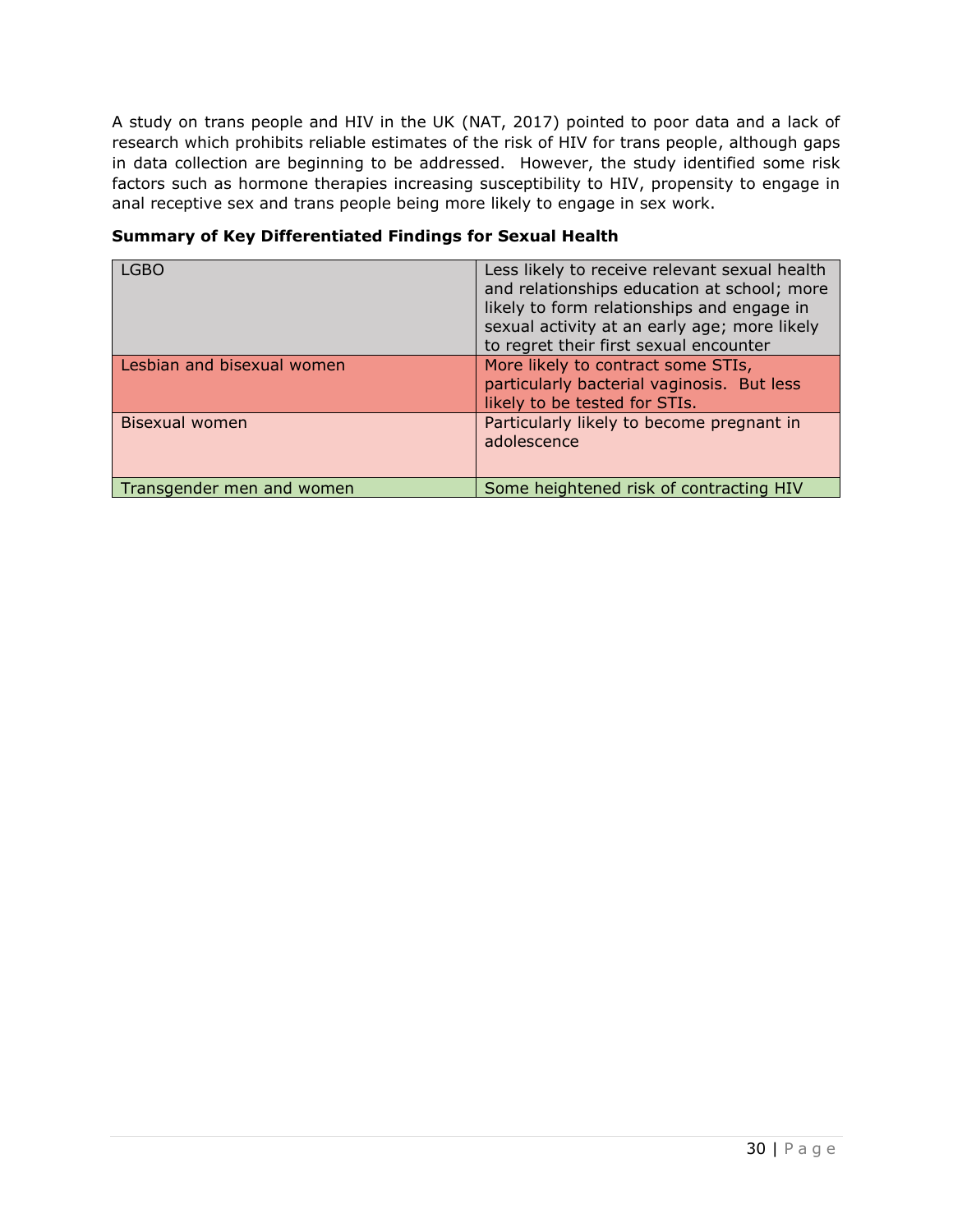# <span id="page-31-0"></span>6. Social Health

# <span id="page-31-1"></span>Social Connectedness, Community and Family Support

The NHSGGC Adult Health & Wellbeing Survey 2017/18 showed that LGBO people were more than twice as likely as heterosexual people to say they had felt lonely at least some of the time in the last two weeks. They were also less likely to feel they belonged to their local area, and particularly less likely to say they felt valued as a member of their community or that they valued local friendships (see Appendix 1).

A 2011 survey of people in the UK aged 55+ (Stonewall, 2011), found that LGB people were less likely than heterosexual people to have any forms of personal support in older age. LGB over 55s were more likely to be single. (40% of gay and bisexual men aged 55+ were single compared to 15% of heterosexual men). LGB older people were also more likely to live alone, less likely to have children and less likely to see a biological family member on a regular basis. Less than a quarter of older LGB people saw a family member at least once a week compared to more than half of heterosexual older people. A 2019 review (Beach, 2019) found that some cases of social isolation among older gay men could stem from the impact of the HIV epidemic and their loss of friends and partners, and also the view that commercial safe spaces were seen as being for younger people or actively ageist.

*Life in Scotland* (LGBT Youth Scotland, 2018) found that only 57% of LGBT young people in Scotland felt included in their families and 52% felt included in the wider community. Among trans young people, only 35% felt included in their wider community.

The Scottish LGBT Equality Report (French, Magic, & Kent, 2015) found that a third (33%) of LGBT people in Scotland said they felt isolated where there lived *because* they were LGBT. In rural parts of Scotland, this rose to 47%, compared to 23% in urban areas. Trans people were the most likely to say they felt isolated (71% in rural areas and 56% in urban areas). Feelings of isolation were also higher among disabled LGBT people (45%) and LGBT people aged under 25 (37%). Reasons given for feelings of isolation included few openly LGBT people in their area, lack of LGBT services and social groups and problems with prejudice and discrimination.

Peer research in Lothian in 2017-18 (O'Brien, McKenna, & Rose, 2019) highlighted the isolation and difficulties faced by MSM particularly in rural areas and in working class towns. However, feelings of isolation were common across MSM in Lothian and these were attributed to a lack of appropriate social spaces for MSM and difficulties making friends.

As shown in Section 3, the NHSGGC schools surveys showed that LGB pupils were likely to have a wide range of worries. However, LGB pupils were less likely that heterosexual pupils to say it was easy to talk to people about things that bother them – in particular they were less likely to find it easy to talk to their father, mother or grandparents (see Appendix 2). The Stonewall survey of pupils in Scotland (Bridger, Dradlow, Gausp, & Jadva, 2017) found that only 41% of LGBT pupils had an adult at home they could talk to about being LGBT and 45% said there was not an adult at school they could talk to about being LGBT.

The Stonewall survey in 2017 (Bachmann & Gooch, 2018) showed that less than half of LGBT adults in the UK felt able to be open about their sexual orientation or gender identity with everyone in their family. The survey found that most LGBT people had at least some friends who they could be open with, but 1% of lesbians, 2% of gay men, 8% of bisexual women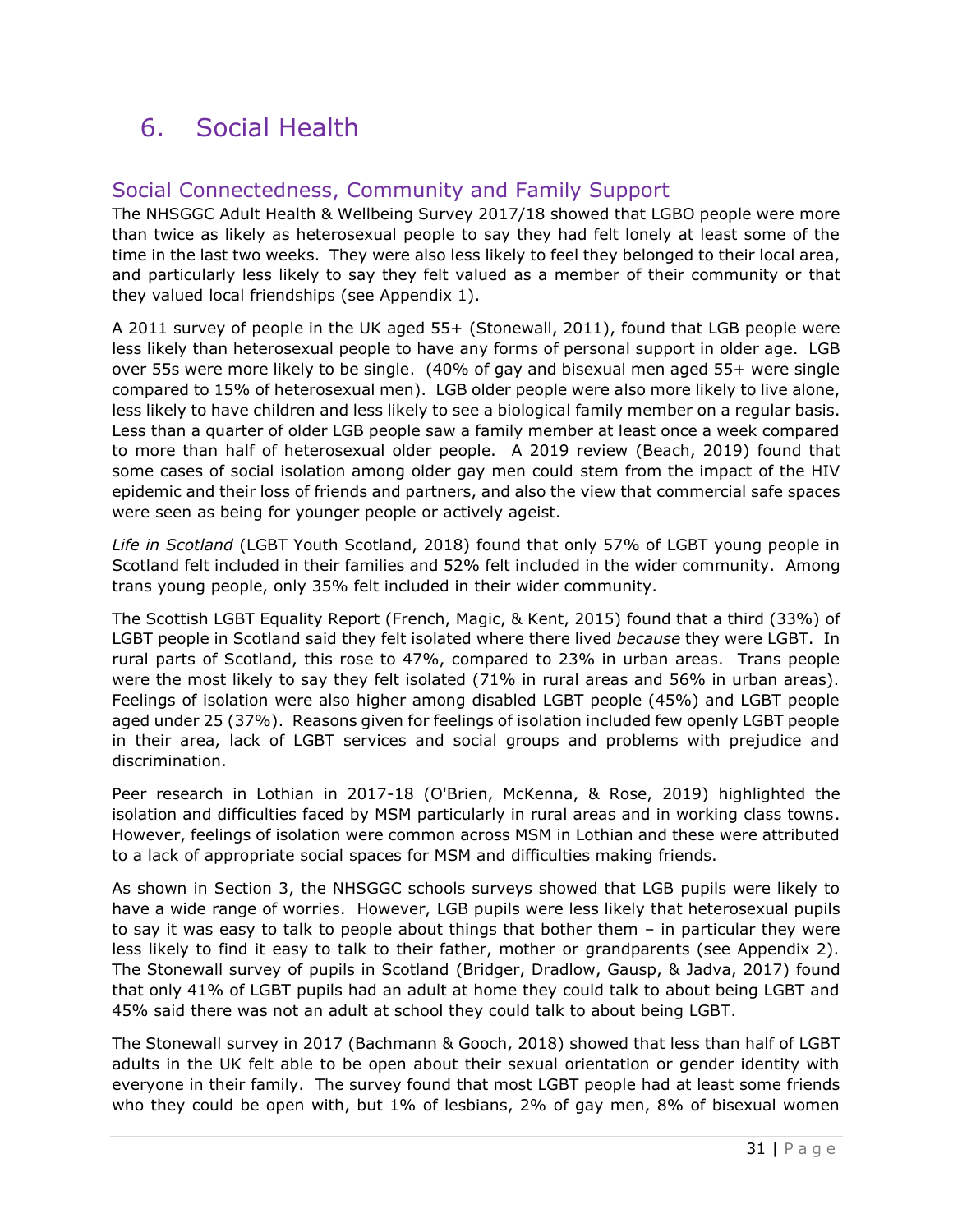could not be open with any of their friends and this rose very significantly to 30% of bisexual men.

# <span id="page-32-0"></span>Social Capital

The NHSGGC Adult Health & Wellbeing Survey 2017/18 showed that LGBO people were less likely to have a positive perception of reciprocity or trust in their area, and less likely to have a positive view of the availability of social support (see Appendix 1).

However, the NHSGGC Adult Health & Wellbeing Survey 2017/18 also showed that LGB people were twice as likely as heterosexual people to be actively engaged in volunteering and more than three times more likely to engage in social activism (Appendix 1). The Scottish Household Survey 2016-2017 also showed that LGBO adults were much more likely to have volunteered in the last 12 months than heterosexual adults (43% compared to 27%). The NHSGGC schools surveys also showed that gay and bisexual boys were more likely than heterosexual boys to have done voluntary work in the last year, and also more likely to have taken part in a charity event (Leven, 2016).

### <span id="page-32-1"></span>Bullying, Discrimination, Victimisation and Hate Crimes **Bullying in education**

The NHSGGC schools surveys showed that nearly half (44%) of LGB pupils had been bullied in some way in the last year, compared to 20% of heterosexual pupils. Among victims of bullying, LGB pupils were less likely to report the bullying and particularly less likely to say that reporting bullying had made the situation better (see Appendix 2).

Life in Scotland (LGBT Youth Scotland, 2018) showed very high levels of bullying among young people, with 92% of LGBT young people and 96% of trans young people reporting having experienced homophobic, biphobic or transphobic bullying during their time in education. Bullying at school was more common than bullying at college or university. Most of those who had experienced bullying in education felt that it had negatively affected their education.

The School Report Scotland (Bridger, Dradlow, Gausp, & Jadva, 2017) found that half of LGBT young people in Scottish schools were subject to bullying. For trans pupils, bullying was even more prevalent at 71%. More than half of those who had been bullied said that it had a negative effect on their plans for future education and two in five said they had skipped school because of bullying related to their LGBT identity. Three in five said they frequently heard homophobic language at school; half heard transphobic language and two in five heard biphobic language at school. However, most (91%) regularly heard language such as 'that's so gay' at school. Just under half (44%) of those who heard homophobic, biphobic or transphobic language at school said they never told anyone about it.

The School Report Scotland (Bridger, Dradlow, Gausp, & Jadva, 2017) also showed that 44% of LGBT young people in Scotland had been the target of homophobic, biphobic or transphobic bullying online and nearly all (98%) had seen homophibic, biphobic and transphobic content online.

A survey of teachers across the UK in 2014 (Guasp, Ellison, & Satara, 2015) found that 86% of secondary school teachers and 45% of primary school teachers said that pupils in their schools had experienced homophobic bullying. Frequent homophobic bullying in primary schools was more commonly reported in Scotland than any other part of the UK.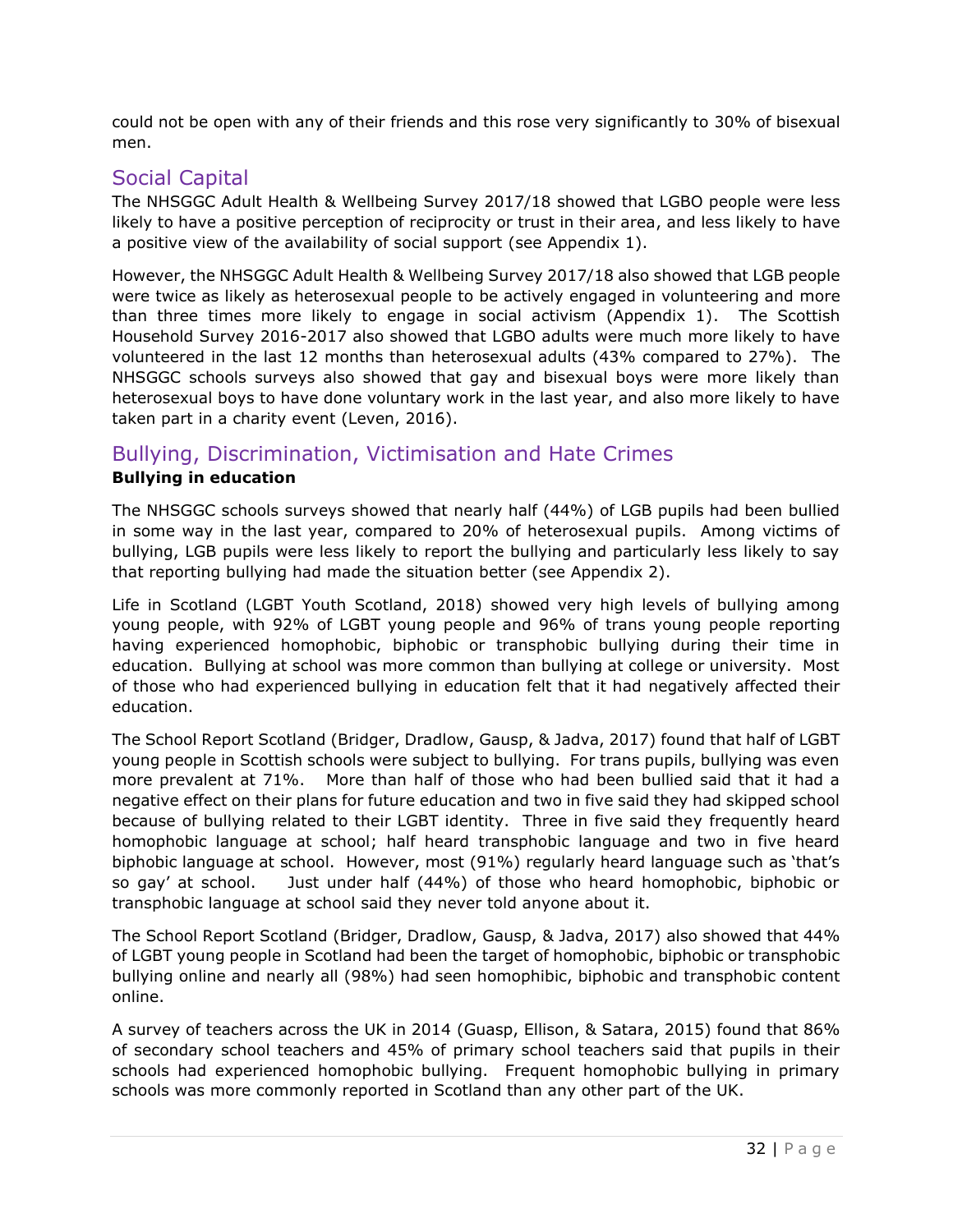A review of evidence from across the UK (Hudon-Sharp & Metcalf, 2016) concluded that LGB young people are much more likely to be bullied at school than heterosexual young people. Evidence from the UK suggests that homophobic bullying is less common in higher education than in schools.

### **Discrimination**

The NHSGGC Adult Health & Wellbeing Survey 2017/18 showed that LGBO people were seven times more likely than heterosexual people to say they had been discriminated against (by anyone, for any reason). The SHS 2016-17 (not adjusted for age differences) also showed that 20% of LGBO adults had experienced discrimination in the last three years compared to 6% of heterosexual adults. The SHS also showed that 20% of LGBO adults had experienced harassment in the last three years compared to 6% of heterosexual adults.

The Scottish LGBT Equality Report (French, Magic, & Kent, 2015) found that 81% of lesbians and 80% of gay men had personally experienced an incident of homophobic prejudice or discrimination in Scotland; 69% of bisexual people had experienced biphobic prejudice or discrimination and 59% of transgender people had experienced transphobic prejudice or discrimination in Scotland. The most common types of prejudice/discrimination experienced were prejudiced comments or attitudes (82%) and verbal abuse (68%), although 16% of LGBT people had experienced physical attack, 12% had experienced an attack on their property and 7% had experienced a sexual assault. The report also found that 24% of LGBT people in Scotland had personally experienced discrimination at work and 22% had experienced harassment at work.

The Bisexuality Report (Barker, et al., 2012) points to common forms of biphobia experienced by bisexual people including bisexual denial, bisexual invisibility, bisexual exclusion, bisexual marginalisation and negative stereotypes. A specific issue for bisexual people is 'double discrimination' where they can be discriminated against both by heterosexuals and by lesbian and gay people. Similarly, the survey of bisexual people in the UK in 2013 (Rankin, Morton, & Bell, 2014) found evidence of disenfranchisement of bisexual people from all three communities – bisexual, LGBT and straight communities.

One in three (35%) trans people in the UK suspected they had been turned down for a job because of their trans identity (McNeil, Bailey, Ellis, Morton, & Regan, 2012).

For minority groups within LGBT+ populations, there was evidence of common discrimination from within the LGBT+ community. The 2017 Stonewall survey (Bachmann & Gooch, 2018) found that half of BME LGBT+ people had experienced discrimination or poor treatment from others in their local LGBT community because of their ethnicity; 36% of trans people had experienced discrimination/poor treatment from their local LGBT community because they were trans; 26% of LGBT disabled people had experienced discrimination or poor treatment from their LGBT community because they were disabled.

### **Victimisation**

The NHSGGC Adult Health & Wellbeing Survey 2017/18 (Appendix 1) showed that overall non-heterosexual people were much more likely than heterosexual people to have been the victim of any of five types of crime in the last year (anti-social behaviour, theft/burglary, vandalism, domestic violence or physical attack).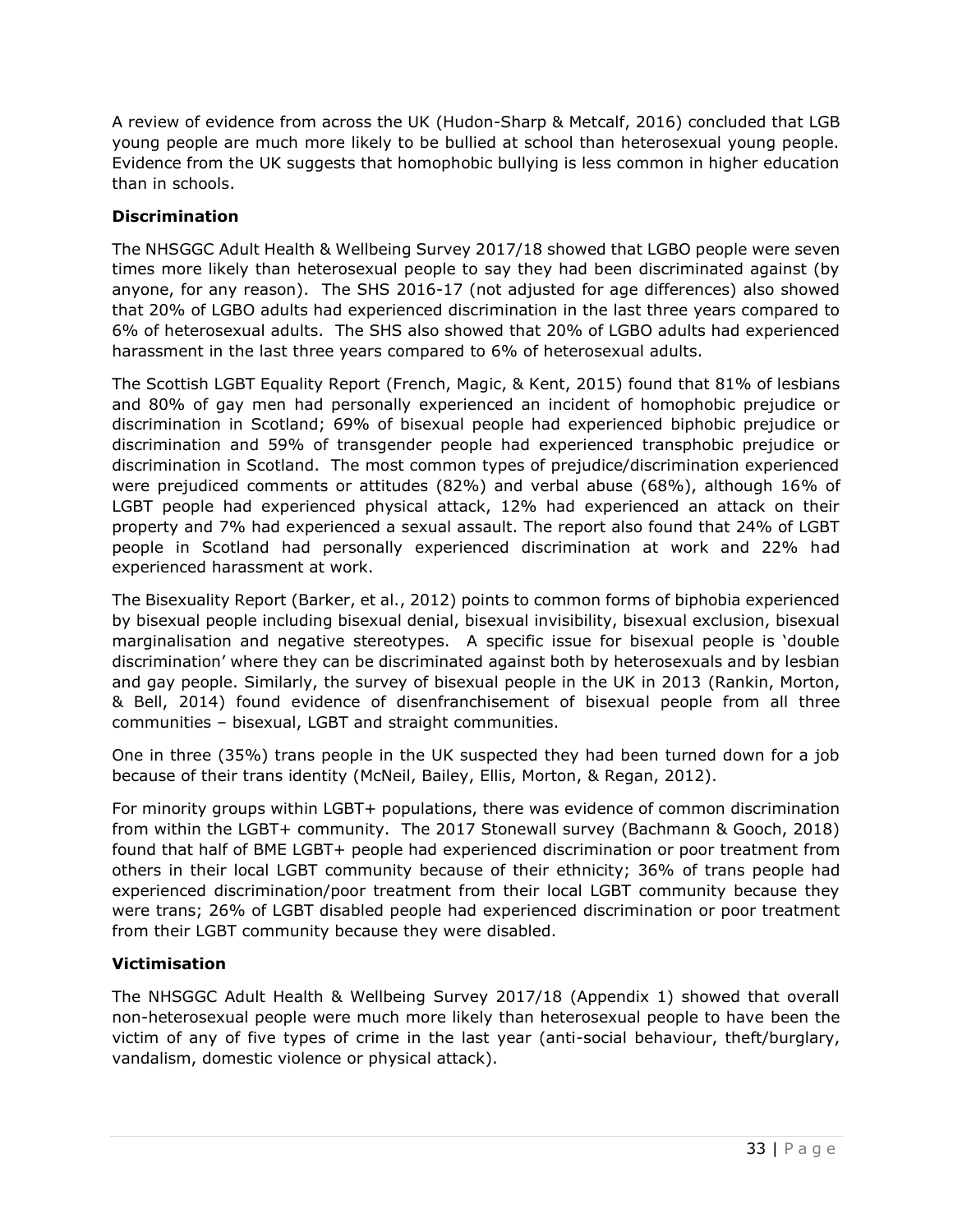#### **Hate Crime**

The Stonewall survey in 2017 (Bridger, Bachmann, & Gooch, 2018) showed that one in five (20%) LGBT people in Scotland had experienced a hate crime or incident due to their sexual orientation and/or gender identity in the last 12 months. Broken down by group, trans people were much more likely to have experienced this – half (48%) of trans people had experienced a hate crime/incident due to their gender identity and 17% of LGB people had experienced a hate crime/incident due to their sexual orientation. The findings show a rise in such hate crime/incidents in Scotland between 2013 and 2017. Incidents were more common among younger rather than older LGBT adults. Most (87%) of those who experienced such incidents did not report them to the police.

A 2016 Scottish survey (Pearson & Magic, 2017) found that 65% of lesbian adults, 66% of gay male adults, 53% of bisexual adults, 80% of trans adults and 77% of intersex adults<sup>9</sup> had been the victim of a hate crime at some point in their lives. Among those who had been victims of hate crime, most (95%) had experienced verbal abuse, half (50%) had experienced physical attack and 21% had been the victim of sexual assault.

Life in Scotland (LGBT Youth Scotland, 2018) found that one in three (35%) LGBT young people aged 13-25 had experienced a hate crime or incident in the last year. Experience was higher for non-binary (51%) and trans (41%) young people. Seven in ten (71%) of those who had experienced hate crime had not reported any incidents to the police. Where reports were made to the police, only 41% were satisfied with the police response. Reasons for dissatisfaction included not being taken seriously and a lack of LGBTI awareness among police officers. A 2014 survey (Stonewall Scotland, 2014) found that 42% of LGBT people in Scotland were not confident in Police Scotland's ability to address homophobic and transphobic hate crime in their area. The proportion not confident in this was highest for trans adults (57%), BME LGBT people (56%) and disabled LGBT people (52%).

Findings from Scotland from the Gay Men's Sex Survey (Reid, 2011) found that half (51%) of gay/bisexual men felt that they had been stared at or intimidated in the last five years because someone knew or presumed they were attracted to men and 10% said this had happened in the last week. Half (48%) had had verbal insults directed against them in the last five years and 6% said this had happened in the last week. One in eight (13%) had been punched, hit, kicked or beaten in the last five years because of their sexual orientation.

A survey of trans people in the UK (McNeil, Bailey, Ellis, Morton, & Regan, 2012) revealed that experience of intimidation, discrimination and abuse was very common among trans adults. Nearly all (92%) had heard that trans people are not normal, four in five (81%) had experienced silent harassment and three in four (73%) had been made fun or called named for being trans. Two in three trans people said they had tried to pass as non-trans to be accepted.

In the last five years, nearly half (45%) of non-binary adults had experience of physical or sexual harassment, intimidation or assault for being non-binary (Valentine, 2016).

Fear of hate crime and abuse leads to a significant proportion of LGBT people avoiding certain places or situations. For example, the Stonewall survey in 2017 (Bridger, Bachmann, & Gooch, 2018) found that 26% of LGBT adults in Scotland avoid certain streets because they

<sup>&</sup>lt;sup>9</sup> There was a very small sample of intersex adults included in the survey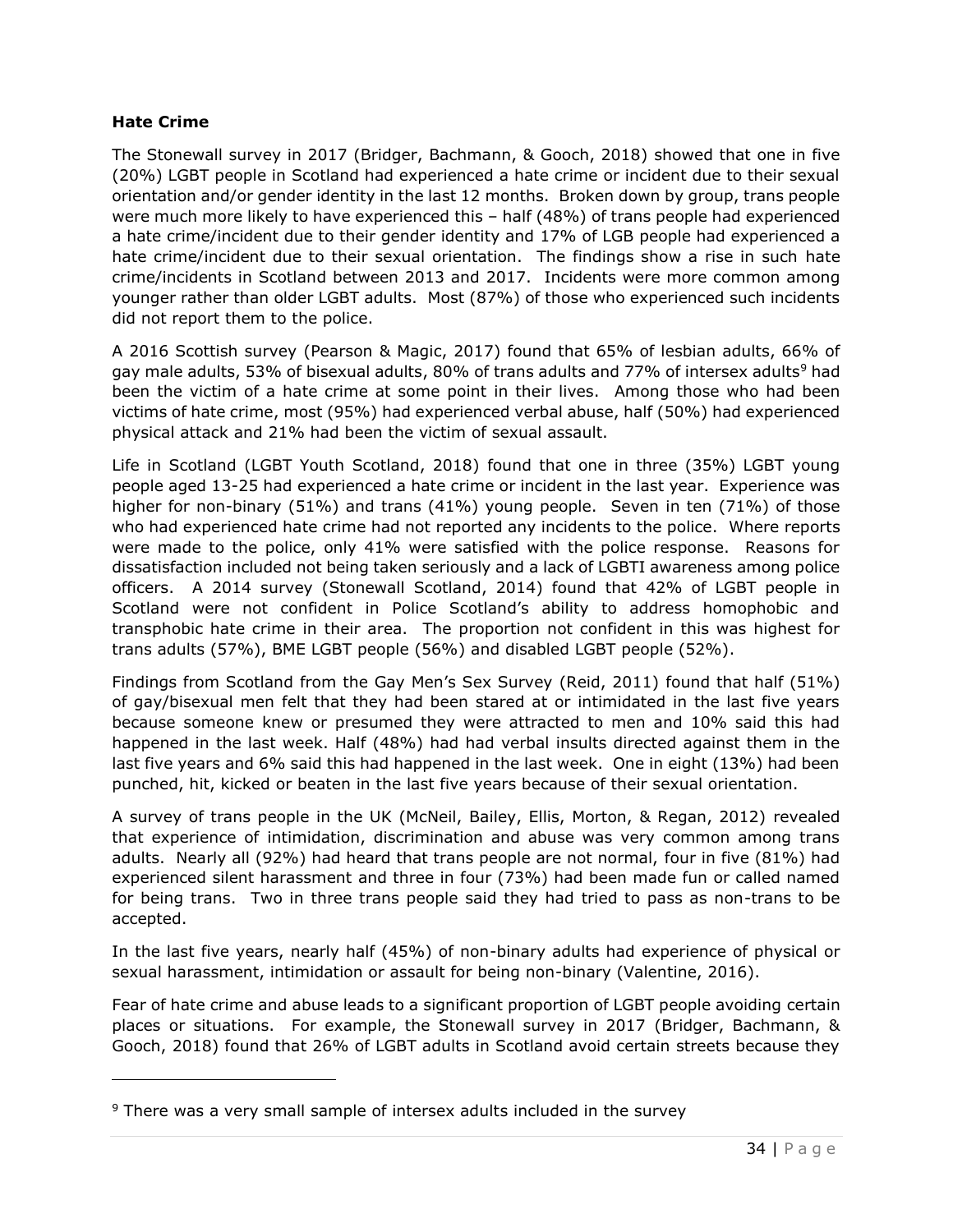do not feel safe as an LGBT people there and 36% said they were not comfortable walking down the street holding their partner's hand.

The Stonewall survey in 2017 (Bridger, Bachmann, & Gooch, 2018) found that overall 8% of LGBT people in Scotland had experienced homophobic, biphobic or transphobic abuse or behaviour directed towards them personally in the last month. However, among trans adults in Scotland this rose to 23%.

Although it is recognised that most hate crimes will go un-reported, in the year 2017-18 there were 1,112 charges reported in Scotland related to sexual orientation aggravated crime (the second most common type of hate crime in Scotland after racial crime) (Crown Office & Procurator Fiscal Service, 2018). With the exception of the year 2014-15, there has been a year on year increase in sexual orientation aggravated crime charges reported in Scotland since the legislation for this type of crime came into force in 2010.

### <span id="page-35-0"></span>Domestic Abuse

The Gay and Bisexual Men's Health Report Scotland (Stonewall Scotland, 2012) found that half (49%) of gay and bisexual men in Scotland had experienced at least one incident of domestic abuse from a family member or partner since the age of 16; 37% had experienced at least one incident of domestic abuse from a partner. Three in four (73%) of those who had experienced domestic abuse had never reported incidents to the police. Among those who had reported incidents, 25% said they were not happy with how the police dealt with the situation.

The social media survey of men who have sex with men in Scotland (Frankis & Welsh, 2017) found that 21% had experienced domestic sexual, physical or emotional abuse. (This figure is likely to underestimate the extent of domestic abuse because 9% of all respondents chose to skip the section on domestic abuse). Emotional abuse of different types were the most frequently reported, but 6% reported having been physically abused and 4% had been sexually abused. Overall, reports of abuse were more common among those aged under 45, and those who identified as gay were more likely to report experience of abuse (23%) than MSM who identified as bisexual or straight (15%). Also, experience of abuse was more likely to be reported by those who had financial worries (29%) than those without/occasional financial worries (15%).

The 2017 Stonewall survey (Bachmann & Gooch, 2018) found that 11% of LGBT people in the UK had faced domestic abuse from a partner in the last year, and this rose to 17% among BME LGBT people.

A small qualitative study of the experiences of bisexual victims of intimate partner abuse (Head & Milton, 2014) found some distinctive features for bisexual domestic abuse (in this case usually within mixed-gender relationships). These included – fear of a biphobic backlash/enhanced stigma if they spoke about their abuse; a lack of a 'frame of reference' to understand their experience of abuse as a bisexual person; controlling behaviour by an abusive partner which was linked to their bisexuality (e.g. being denied a monogamous closed relationship because of their bisexuality); and biphobia as a tool for undermining and controlling bisexual partners.

The UK survey of trans adults (McNeil, Bailey, Ellis, Morton, & Regan, 2012) found that 17% of trans people had experienced domestic abuse *because* they were trans. The Stonewall survey in 2017 (Bachman & Gooch, 2018) found that 28% of trans people in the UK who were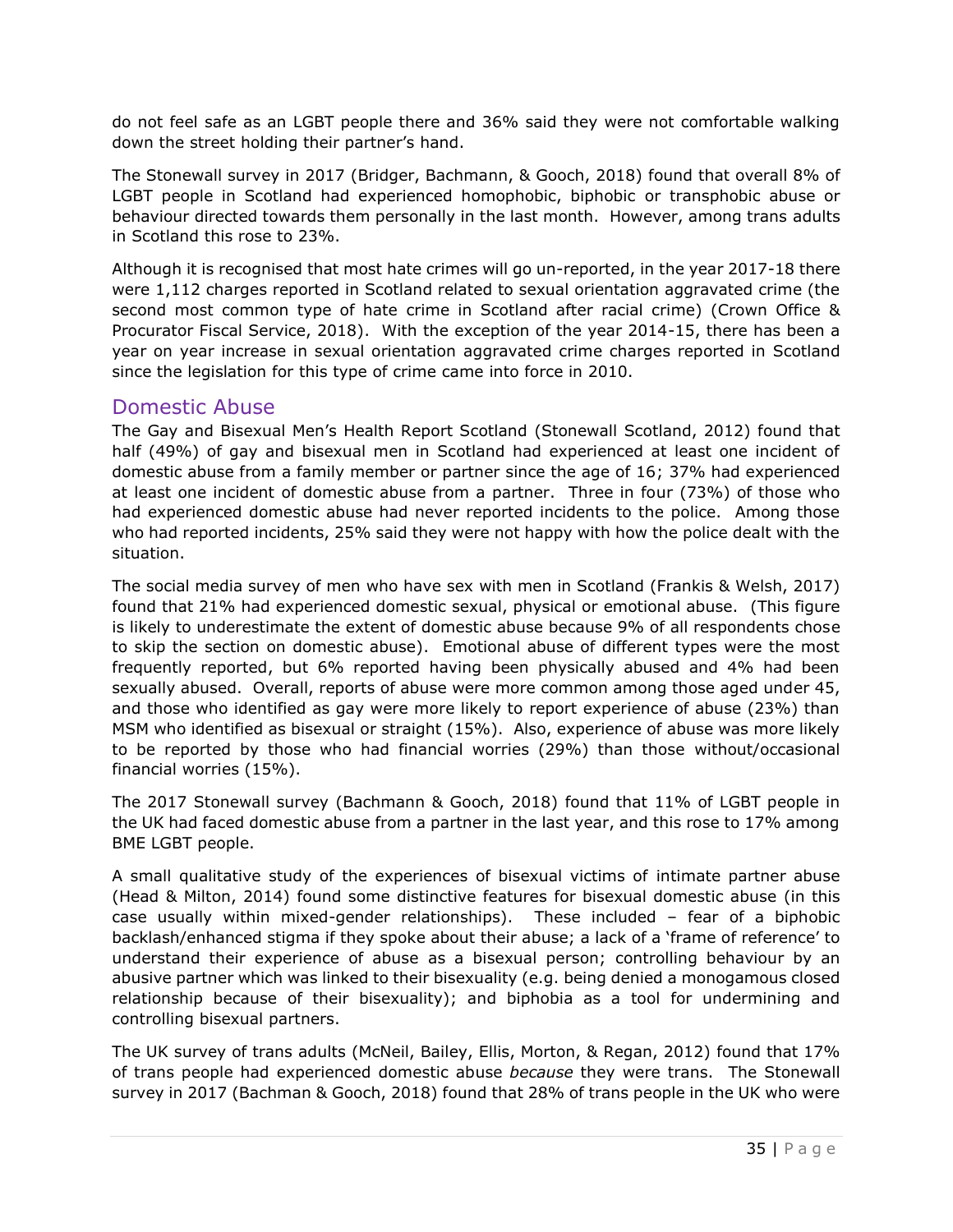in a relationship in the previous year had faced domestic abuse from a partner. A Scottish study of transgender people's experiences of domestic abuse (Scottish Transgender Alliance, 2010) found that around half the trans people who related experiences which constitute domestic abuse did not recognise the experiences as domestic abuse. Emotional abuse was the type of abuse reported most frequently, but controlling behaviour and physical and sexual abuse were also common. Experience of domestic abuse was recognised by victims to have impacted on their wellbeing, usually psychological or emotional problems – and 15% of trans victims of domestic abuse said they had attempted suicide as a direct consequence. One in four (24%) trans victims of domestic abuse had not told anyone about their experience.

A study in Wales (Harvey, Mitchell, & Keeble, 2014) identified a number of barriers faced by LGBT people in accessing services to support victims of domestic abuse, stalking, harassment and sexual violence. These included lack of knowledge/awareness about LGBT-friendly services, self-blame, concerns that they would be 'outed' if they accessed services, and several barriers relating to the structure and culture of services – assumed heterosexuality within service provision, prevalence of gender-binary service provision (e.g. women-only services), inadequate levels of staff knowledge and skills, and service providers' minimilisation of LGBT people's experiences of abuse.

# <span id="page-36-0"></span>Childhood Experiences

The findings from the NHSGGC schools health and wellbeing surveys show that LGB pupils were less likely than heterosexual pupils to live with both their parents (see Appendix 2). They were more likely to live in single parent households and in care.

The survey of trans adults in the UK (McNeil, Bailey, Ellis, Morton, & Regan, 2012) showed that half (49%) of trans adults had experienced some sort of abuse in childhood. This included emotional abuse (40%), physical abuse (27%), sexual abuse (19%) and neglect (14%).

# <span id="page-36-1"></span>Caring

The NHSGGC schools surveys (see Appendix 2) showed that LGB pupils were much more likely to live with a family member with a disability, long-term illness, mental health problem or drug or alcohol problem and LGB pupils were more likely than heterosexual pupils to be young carers. Among those who were carers, LGB pupils were more likely than heterosexual carers to say that their caring affecting them in some ways including making them tired, stressed, unable to do homework or making them late for school (but they were also more likely to report positive affecting such as learning new skills).

A study of LGBT young adult carers in Scotland (Traynor, 2016) highlighted particular difficulties faced by young LGBT carers including their being three times more likely to have been bullied than other young adult carers and also more likely to have been bullied than young LGBT people who were not carers. LGBT young adult carers were also much more likely to have a mental health problem and much less likely to rate their own health positively.

However, neither the NHSGGC adult health and wellbeing survey nor the analysis of core Scottish survey questions show any significant difference in the prevalence of caring responsibilities for LGBO adults compared to heterosexual adults.

A briefing paper by LGBT Health & Wellbeing points to women being more likely than men to be carers in the general population; however in the LGBT+ population men and nonbinary people are just as likely to be carers as women. Particular issues for LGBT+ carers can include a lack of support from their wider family (e.g. if they are not accepting of their LGBT+ identity)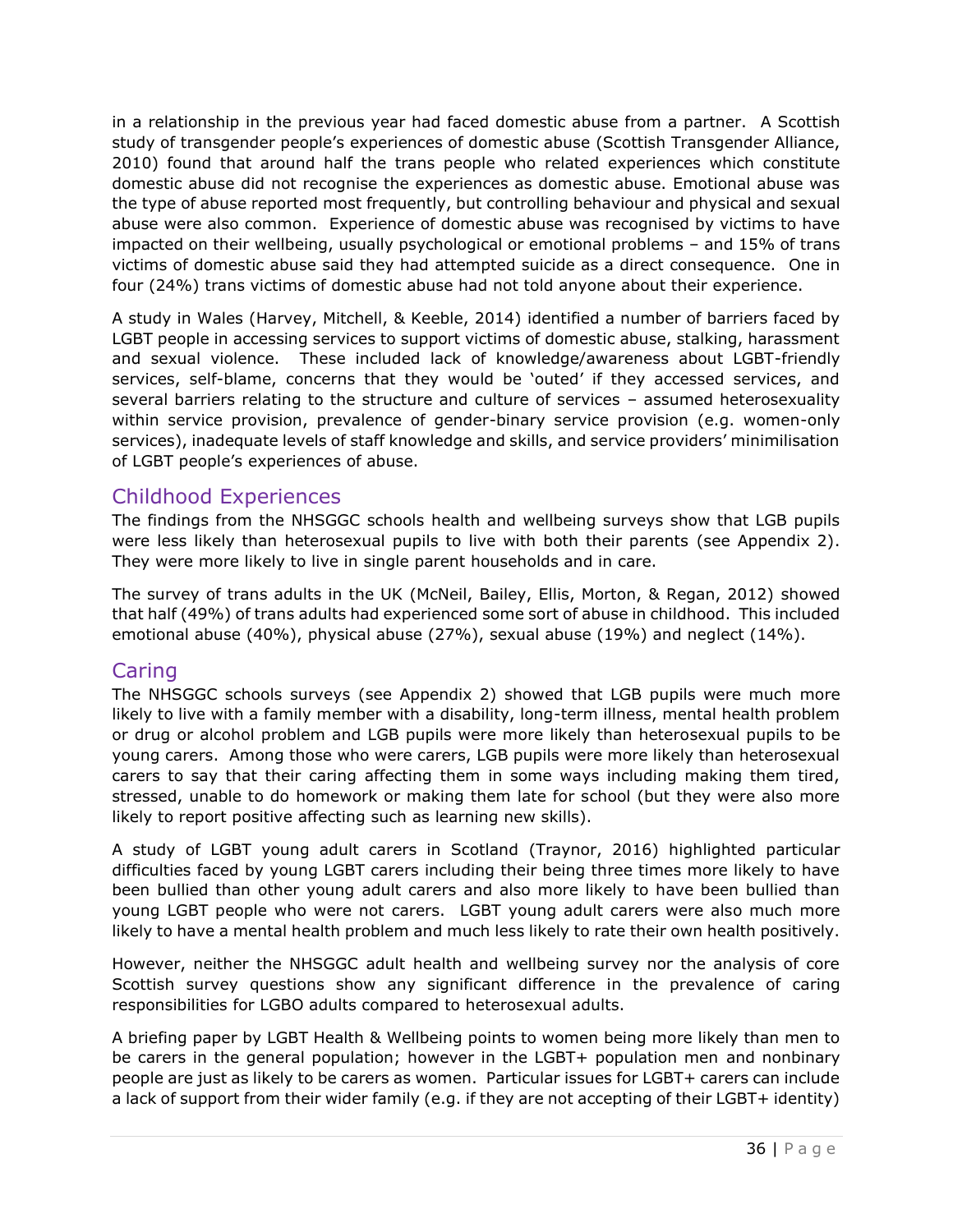and difficulties for carers describing their relationship with the person they are caring for, where they a caring for a partner where they do not wish to come out or feel they would be discriminated against by support services.

One in six (18%) transgender people in the UK who were surveyed said that they were carers (McNeil, Bailey, Ellis, Morton, & Regan, 2012).

### <span id="page-37-0"></span>Parenting

A 2014 survey in Scotland (Stonewall Scotland, 2014) found that half (48%) of LGBT people thought they would face discrimination if they were looking to foster or adopt children. The expectation of discrimination was highest for transgender people (69%) while 54% of lesbian and bisexual women and 43% of gay and bisexual men thought they would face discrimination. There is no available research into the experiences of LGBT+ people who have adopted or fostered children to reveal whether the findings on expectations of discrimination are founded (Hudon-Sharp & Metcalf, 2016).

The 2014 survey also showed that one in five (20%) said they would expect discrimination from a headteacher if they were enrolling their child in school, and 79% said they would expect discrimination from a headteacher if enrolling their child in a faith school. Two in five (42%) said they would expect to face discrimination if they were to apply to become a member of the Parent Council at their child's school (rising to 60% for trans people). Bullying of the children of LGBT parents was thought to be prevalent in schools 67% thought their child would be bullied at primary school and 76% thought their child would be bullied in secondary school for having LGBT parents.

### <span id="page-37-1"></span>Faith

The UK Stonewall survey in 2017 (Bachmann & Gooch, 2018) found that 32% of LGB people of faith and 25% of trans people of faith were not open about their sexual orientation/gender identity with their faith community. A minority (39%) of LGBT people of faith felt their faith community was welcoming of LGB people and a smaller minority (25%) felt their faith community was welcoming of trans people. Stonewall's Hate Crime and Discrimination report (Bachmann & Gooch, LGBT in Britain: Hate Crime and Discrimination , 2018) also reports that 28% of LGBT people in the UK who had visited a faith service or place of worship in the last year had experienced discrimination.

The peer research study of MSM in Lothian (O'Brien, McKenna, & Rose, 2019) found that it could be particularly difficult for those from religious families to come out or accept being gay.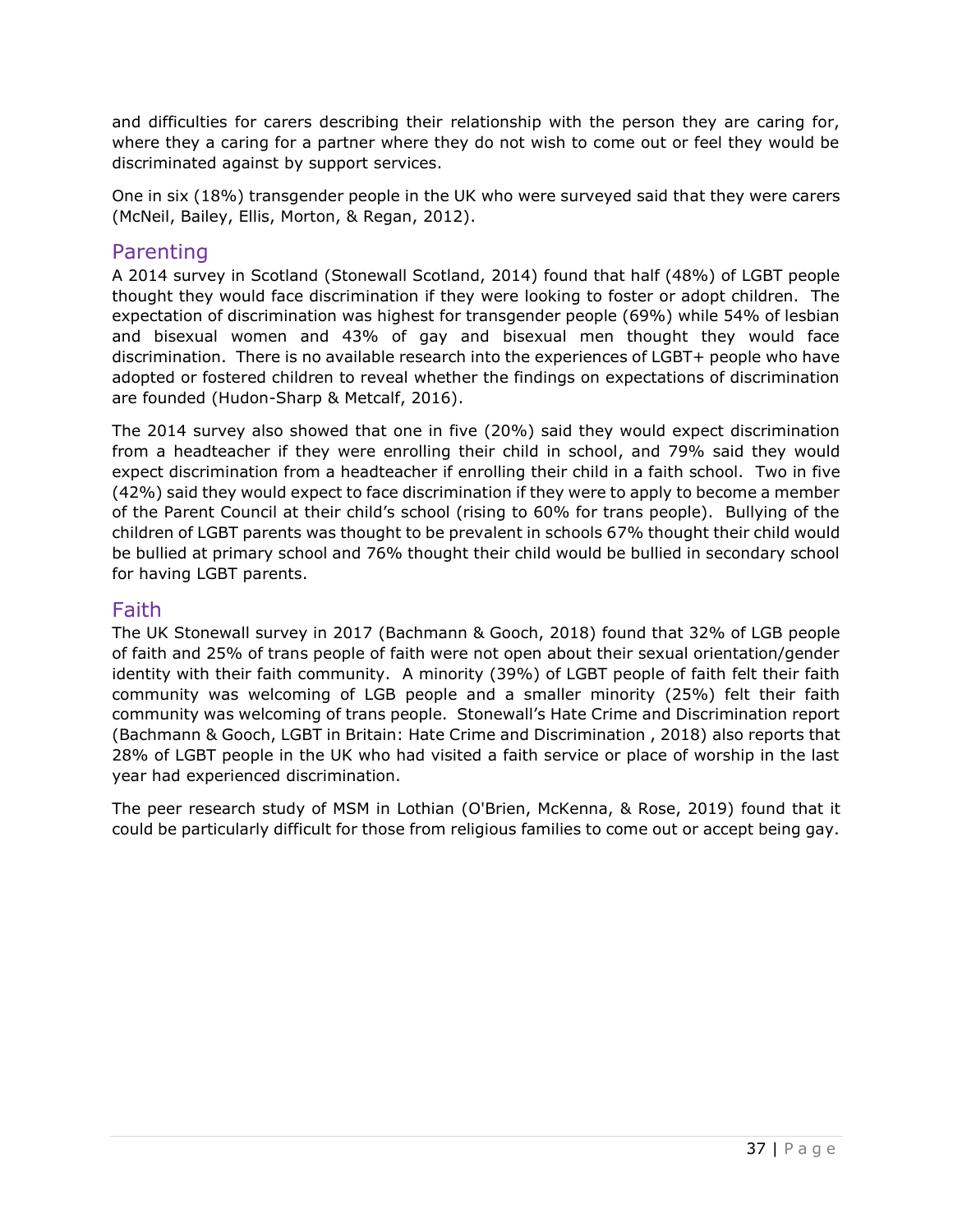### **Summary of Key Differentiated Findings for Social Health**

| <b>LGBO</b>               | More likely to feel lonely and less likely to<br>feel part of their community, less likely to<br>have family support (especially older and<br>younger people)<br>More likely to engage in voluntary/charity<br>work and social activism<br>Young LGBO people more likely to be carers |
|---------------------------|---------------------------------------------------------------------------------------------------------------------------------------------------------------------------------------------------------------------------------------------------------------------------------------|
| <b>LGBT</b>               | Very high levels of bullying, prejudice,<br>discrimination, hate crime, domestic abuse                                                                                                                                                                                                |
| <b>Bisexual men</b>       | The most likely to say they could not be<br>open about their sexual identity with any of<br>their friends                                                                                                                                                                             |
| Bisexual women and men    | Particular experience of 'double<br>discrimination' from both heterosexual and<br>lesbian/gay populations. Specific contexts<br>of bisexual domestic abuse, including<br>controlling behaviour linked to bisexual<br>identity                                                         |
| Transgender men and women | Particularly likely to feel isolated;<br>particularly likely to be bullied at school;<br>particularly high levels of hate crime; high<br>levels of domestic abuse but often not<br>recognised as such                                                                                 |
| Non-binary                | Particularly high levels of hate crime                                                                                                                                                                                                                                                |
| <b>Disabled LGBT</b>      | Particularly likely to feel isolated;<br>experience of discrimination within their<br><b>LGBT</b> community                                                                                                                                                                           |
| <b>BME LGBT</b>           | More likely to face domestic abuse from a<br>partner; experience of discrimination within<br>their LGBT community                                                                                                                                                                     |
| Older LGBT+ People        | Particularly likely to feel isolated                                                                                                                                                                                                                                                  |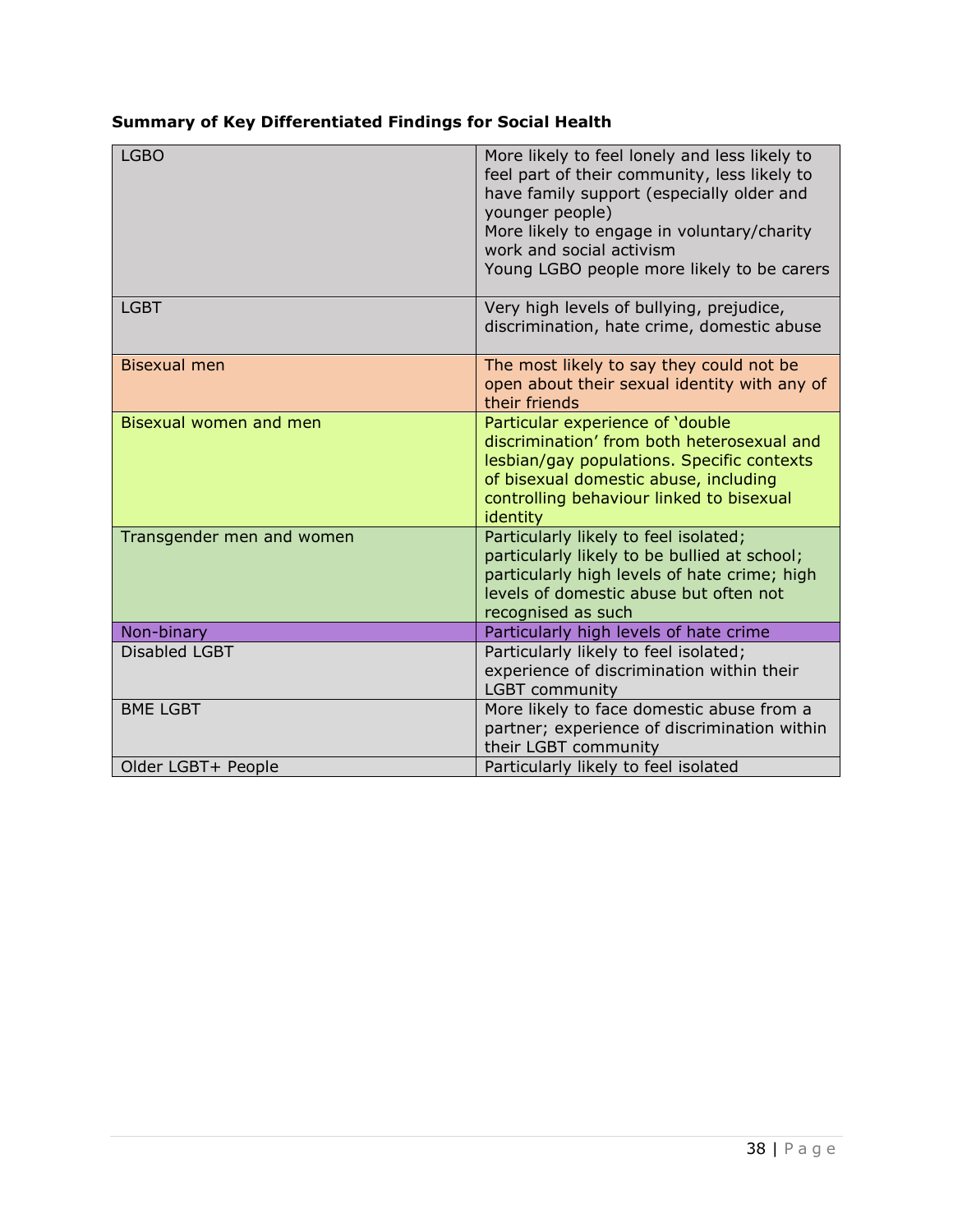# <span id="page-39-0"></span>7. Financial Wellbeing

# <span id="page-39-1"></span>Affordable Living Expenses

The NHSGGC Adult Health & Wellbeing Survey 2017/18 showed that non-heterosexual people were less likely to have a positive view of the adequacy of their household income, more likely to have difficulty meeting essential living costs, and more likely to have difficulty finding money to meet unexpected costs. They were particularly more likely to experience food insecurity (see Appendix 1).

The social media survey of MSM in Scotland (Frankis & Welsh, 2017) found that a third (35%) ever had difficulty meeting their basic financial needs – most of these (23%) said that this happened only occasionally, but 7.5% said this happened quite often and 4.6% said this happened very often.

### <span id="page-39-2"></span>**Deprivation**

A deprivation index was developed from data in the NHSGGC schools surveys, using five indicators of deprivation (self-reported free school meal entitlement, living in a single parent family, not having a car/van in the household, not having a computer and not having their own bedroom). LGB pupils were more likely than heterosexual pupils to have a score which indicated moderate or high levels of deprivation (see Appendix 2)

The analysis of core questions from Scottish surveys in 2015 (Scottish Government, 2017) showed that LGBO adults were more likely than heterosexual adults to live in the most deprived data zones (27% compared to 19%) – a difference which was not explained by the different age profiles.

The social media survey of men who had sex with men showed that (of the minority of respondents who gave their postcode), respondents were fairly evenly dispersed across the five SIMD quintiles.

# <span id="page-39-3"></span>Gambling

The NHSGGC Adult Health & Wellbeing Survey 2017/18 showed that non-heterosexual people were less likely than heterosexual people to spend money on gambling (see Appendix 1).

### <span id="page-39-4"></span>Homelessness

A disproportionately high proportion of homeless people have LGBT+ identities.

An estimated one in four trans people in the UK have been homeless at some point in their lives (Bachman & Gooch, 2018).

A qualitative study in Scotland (Matthews, Poyner, & Kjellgren, 2018) cites weak evidence but various sources which estimate that LGBT+ young people make up around 25-40% of the youth homelessness population. The qualitative study discovered complex reasons for LGBT+ homelessness including the breakdown of family relationships/non-acceptance of LGBT+ identities, and LGBT+ people themselves struggling with their identities.

There are no official statistics which measure the extent of homelessness by LGBT+ identities in Scotland because sexual orientation is not collected during a homeless application (Scottish Government, 2018).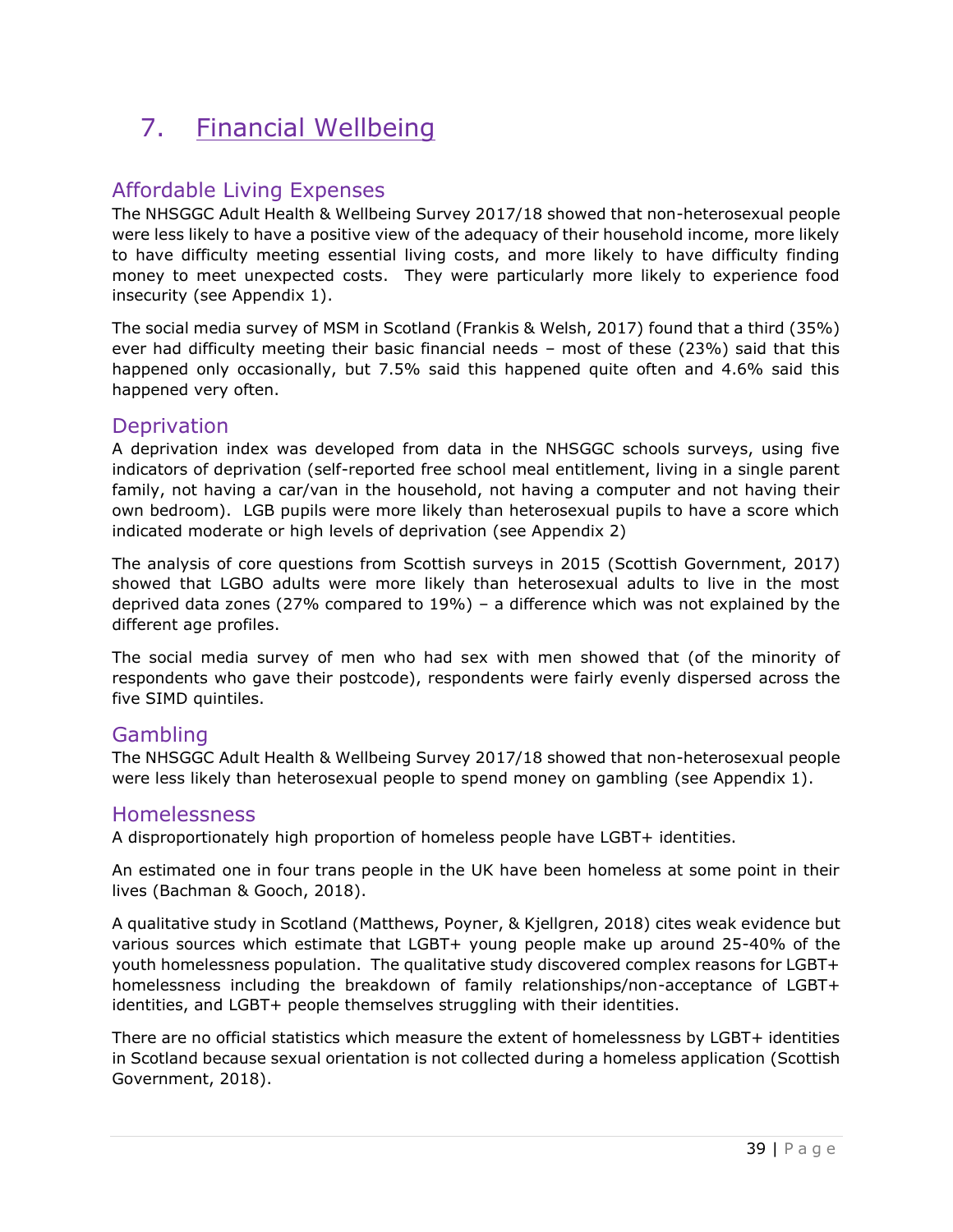The difficulties faced by LGBT homeless people may be compounded by actual or expected discrimination by housing services. The 2014 survey in Scotland (Stonewall Scotland, 2014) found that 27% of LGBT people would expect to face discrimination from a housing officer if they applied for social housing. Among those who had used housing services, 40% felt that there was not enough information relevant to LGBT issues and 32% said that experienced staff in housing services had made incorrect assumptions about their sexual orientation or gender identity.

#### **Summary of Key Differentiated Findings for Financial Health**

| <b>LGBO</b> | More likely to have financial difficulties,<br>particularly food insecurity; More likely to |
|-------------|---------------------------------------------------------------------------------------------|
|             | live in areas of deprivation                                                                |
| LGBT        | More likely to experience homelessness                                                      |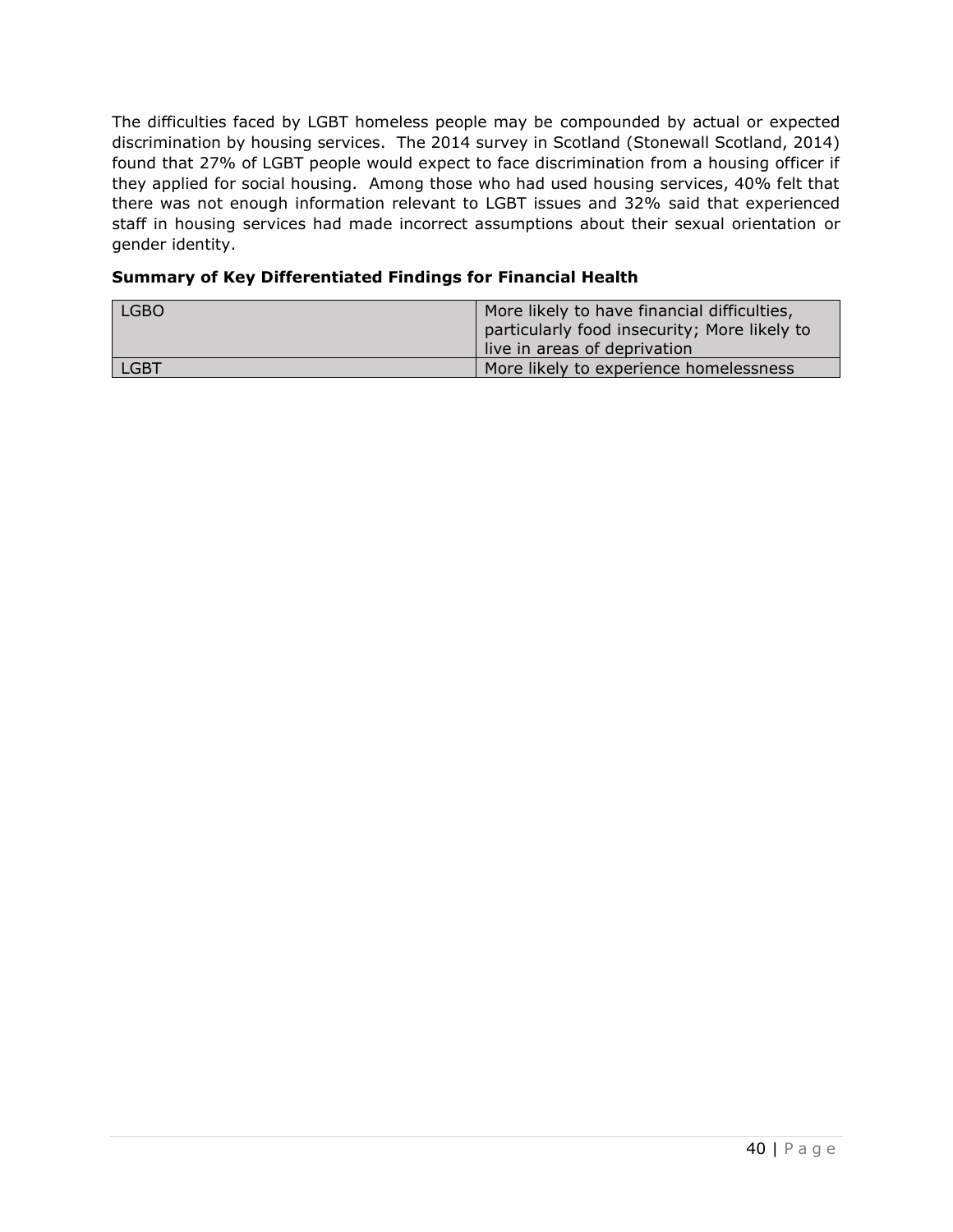# <span id="page-41-0"></span>8. Personal Care Needs

# <span id="page-41-1"></span>Personal Care

Due to LGB older people having diminished social networks, they have higher expectations of needing to rely on formal support services in their old age. The survey of people in the UK aged 55+ (Stonewall, 2011) found that LGB older people were nearly twice as likely as heterosexual older people to expect to rely on a services such as GPs, health and social care services and paid help in their old age. However, this is compounded by expectations that service providers will not be able to understand or meet their needs. Nearly half said they would be uncomfortable being out to care home staff and a third would be uncomfortable being out to a housing provider, hospital staff or paid carer.

A Scottish survey in 2014 (Stonewall Scotland, 2014) found that 33% of LGBT people would be uncomfortable being open about their sexual orientation or gender identity with adult social care staff (52% among trans people) and 41% would expect to be discriminated against by staff at a residential home for older people if they were a resident (61% among trans people).

A 2019 review of evidence in the UK (Beach, 2019) found frequent themes in various studies pointing to heteronormativity in social care settings including care staff refusing to acknowledge or miscategorising same-sex relationships, and LGBT people are less able to avoid homo/transphobia when in care settings, representing a loss of autonomy.

# <span id="page-41-2"></span>End of Life Care Needs

A review of end of life care for LGBT people (Marie Curie, 2016) points to the Scottish Government's recognition and commitment to the end of life care needs of LGBT people and this exceeds the work done in other parts of the UK. The Scottish Strategic Framework for Action on Palliative and End of Life Care (Scottish Government, 2015) sets out the commitment that by 2021 everyone in Scotland who needs palliative care will have access to it and recognises the need to address the disadvantage of some groups including LGBT people. The Marie Curie review identified key issues affecting LGBT people facing the end of life. These included anticipated discrimination at end of life care, and assumptions about identity/family structure from care providers. There were also unique complexities around spiritual/religious needs. The review also recognises that LGBT people at the end of life may be more likely to choose to be supported by friends and support groups rather than (or as well as) biological family. LGBT people can have anxieties about their partner or others not being recognised as their next of kin, and partners can feel isolated and unsupported during bereavement. Because LGBT people may not access end of life care, or may access care at a later stage, there is increased pressure on partners and other informal carers.

The 2019 review of inequalities among older LGBT+ people in the UK (Beach, 2019) found that older LGBT people could have their bereavement at loss of a partner trivialised by care providers and others.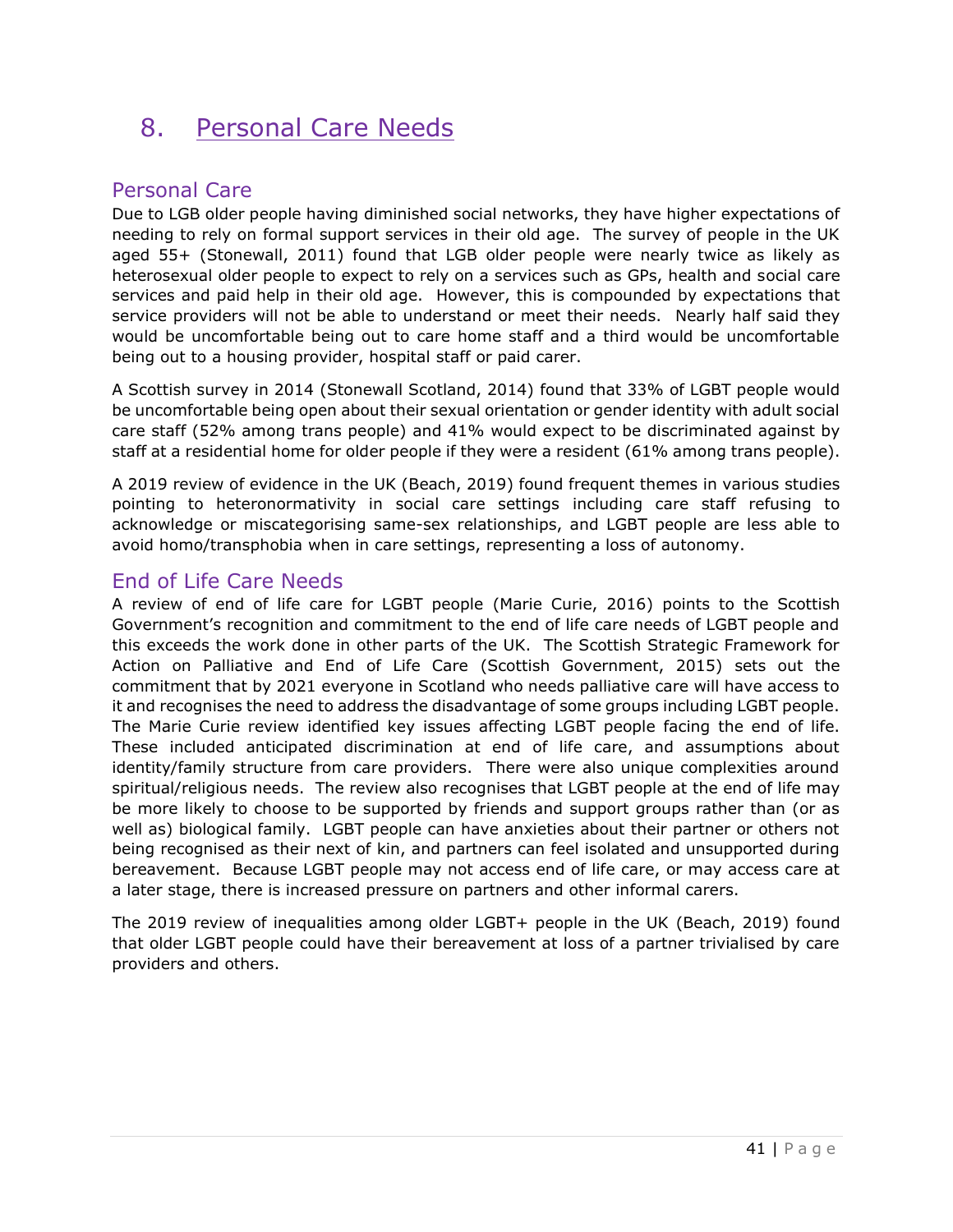# <span id="page-42-0"></span>9. Experience of Health Services

# <span id="page-42-1"></span>Accessing Health Services

A 2017 survey of LGBT people's use of primary care in the UK (LGBT Foundation, 2017) found that 10% of LGBT people were not registered with a GP and 40% did not access dentistry, optometry or community pharmacy. Bisexual people were less likely than gay or lesbian people to access dental care. Also, non-binary people were less likely than cisgender people to access dental care.

Life in Scotland (LGBT Youth Scotland, 2018) reported that many young people commented on the lack of local services and long waiting times, particularly for the Gender Identity Clinic and mental health services.

Evidence from the English GP Patient Survey (Urwin & Whittaker, 2016) showed that lesbian women were less likely than heterosexual women to have seen a family practitioner. However, gay men were more likely to have seen a family practitioner than heterosexual men. The evidence review relating to lesbian and bisexual women (Varney & Newton, 2018) links the lower GP consultation rates among lesbian and bisexual women to evidence of lower levels of trust, dissatisfaction with consultations and poorer communication experiences with healthcare professionals among lesbian and bisexual women compared to heterosexual women.

As noted above, 58% of trans adults in the UK had felt at some time that they had been so distressed that they needed urgent help or support (McNeil, Bailey, Ellis, Morton, & Regan, 2012). However, a third of these (35%) had avoided seeking urgent help due to their trans identity. The study found that avoidance was highest for those with variable or fluid gender identities. Those who did seek help were more likely to contact friends than professionals. Of all those who accessed urgent help/support when distressed, 30% contacted their GP, 24% called a non-LGBT helpline (e.g. The Samaritans), 13% used a trans online group, 10% called a transgender helpline and 10% called an LGBT helpline. A&E was used by 11% of people and 7% used other NHS services.

A study of the context of alcohol use among LGBT people in Scotland (Emslie, Lennox, & Ireland, 2016) found a number of barriers to LGBT people's participation in alcohol services. These included the perception that LGBT people were invisible to services which were inherently heterocentric, and the perception that services were aimed at, or used by, 'macho' people and those in disadvantaged areas which could be intimidating for LGBT clients. Some felt that alcohol services were aimed at 'white, straight men'; some pointed to a perceived religious dimension to services such as Alcoholics Anonymous which acted as a barrier to some LGBT people.

### <span id="page-42-2"></span>Support from Health Services

Life in Scotland (LGBT Youth Scotland, 2018) showed that the majority of LGBT young people felt supported by health services. Overall, trans and non-binary young people were the least likely to feel supported by services, and mental health clinics and GP services which were least likely to make young LGBT people feel supported, as shown in the following table.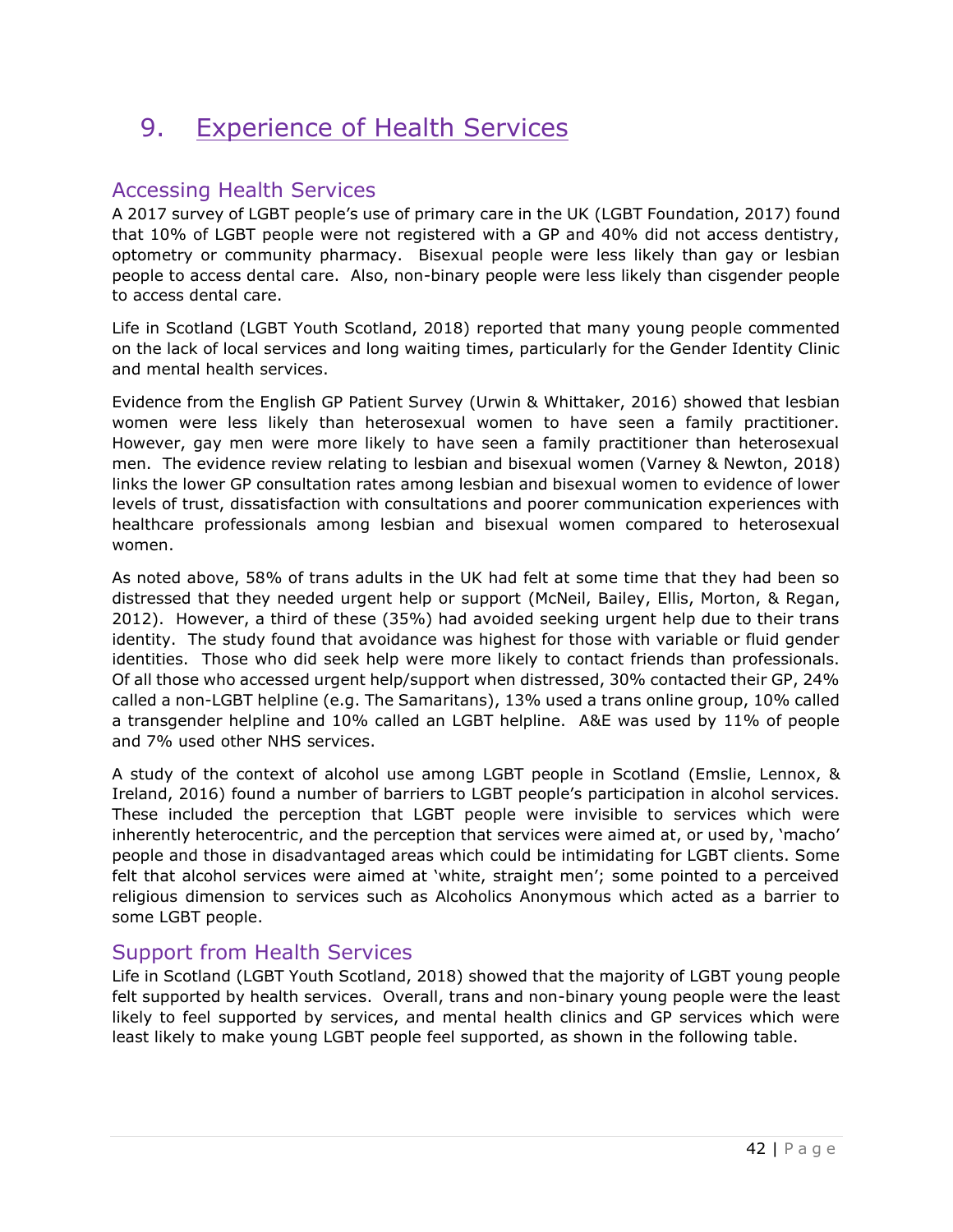|                     | A&E | Gender<br>Identity<br>Clinics | Mental<br>health clinics | Sexual<br>health clinics | GP  |
|---------------------|-----|-------------------------------|--------------------------|--------------------------|-----|
| Transgender         | 66% | 80%                           | 63%                      | 75%                      | 68% |
| Non-binary          | 81% | 65%                           | 67%                      | 75%                      | 57% |
| Gay/lesbian         | 94% | 92%                           | 84%                      | 94%                      | 80% |
| women               |     |                               |                          |                          |     |
| Gay men             | 94% | 95%                           | 86%                      | 98%                      | 86% |
| <b>Bisexual</b>     | 93% | 92%                           | 81%                      | 85%                      | 81% |
| women               |     |                               |                          |                          |     |
| Bisexual men        | 86% | 78%                           | 74%                      | 94%                      | 89% |
| <b>LGBT</b> overall | 86% | 84%                           | 74%                      | 83%                      | 76% |

#### **Proportion of Young people Who Felt Supported by Health Services**

Source: Life in Scotland (LGBT Youth Scotland 2018) N=441

### <span id="page-43-0"></span>Discrimination in Healthcare

LGBT in Scotland Health Report (Brider, Snedden, Bachmann, & Gooch, 2018) showed that overall 13% of LGBT people in Scotland felt that had received unequal treatment from healthcare staff because they are LGBT. Perceptions of unequal treatment were higher for trans people (26%). Lesbians (19%) were more likely than gay men (10%) bisexual women (9%) or bisexual men (9%) to say they had experienced unequal treatment from healthcare staff.

The same survey found that 23% of LGBT people had ever experienced inappropriate curiosity from healthcare staff because of their sexual orientation and/or gender identity, and 8% had experienced this in the last year. Trans people were the most likely to have experienced this ever (41%) or in the last year (24%). Others more likely to have ever experienced inappropriate curiosity from healthcare staff were lesbians (29%) and disabled LGBT people (29%). In total, 24% of LGBT people in Scotland said they had witnessed discriminatory or negative remarks against LGBT people by healthcare staff. Again, trans people were much more likely to report this (41%).

The Scottish LGBT Equality Report (French, Magic, & Kent, 2015) found that 21% of LGBT people in Scotland had personally experienced prejudice or discrimination from health services and 15% had witnessed prejudice/discrimination against LGBT people.

The primary care survey (LGBT Foundation, 2017) found that having to justify their sexual orientation or gender to health professionals was a barrier for some LGBT people which discouraged them from accessing primary care. Some patients reported that even after coming out, they continued to be treated by health professional as if they were heterosexual or cisgender and found their needs were ignored. One in five (21%) LGBT people said they had experienced homophobia, biphobia, transphobia, discrimination or unfair treatment based on their sexual orientation or gender identity from a primary care service. Non-binary people experienced the highest prevalence of discrimination across primary care settings, and trans people were more likely than cisgender people to report discrimination or unfair treatment at their GP. Bisexual people were more likely than gay or lesbian people to experience discrimination or unfair treatment based on their sexual orientation.

The Gay and Bisexual Men's Health Report Scotland (Stonewall Scotland, 2012) found that 34% of gay and bisexual men in Scotland who had used healthcare services in the last year had had a negative experience related to their sexual orientation. Another Scottish survey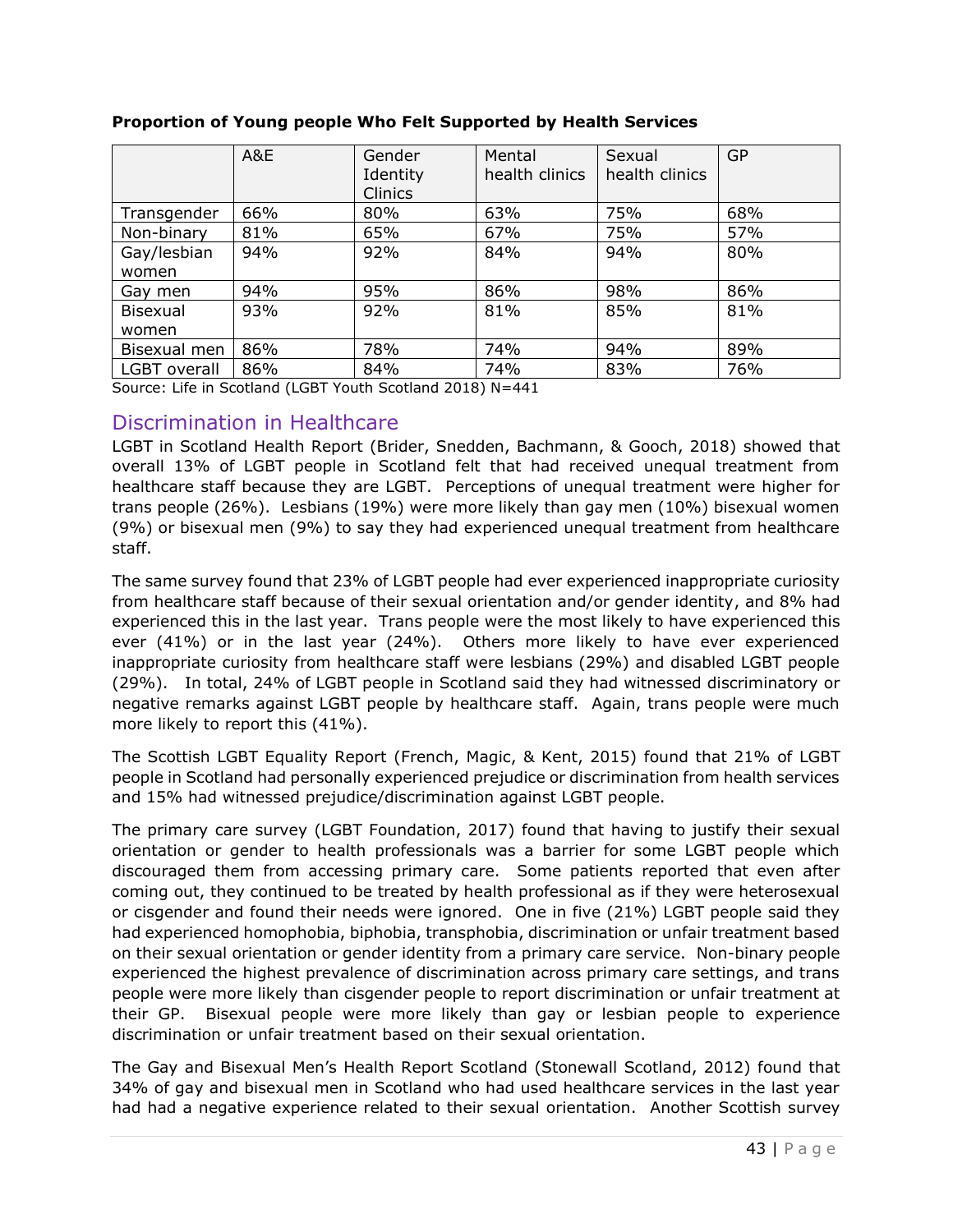(Stonewall Scotland, 2014) identified that gay men were sometimes inappropriately or unnecessarily questioned about their sexual health when attending unrelated health services.

A survey of bisexual people in 2013 (Rankin, Morton, & Bell, 2014) found that one in five (19%) bisexual people had experienced biphobia in the NHS in the last five years. Many of these related to mental health services.

The survey of trans people in the UK (McNeil, Bailey, Ellis, Morton, & Regan, 2012) showed that negative interactions were common when accessing general health and mental health services. Common types of negative interactions in general health care were staff using the wrong pronoun by mistake (55%) or on purpose (26%), being told that staff did not know enough about a particular type of trans-related care to provide it (54%), and staff asking questions about trans people which made the patients feel like they were educating staff (61%). Three in ten (29%) trans people said that general health staff had refused to discuss or address a particular trans-related health concern and 24% said that staff had used hurtful or insulting language about trans people. One in four (24%) said that general health care providers had thought the gender listed on their ID/forms was a mistake. The Stonewall survey in 2017 (Bachman & Gooch, 2018) found that 41% of trans adults in the UK said that staff in general healthcare services lacked understanding of specific trans health needs.

The survey of non-binary people in the UK (Valentine, 2016) found that many non-binary people avoided sexual health clinics due to the gendered assumptions that might be made about them. Non-binary people answered a set of questions relating to their experience in services (not necessarily limited to health services) and showed that 80% felt that they had to pass as male or female to be accepted. Two in three (67%) had the wrong name and pronoun used for them when using services. One in three (34%) had been told that services did not know enough about non-binary people to help them and one in nine (11%) had been refused service or had services stopped because they were non-binary.

### <span id="page-44-0"></span>Confidentiality in Healthcare Settings

LGBT in Scotland Health Report (Brider, Snedden, Bachmann, & Gooch, 2018) found that 9% of LGBT people in Scotland said that they had been outed without their consent by healthcare staff in front of other staff or patients, and this was much more likely among trans people (28%).

The Gay and Bisexual Men's Health Report Scotland (Stonewall Scotland, 2012) found that 15% of gay and bisexual men in Scotland were not sure what their GP's policy was on confidentiality, but 41% said they their GP had a clear policy on confidentiality.

The primary care survey (LGBT Foundation, 2017) found that trans people were much more likely than cisgender people to consider anonymity when registering at their GP practices and they suggested that if GP practices displayed their confidentiality agreement in reception and on their website that this would encourage more trans people to access GP services.

# <span id="page-44-1"></span>Assumptions of Heterosexuality and Heterocentric Norms in Healthcare **Settings**

The Gay and Bisexual Men's Health Report Scotland (Stonewall Scotland, 2012) found that 15% of gay and bisexual men in Scotland said that in the last year healthcare professionals had assumed they were straight and 13% said there was no opportunity to discuss their sexual orientation with a healthcare professional.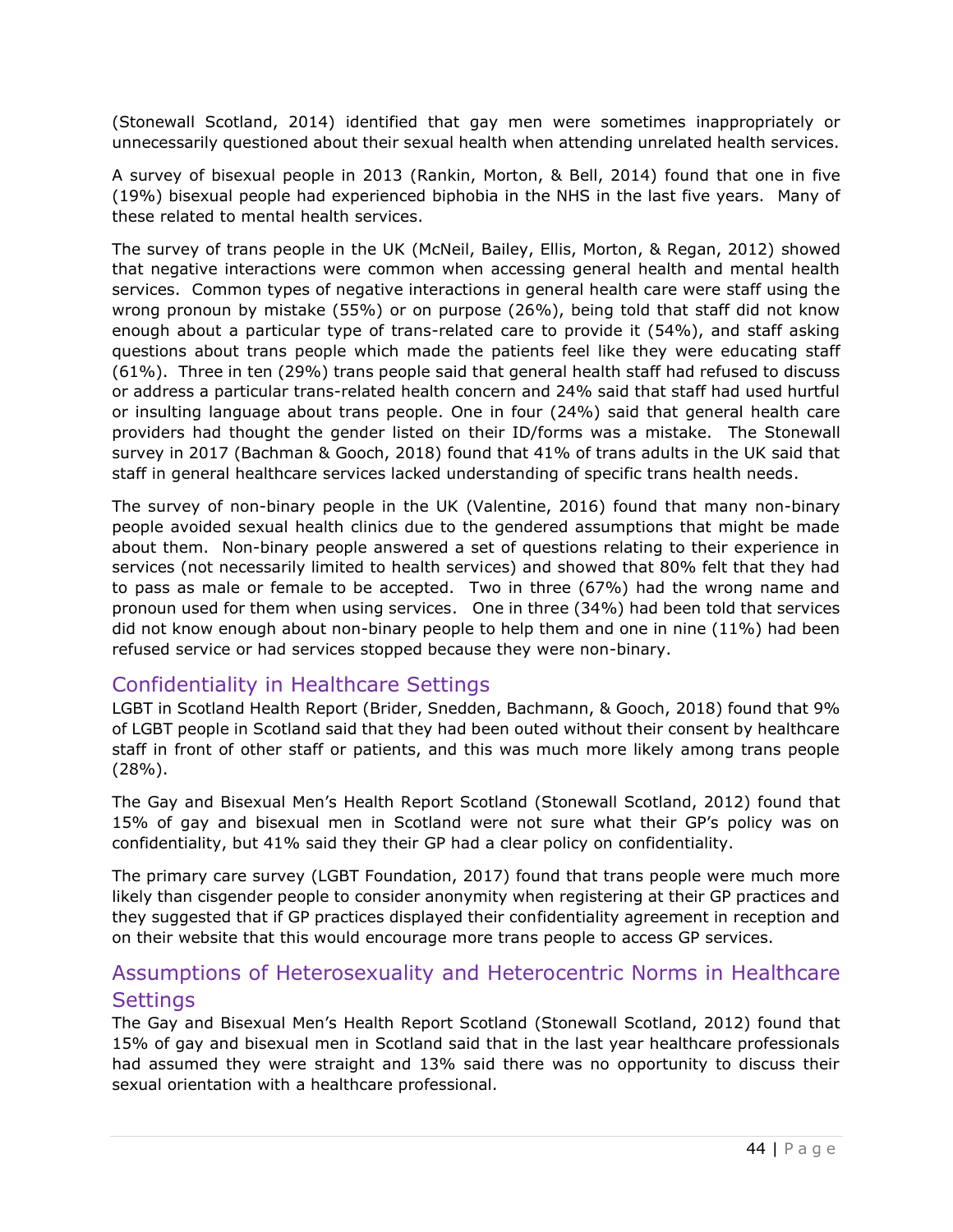A 2014 survey of LGBT people in Scotland (Stonewall Scotland, 2014) found that more than half (55%) had experienced NHS staff making incorrect assumptions about their sexual orientation or gender identity. This was highest for lesbians (75%) followed by trans people (60%), gay men (45%) and bisexual people (38%). The same survey found that 37% of LGBT people who have used NHS services did not feel that the NHS provides information that is relevant to their sexual orientation or gender identity.

Examples of heterosexist norms include the non-availability of suitable wigs for lesbian chemotherapy patients who did not want long or very feminine styles (Fish & Williamson, 2016), and the gendering of glasses in optical practices which represented assumptions about gender identity or gender stereotypes (LGBT Foundation, 2017).

The study of lesbian and bisexual women in the North West of England (Light & Ormandy, 2011) found that LGB women attending cervical screening described discriminatory practices and feelings of apprehension about having to explain their sexual orientation when they were asked heteronormative questions. This resulted in questions not being answered honestly and reluctance to attend future screening appointments.

A study of lesbian co-mothers' experiences of UK maternity healthcare services (Cherguit, Burns, Pettle, & Tasker, 2013) found that co-mothers felt excluded due to 'heterocentric organisational structures'. Nonetheless, co-mothers expressed positive experiences and felt that services were overall inclusive.

A particular problem for non-binary people is the language used on forms which often prohibits non-binary people being able to accurately describe their gender identity (Valentine, 2016). When asked what services could change about forms to make it easier to express their gender identity, the most common suggestions from non-binary people were allowing free-text responses to describe their identity, having a third 'other' gender tickbox option, and not asking questions about gender identity. However, some objected to the option 'other' as they found it non-inclusive. Most non-binary people said they had needed to describe their gender identity inaccurately on forms when using GPs, general NHS services and mental health services.

### <span id="page-45-0"></span>Recognition of Same-Sex Partners/Next-of-Kin

A number of studies pointed to the lack of support or hostile reactions to declarations of a same-sex partner as next of kin. This included GPs (Stonewall Scotland, 2014), A&E, hospital wards (Stonewall Scotland, 2014) and cancer care (Fish & Williamson, 2016).

# <span id="page-45-1"></span>Pressure to Access Services to Change/Suppress Sexual Orientation or Gender Identity

The LGBT in Scotland Health Report found that 4% of LGBT people had been pressured to access services to question or change their sexual orientation and 14% of trans people had been pressured to access services to suppress their gender identity while accessing healthcare services.

One in five (20%) trans people in the UK said they had been discouraged from exploring their gender by general health staff, and one in four (25%) had been discouraged from exploring their gender by mental health care providers (McNeil, Bailey, Ellis, Morton, & Regan, 2012). Three in ten (29%) said that when accessing mental health services their gender identity was treated as a symptom of a mental health issue.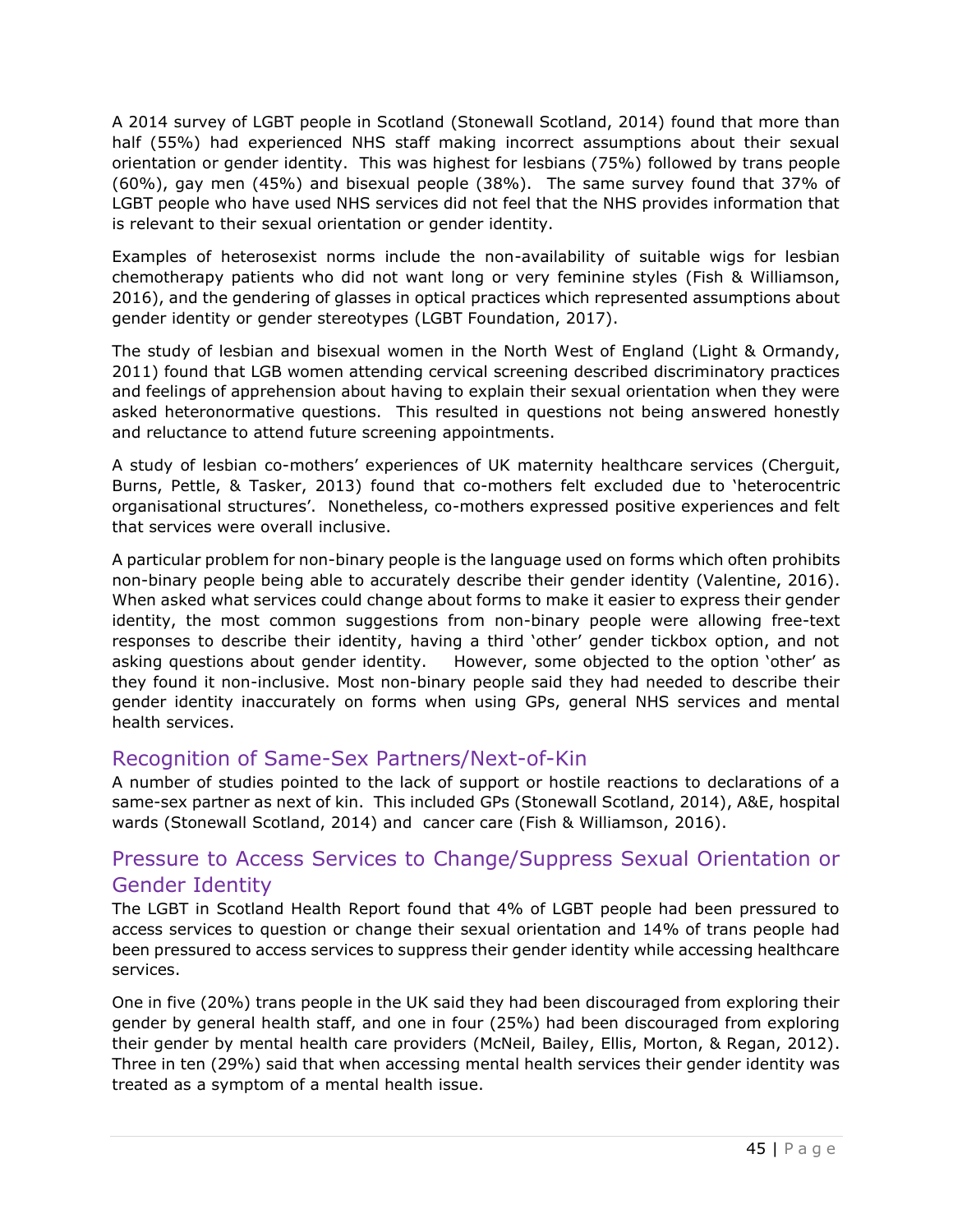### <span id="page-46-0"></span>Being Out to Healthcare Providers

Life in Scotland (LGBT Youth Scotland, 2018) found that one in three (34%) LGBT people aged 13-25 had come out to their GP and 69% would feel comfortable doing so. Trans young people were more likely to have already come out to their GP (56%) and 75% would feel comfortable doing so.

The LGBT in Scotland Health Report (Brider, Snedden, Bachmann, & Gooch, 2018) showed that 14% of LGBT adults in Scotland were not out to anyone about their sexual orientation when seeking general medical care. Bisexual people were the most likely to say they were not out to anyone providing medical care (31% of bisexual men and 24% of bisexual women compared to 10% of lesbians and 8% of gay men). Among trans people, 18% said they were not out to anyone about their gender identity when seeking medical care. A reason for nondisclosure for some bisexual people was their experience of bisexuality being misunderstood or subject to incorrect assumptions (e.g. where sexual identity was assumed based on the gender of their current partner).

A survey of LGBT adults in Scotland (Stonewall Scotland, 2014) found that 22% would be uncomfortable being open about their sexual orientation or gender identity with NHS staff. Trans people were the most likely to say they would be uncomfortable with this (44%), followed by bisexual people (34%), lesbians (28%) and gay men (17%).

The Gay and Bisexual Men's Health Report Scotland (Stonewall Scotland, 2012) found that 37% of gay and bisexual men in Scotland were not out to their GP or healthcare professionals, and that gay and bisexual men were more likely to be out to their manager, work colleagues, family or friends than their GP.

A survey of bisexual people in the UK (Rankin, Morton, & Bell, 2014) found that a only a minority of bisexual people usually felt comfortable sharing their sexual orientation with their GP (39%) general NHS services (29%) or mental health services (39%). Just over half (56%) said they usually felt comfortable sharing their sexual orientation with sexual health services. Many bisexual people reported feeling the need to pass as either straight or gay when accessing services.

Findings for lesbian and bisexual women from the 2017 UK national LGBT survey (James-Hawkins, Booker, & Bao, 2019) showed that bisexual women were much less likely than lesbian women to disclose their sexual orientation to healthcare providers. Overall, those least likely to disclose their identity were older women (aged 55+), single women and those with low incomes or lower levels of education.

A qualitative study of LGB cancer patients (Fish & Williamson, 2016) reported that despite being out in their everyday lives, LGB cancer patients were often 'pushed back into the closet' in cancer care, both in treatment and in survivorship support contexts. Reasons for nondisclosure of LGB identities included a lack of opportunity for disclosure, a perception that disclosure was not relevant to their treatment, and anticipated negative reactions.

The survey of non-binary adults (Valentine, 2016) found that in healthcare settings, nonbinary people often felt uncomfortable about being open about their non-binary identity. Three in five (60%) said they never felt comfortable disclosing their identity in gender NHS services and half (50%) said they never felt comfortable disclosing their identity with GPs. A common assertion was that it was easier to present as a binary trans person and often nonbinary people did not correct service providers who assumed they were binary trans; it was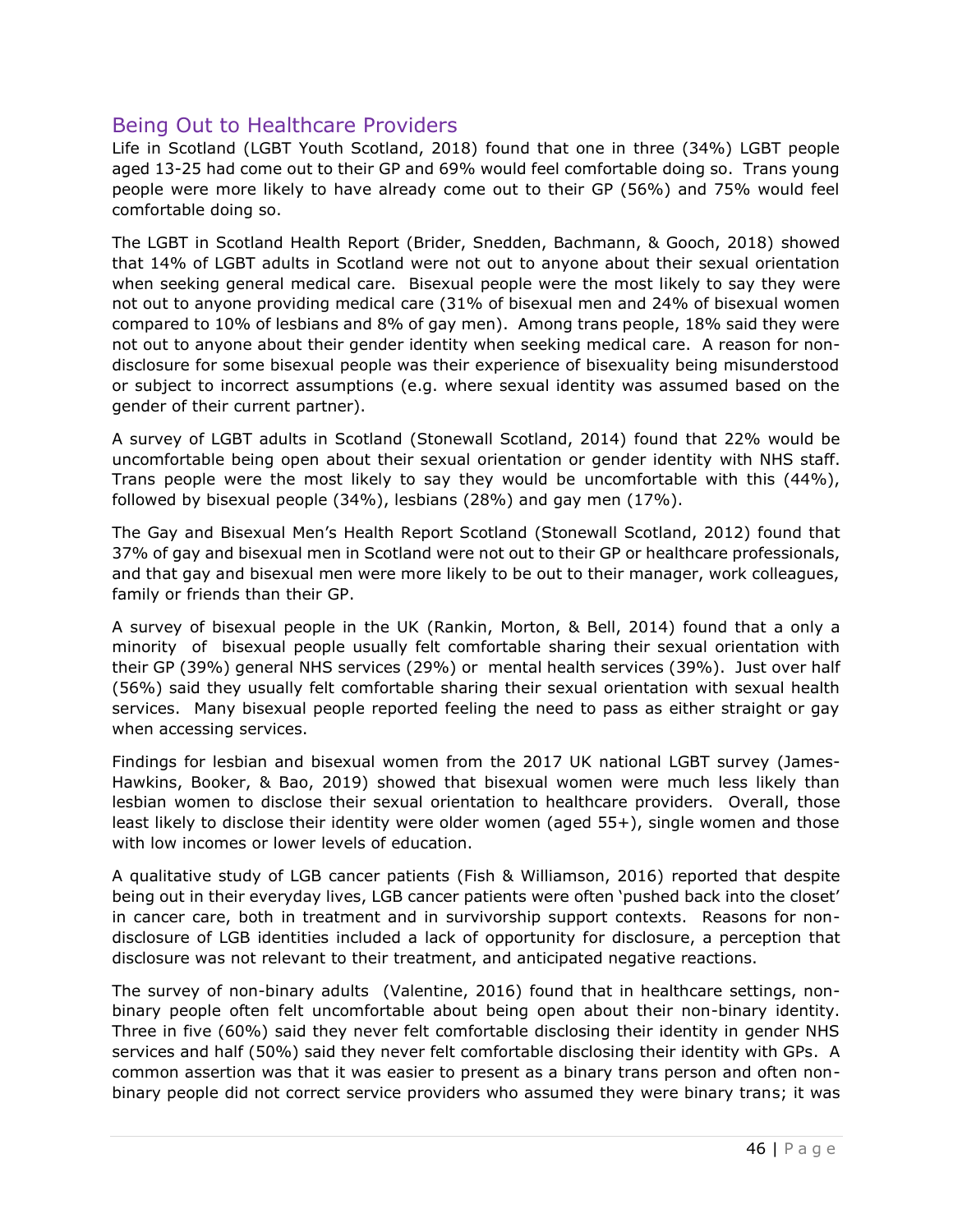felt that people had a greater understanding of the needs and identities of trans men and women.

The Primary Care survey report in 2017 (LGBT Foundation, 2017) showed that those who disclosed their sexual orientation, trans or non-binary status to their GP were much more likely to feel their GP met their needs than those who did not disclose. Across all primary care settings, half (53%) said they had a positive or very positive response when they disclosed their sexual orientation and 44% had a positive or very positive response when they disclosed their trans status. The survey found that gay and bisexual men were more likely than lesbian and bisexual women to disclose their sexual orientation to their GP and were more likely to report a positive response.

# <span id="page-47-0"></span>Levels of Knowledge/Understanding of LGBT Issues among Healthcare Providers

The LGBT in Scotland Health Report also showed that 27% of LGBT people in Scotland said they had experienced healthcare staff lacking an understanding of specific lesbian, gay and bi needs, and 8% said they had experienced this in the last year. Among trans people, 59% said they had experienced healthcare staff lacking an understanding of specific trans health needs and 40% had experienced this in the last year.

The Scottish LGBT Equality Report (French, Magic, & Kent, 2015) reported that qualitative survey responses indicated concerns about health professionals not being adequately trained to understand issues affecting LGBT people. Examples given were nurses not knowing whether lesbian women should be given a smear test, a lack of understanding about gender reassignment and the appropriate way to treat transgender people, and staff not understanding that same-sex partners can be a next of kin.

The Gay and Bisexual Men's Health Report Scotland (Stonewall Scotland, 2012) found that one in four (25%) gay and bisexual men in Scotland said that healthcare workers had given then information relevant to their sexual orientation.

# <span id="page-47-1"></span>Gender Identity Clinics

The Scottish LGBT Equality Report (French, Magic, & Kent, 2015) reported that many transgender respondents expressed dissatisfaction with the provision of gender reassignment services. Issues of concern were the distances required to travel to attend services, long waiting lists, and the inconsistency of NHS service provision across different parts of Scotland.

A survey of trans people in Scotland (McNeil, Bailey, Ellis, Morton, & Regan, 2012) found that 60% had been seen at the GIC within one year of first asking for support about being trans; 32% waited between one and three years and 8% had waited for more than three years. Long waiting times were felt to exacerbate mental health problems. The same survey showed that nearly half (46%) of those who had attended a GIC felt they had experienced difficulties obtaining the treatment or assistance they needed. Reasons included administrative errors, restrictive protocols, problematic attitudes and unnecessary questions/tests. More than one in four (27%) of those who had attended a GIC said they had either withheld information or lied about something to a clinician. Examples included people lying about their sexuality, their level of family support, sexual history etc. due to perceptions of what was expected of them and how their answers may affect their access to treatment.

The Stonewall survey in 2017 (Bachman & Gooch, 2018) found that 19% of trans people had not yet undergone any medical intervention for transition but wished it. This was lower than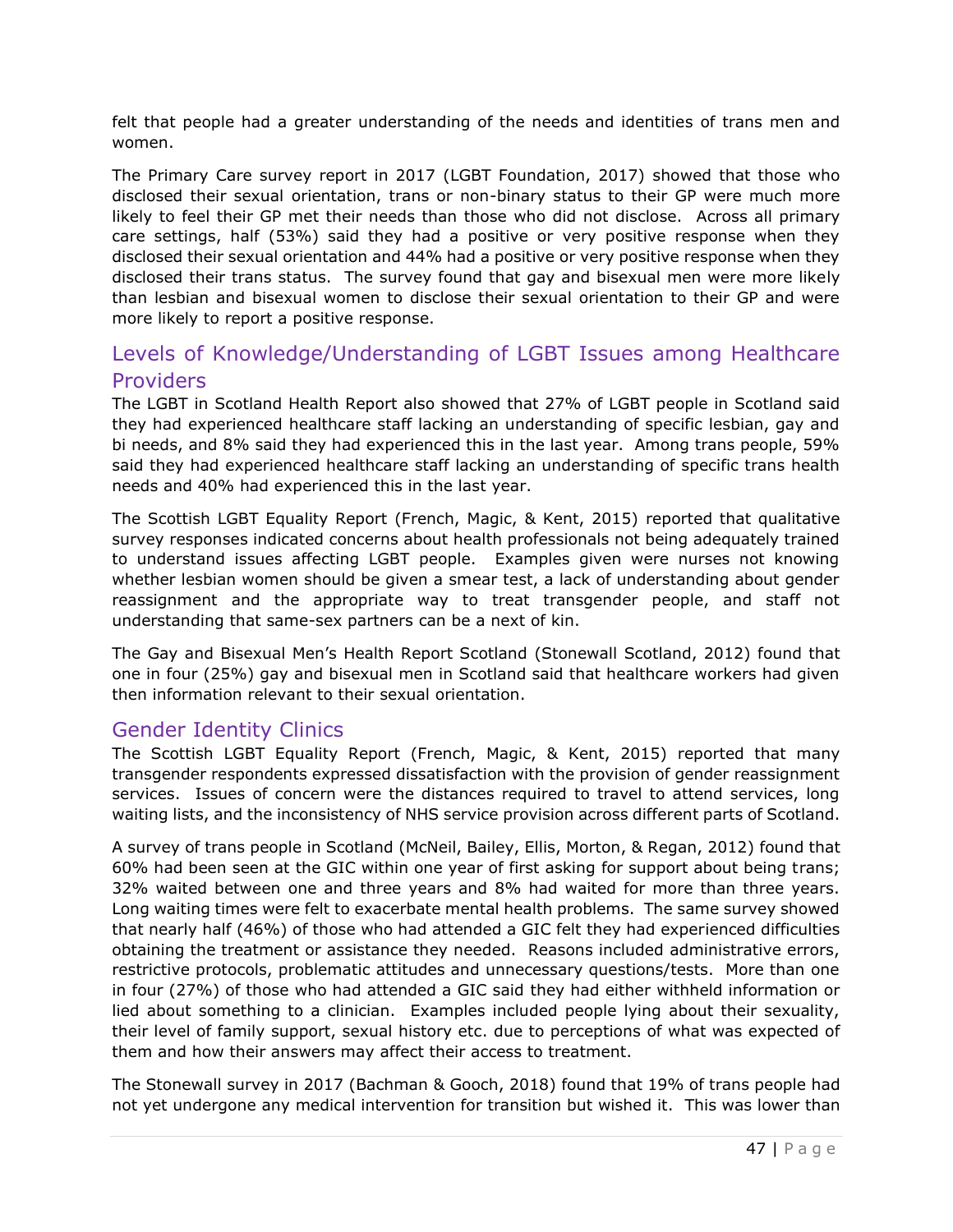the proportion in England (23%) or Wales (36%). The most common barriers to medical interventions for transition were the waiting time, financial barriers and fear of consequences for family or personal life.

The same survey found that a majority (62%) of trans people reported some type of negative interaction at a GIC including staff using terms for gender-associated body parts that made them feel uncomfortable (12%), using the wrong pronoun by mistake (11%) or on purpose (7%), telling them they were not really trans (8%) or using hurtful or insulting language about trans people (8%).

Life in Scotland (LGBT Youth Scotland, 2018) reported that rates of feeling supported at Gender Identity Clinics were lowest for non-binary young people and some young people perceived Gender Identity Clinics as only supporting those with binary identities (men and women). Incidents were reported of young people misidentifying themselves with a binary gender in order to access support.

### <span id="page-48-0"></span>Mental Health Services

Two in three (66%) trans people in the UK had used mental health services for reasons other than access to gender reassignment medical assistance (McNeil, Bailey, Ellis, Morton, & Regan, 2012). Approximately half were satisfied with mental health services, and most reported being able, at least some of the time, to be open with mental health professionals about being trans, but 28% said they were not. Negative experiences of using mental health services included gender identity being treated as a symptom of mental health, being given inappropriate suggestions, and being asked questions about anatomy and/or gender identity which were felt to be irrelevant and made the patient feel uncomfortable.

Findings for lesbian and bisexual women from the 2017 UK national LGBT survey (James-Hawkins, Booker, & Bao, 2019) showed that bisexual women had less positive experiences of mental health services than lesbian women.

### <span id="page-48-1"></span>Welcoming/Inclusive Environment

Only 12% of gay and bisexual men in Scotland in 2011 said that their GP surgery was a welcoming environment for gay and bisexual men by, for example displaying posters that included same-sex couple or relevant health promotion materials (Stonewall Scotland, 2012). One in four gay and bisexual men in Scotland said their GP surgery displayed a policy that they would not discriminate against people because of their sexual orientation.

The survey of non-binary adults in the UK found that only 3% of non-binary adults said that services were always or usually inclusive of non-binary people in the images and posters they display, the language that they in forms, information and leaflets, etc. The lack of non-binary visibility and inclusion in services was frequently felt to impact on users in ways such as them feeling that their gender identity was not valid, feeling more isolated or excluded, lowering self-esteem and negatively affecting mental health.

As noted above, the survey of primary care use among LGBT people in the UK (LGBT Foundation, 2017) found that access to dental care was lowest for bisexual and non-binary people. Both groups asserted they would feel more comfortable accessing dental services if dental practices displayed LGBT posters and leaflets and undertook diversity training.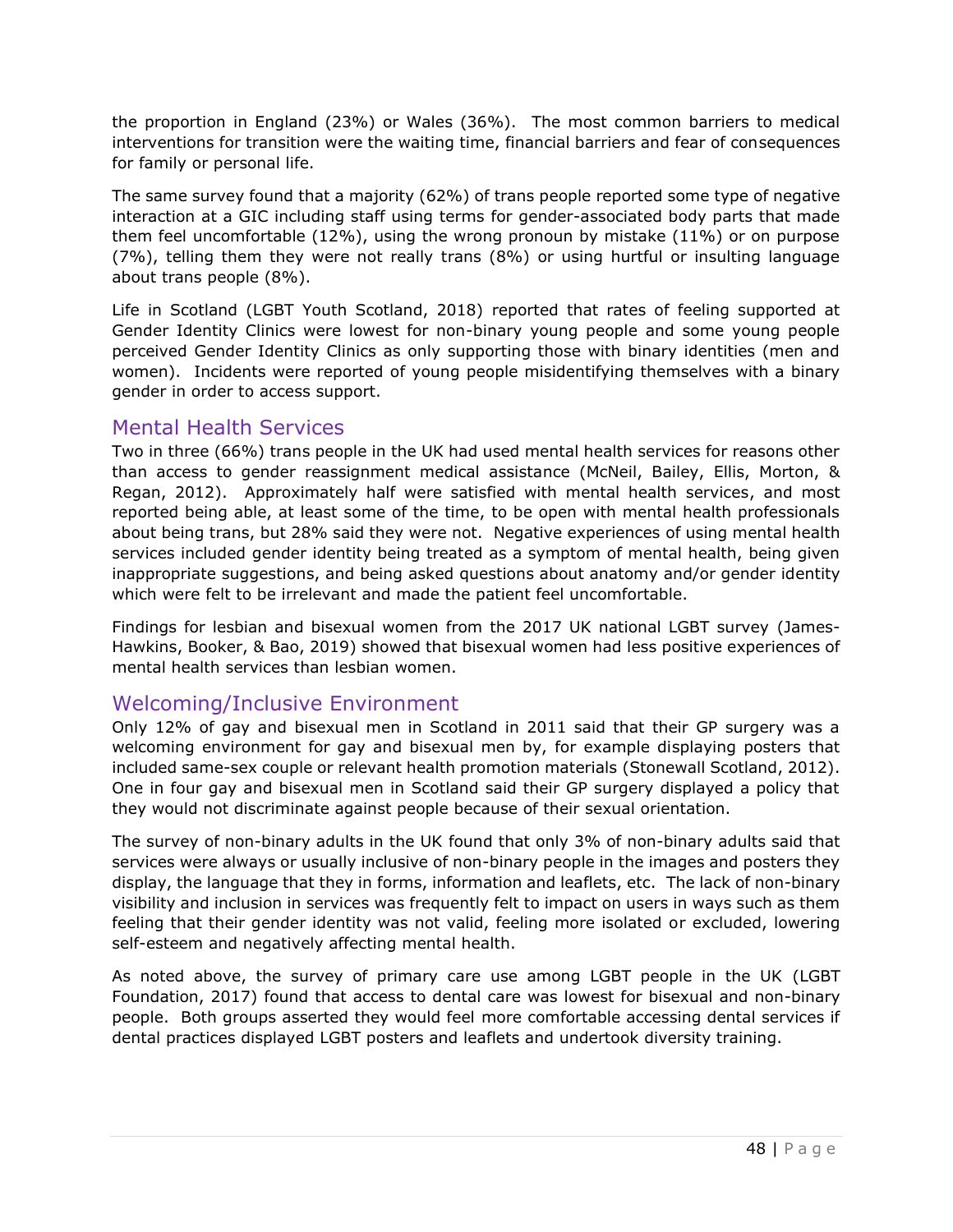# **Summary of Key Differentiated Findings for Experience of Health Care**

| <b>LGBT</b>                | Experience of discrimination in health care<br>settings. Concerns about confidentiality in<br>health services/need for policies to be<br>publicised. High levels of incorrect<br>assumptions made about sexual<br>orientation/gender identity                                                                                                                                                                                                                                                                                                                              |
|----------------------------|----------------------------------------------------------------------------------------------------------------------------------------------------------------------------------------------------------------------------------------------------------------------------------------------------------------------------------------------------------------------------------------------------------------------------------------------------------------------------------------------------------------------------------------------------------------------------|
| Gay/lesbian women          | Less likely to see a GP; More likely than<br>other LGB groups to feel they had received<br>unequal treatment or inappropriate<br>curiosity in healthcare settings; The group<br>most likely to report incorrect assumptions<br>being made by healthcare providers about<br>sexual orientation.                                                                                                                                                                                                                                                                             |
| Lesbian and bisexual women | Lack of trust/poor experience with<br>healthcare professionals; heteronormative<br>questions at cervical screening was a<br>barrier to engagement                                                                                                                                                                                                                                                                                                                                                                                                                          |
| Gay men                    | More likely to see a GP; some reports of<br>being inappropriately questioned about<br>sexual health                                                                                                                                                                                                                                                                                                                                                                                                                                                                        |
| Bisexual women and men     | Least likely to access dental care; at least<br>one study showed bisexual people more<br>likely than gay/lesbian people to experience<br>discrimination/unfair treatment in primary<br>care; reports of biphobia in NHS services                                                                                                                                                                                                                                                                                                                                           |
| Transgender men and women  | Evidence of avoiding urgent help/support<br>when distressed; among the least likely to<br>feel supported by health services;<br>particularly likely to feel they had received<br>unequal treatment in healthcare;<br>particularly more likely to have experienced<br>inappropriate curiosity or negative remarks<br>from healthcare staff; common reports of<br>being misgendered and lack of knowledge<br>among NHS staff; the group most likely to<br>be outed without their consent by<br>healthcare providers; lack of accessibility<br>and long waiting times for GIC |
| Non-binary                 | Particularly less likely to access dental care;<br>among the least likely to feel supported by<br>health services; particularly likely to report<br>discrimination in primary care; avoidance of<br>services including sexual health clinics;<br>experience of being misgendered; lack of<br>knowledge/understanding about non-binary<br>people; forms prohibit expression of non-<br>binary gender identity; least likely to feel<br>supported by GIC; NHS services posters<br>etc. very rarely included non-binary images                                                |
| Disabled LGBT+             | Particularly more likely to have experienced<br>inappropriate curiosity from healthcare staff                                                                                                                                                                                                                                                                                                                                                                                                                                                                              |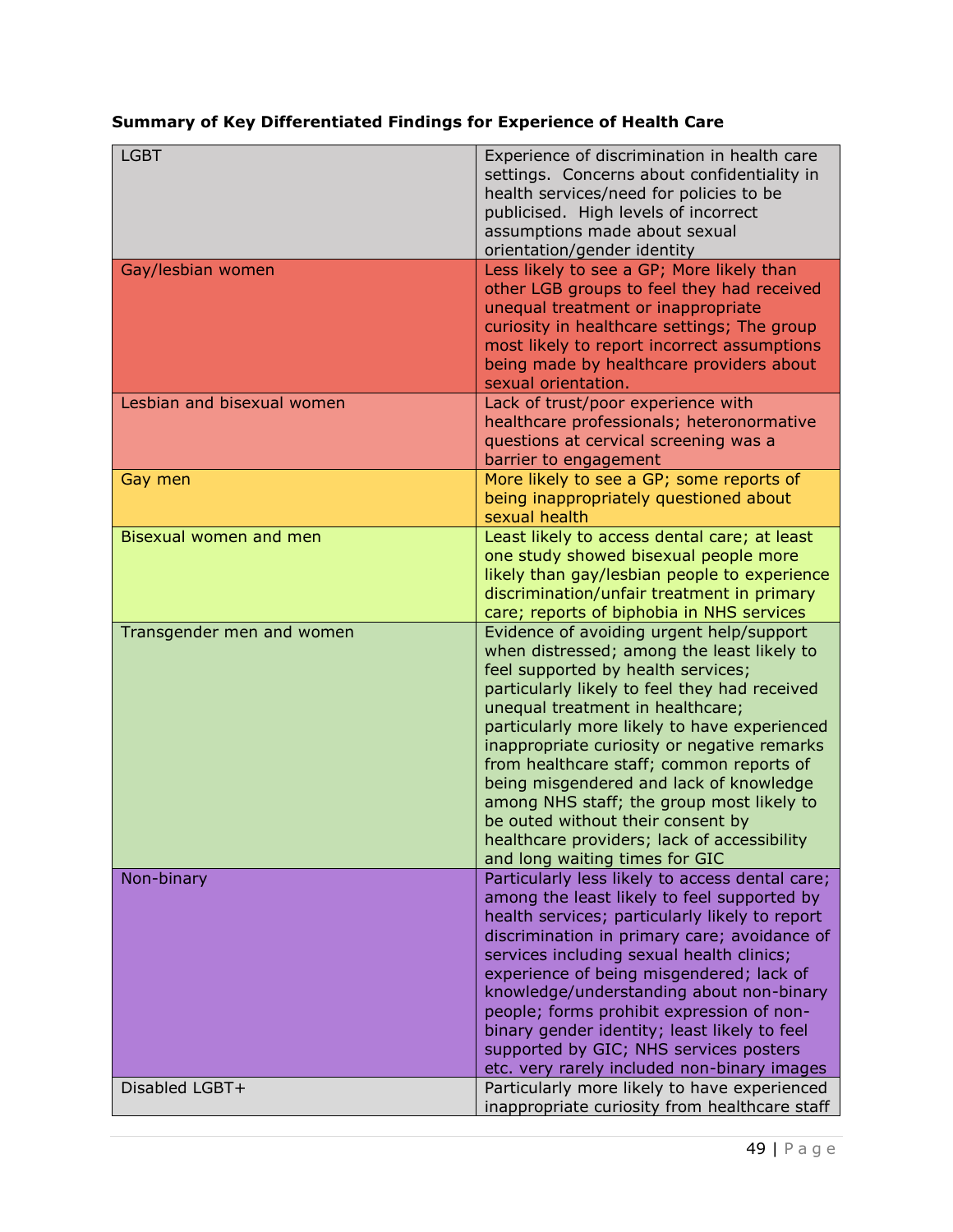# <span id="page-50-0"></span>10. Gaps in Evidence

The evidence presented here has been limited to sources from the UK since 2009. Some of the gaps in evidence identified include:

- 1. **Lack of evidence for Differentiated Groups -** in particular, there is little evidence relating to non-binary people. Also, although there was some evidence relating to the health needs of transgender people, very little was differentiated for trans men and trans women. Also, much of the evidence relating to LGB men and women is aggregate findings for MSM, lesbian and bisexual women, bisexual people, etc.
- 2. **Experience of parenting, adoption and fostering -** while one study pointed to expected discrimination in the adoption/fostering process and in education for the children of LGBT parents, there is no evidence of the actual experiences of LGBT+ parents/prospective parents in Scotland. No evidence was found about access and experience of reproductive and fertility services in Scotland, but a survey has very recently been undertaken by the Equality Network on this topic, and it is expected that findings from this will soon be available.
- 3. **Lesbian and bisexual women's sexual health** there is little evidence on this topic since 2009.
- 4. **Disabled LGBT+ people** there is sporadic mention of the differentiated findings of disabled LGBT people from surveys, which indicate that disabled LGBT+ people face a unique set of challenges and health needs. However, no studies were found which specifically examined the needs of LGBT+ disabled people in Scotland.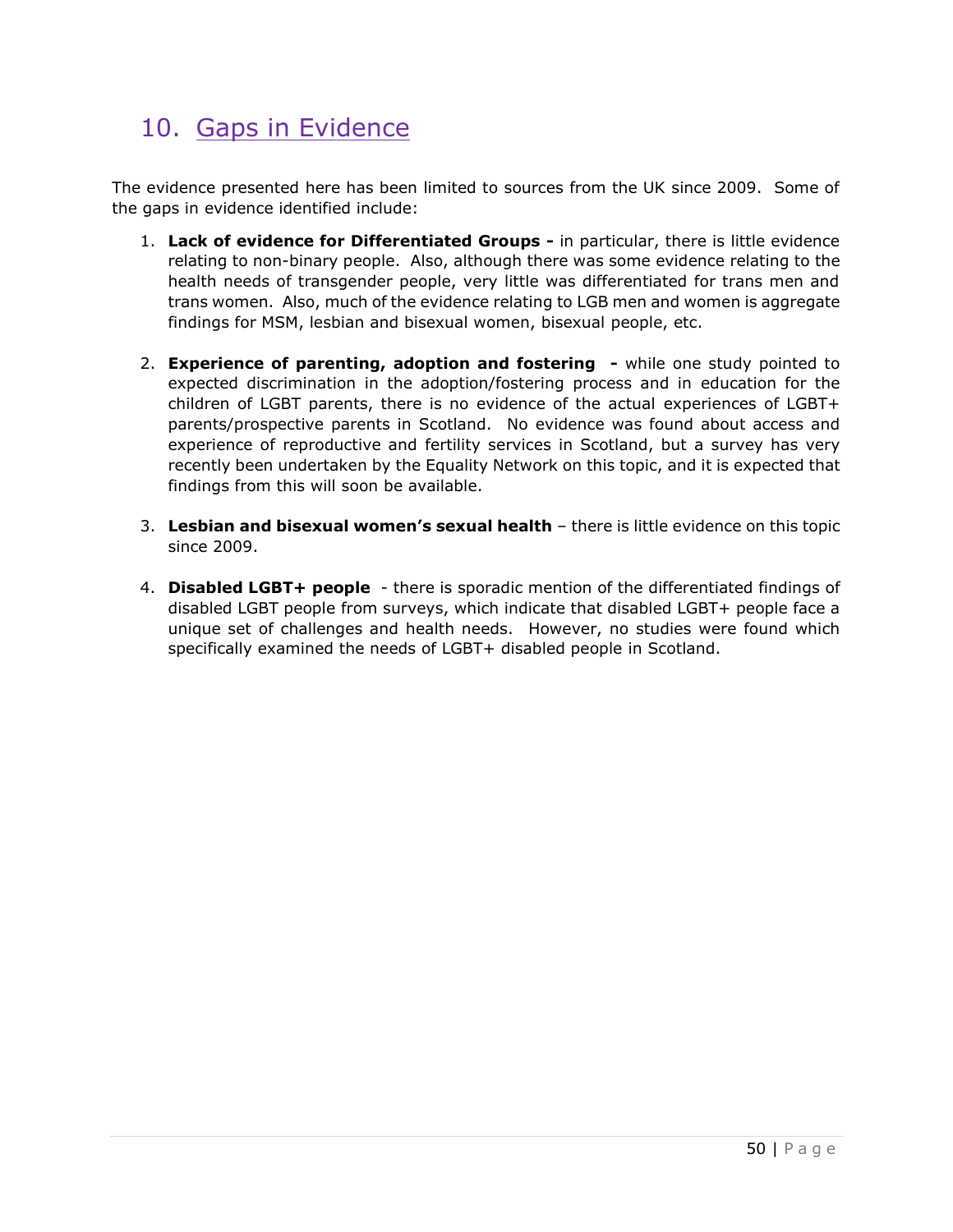# <span id="page-51-0"></span>Appendix 1 – Bespoke Analysis of NHSGGC Adult Health and Wellbeing Survey 2017/18

The following findings are from bespoke analysis of the NHS Greater Glasgow & Clyde Health and Wellbeing Survey 2017/18. The LGBO (lesbian, gay, bisexual or 'other') sample had a much younger age profile than the heterosexual sample. In order to make meaningful comparisons, the heterosexual sample was weighted so that it matched the age profile of the LGBO sample.

All the findings here show a **significant difference (p<0.05)** between the heterosexual and LGBO samples.

For more information about the NHSGGC Health and Wellbeing survey and the full findings for NHSGGC, see<https://www.stor.scot.nhs.uk/handle/11289/579938>

#### **Health and Illness**

|                                                                                                                             | <b>Heterosexual</b><br>(weighted to<br>mirror LGBO<br>age profile) | <b>LGBO</b> |
|-----------------------------------------------------------------------------------------------------------------------------|--------------------------------------------------------------------|-------------|
| General health very good/good                                                                                               | 86.6%                                                              | 75.9%       |
| Positive perception of physical wellbeing                                                                                   | 89.7%                                                              | 79.3%       |
| Positive perception of general mental or emotional<br>wellbeing                                                             | 91.1%                                                              | 71.4%       |
| Definitely feel in control of decisions affecting your life<br>(e.g. planning your budget, moving house or changing<br>job) | 72.0%                                                              | 50.5%       |
| Positive perception of overall quality of life                                                                              | 92.8%                                                              | 86.6%       |
| Has a long-term limiting condition or illness                                                                               | 13.8%                                                              | 30.4%       |
| Currently receiving treatment for at least one illness<br>or condition                                                      | 22.8%                                                              | 42.9%       |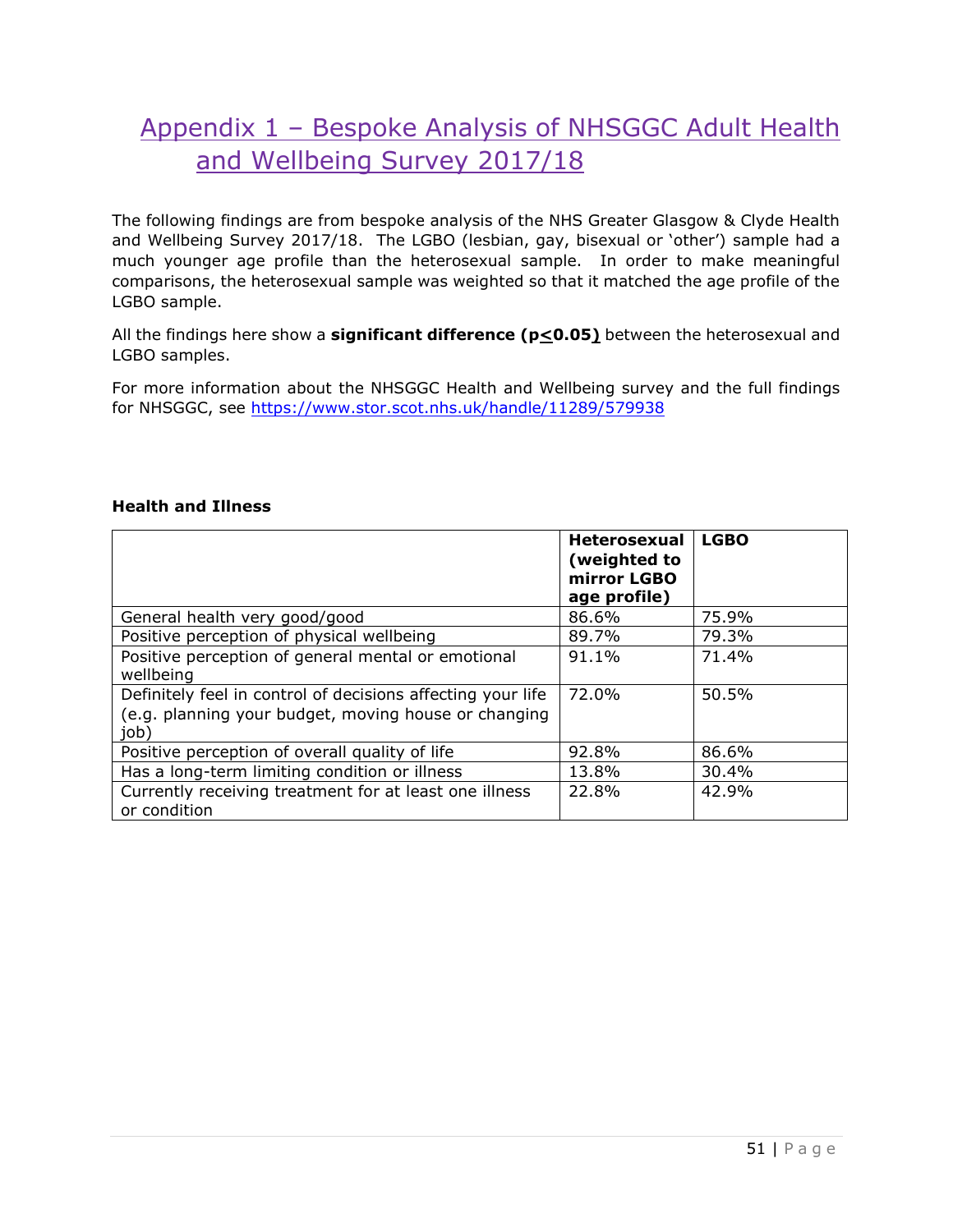#### **Health Behaviours**

|                                                                                     | <b>Heterosexual</b><br>(weighted to<br>mirror LGBO<br>age profile) | <b>LGBO</b> |
|-------------------------------------------------------------------------------------|--------------------------------------------------------------------|-------------|
| Exposed to second-hand smoke most/some of the                                       | 30.9%                                                              | 46.8%       |
| time                                                                                |                                                                    |             |
| Current smoker                                                                      | 21.6%                                                              | 31.3%       |
| Used an e-cigarette in the last year                                                | $6.4\%$                                                            | 20.5%       |
| AUDIT score indicating risk                                                         | 17.1%                                                              | 40.6%       |
| Ever drink alcohol                                                                  | 65.0%                                                              | 84.8%       |
| Agree that getting drunk is a perfectly acceptable<br>thing to do                   | 37.3%                                                              | 53.6%       |
| Agree that it is easier to enjoy a social event if you've<br>had a drink of alcohol | 42.4%                                                              | 56.3%       |
| Consume sweets/chocolate at least weekly                                            | 71.3%                                                              | 82.1%       |
| Consume readymade meals at least weekly                                             | 34.0%                                                              | 44.6%       |
| Consume shop bought coffee at least weekly                                          | 37.1%                                                              | 66.1%       |
| Consume puddings/desserts at least weekly                                           | 36.0%                                                              | 56.8%       |

### **Social Health**

|                                                                | <b>Heterosexual</b><br>(weighted to<br>mirror LGBO<br>age profile) | <b>LGBO</b> |
|----------------------------------------------------------------|--------------------------------------------------------------------|-------------|
| Felt lonely at least some of the time in the past two<br>weeks | 14.3%                                                              | 30.4%       |
| Feel they belong to the local area                             | 76.2%                                                              | 63.6%       |
| Feel valued as a member of the community                       | 64.0%                                                              | 38.3%       |
| Was discriminated against in the last year                     | 5.4%                                                               | 35.7%       |
| Victim of crime in the last year                               | 10.8%                                                              | 26.8%       |

### **Social Capital**

|                                             | <b>Heterosexual</b><br>(weighted to<br>mirror LGBO<br>age profile) | <b>LGBO</b> |
|---------------------------------------------|--------------------------------------------------------------------|-------------|
| Positive perception of reciprocity          | 77.3%                                                              | 58.9%       |
| Positive perception of trust                | 79.0%                                                              | 62.5%       |
| Value local friendships                     | 75.3%                                                              | 59.8%       |
| Positive perception of social support       | 85.1%                                                              | 64.3%       |
| Volunteered in the last year                | 19.7%                                                              | 41.1%       |
| Engaged in social activism in the last year | 5.1%                                                               | 17.9%       |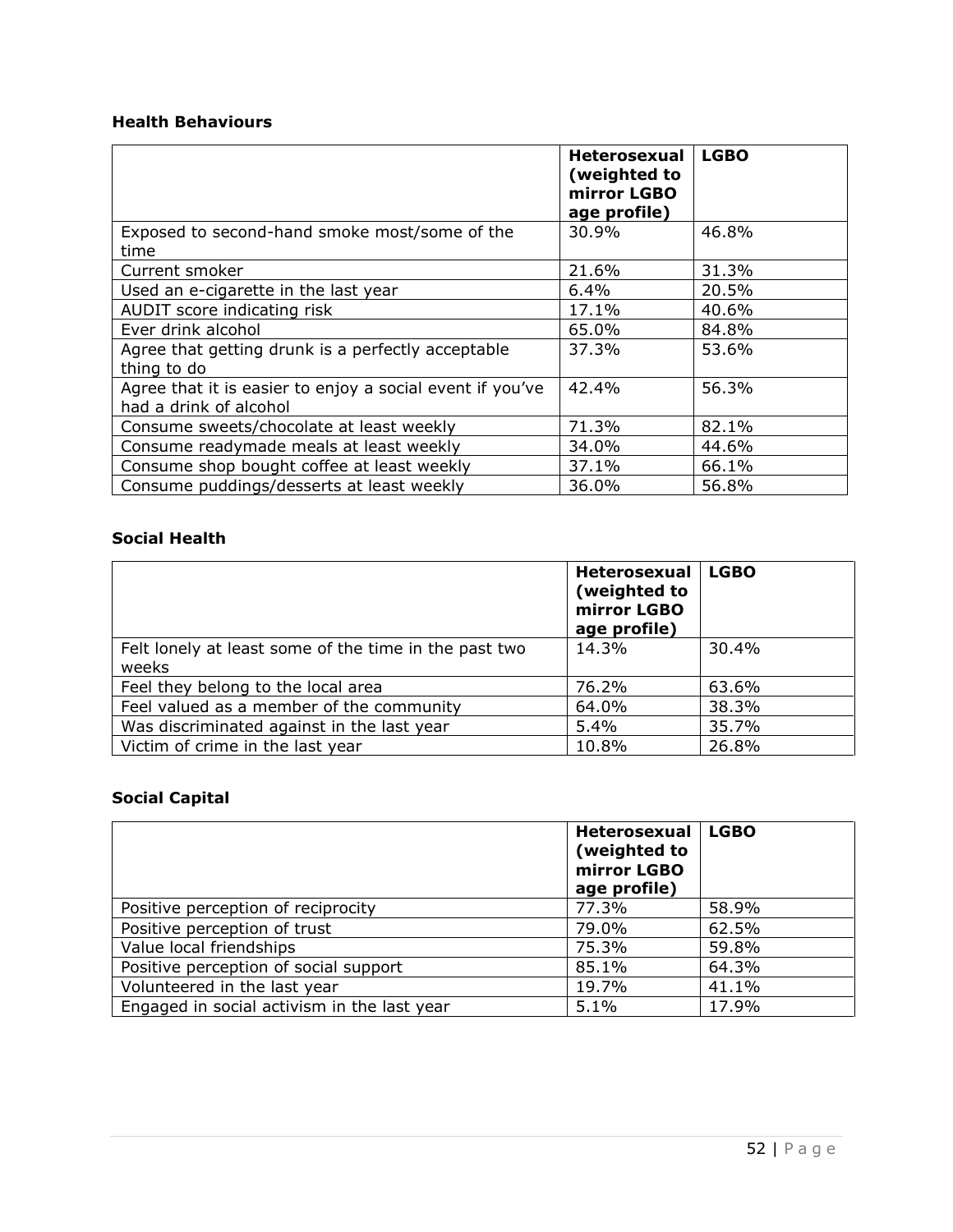### **Financial Wellbeing**

|                                                         | <b>Heterosexual</b><br>(weighted to<br>mirror LGBO<br>age profile) | <b>LGBO</b> |
|---------------------------------------------------------|--------------------------------------------------------------------|-------------|
| Positive perception of adequacy of household income     | 75.5%                                                              | 63.3%       |
| Ever have difficulty meeting essential living costs     | 35.0%                                                              | 57.5%       |
| Would have a problem meeting unexpected cost of £35     | 10.0%                                                              | 22.3%       |
| Would have a problem meeting unexpected cost of<br>£165 | $50.2\%$                                                           | 66.1%       |
| Experienced any food insecurity in the last year        | 8.8%                                                               | 25.0%       |
| Experienced severe food insecurity in the last year     | 3.1%                                                               | 10.2%       |
| Gambled in the last month                               | 24.0%                                                              | 14.4%       |

### **Demographics**

|                               | <b>Heterosexual</b><br>(weighted to<br>mirror LGBO<br>age profile) | <b>LGBO</b> |
|-------------------------------|--------------------------------------------------------------------|-------------|
| Live alone                    | 8.6%                                                               | 13.5%       |
| Children in home              | 34.1%                                                              | 9.9%        |
| Live in owner-occupied home   | 43.7%                                                              | 24.1%       |
| Live in privately rented home | 21.4%                                                              | 49.1%       |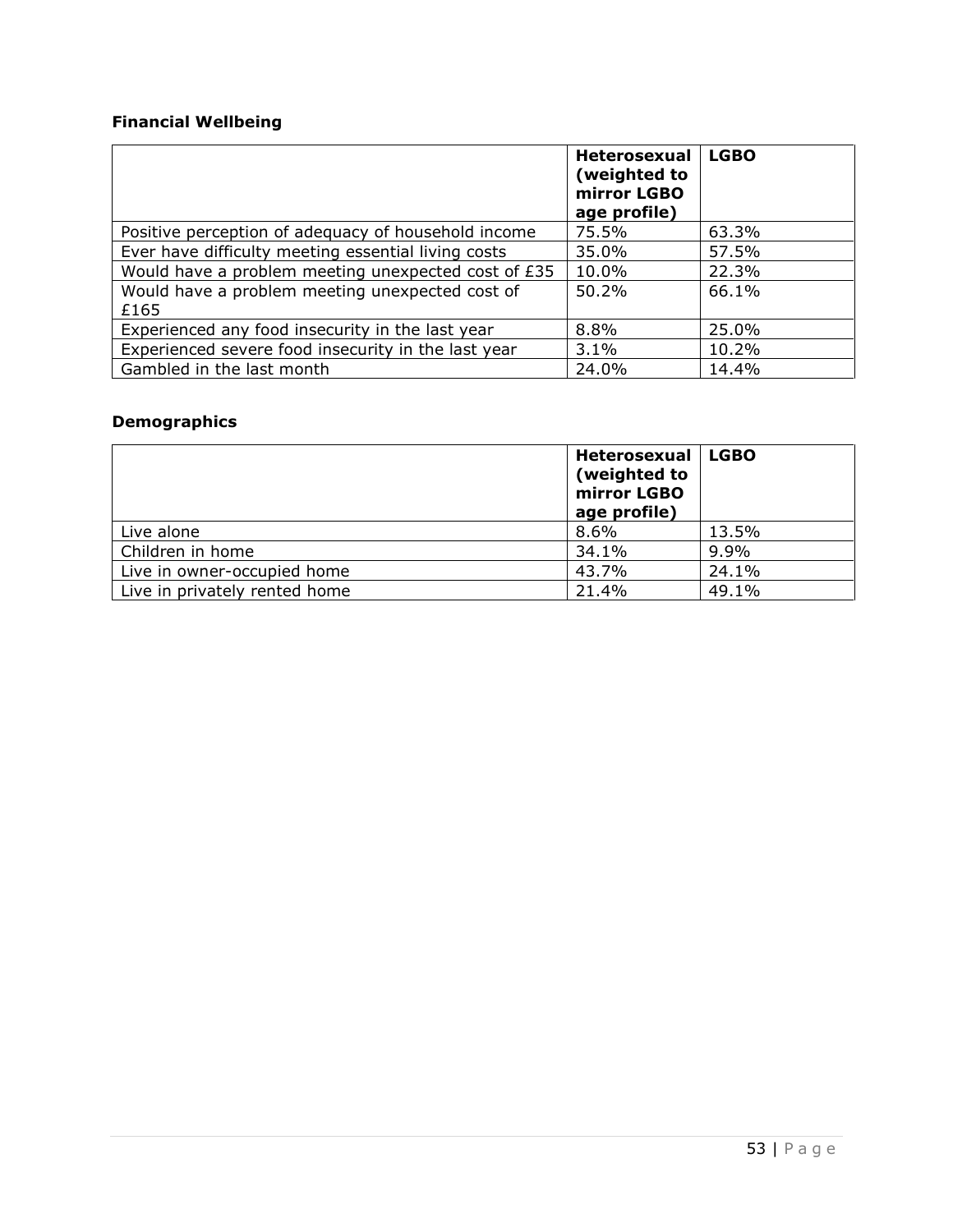# <span id="page-54-0"></span>Appendix 2 – Significant Differences from NHSGGC Schools Surveys by Sexual Identity

The following findings are from bespoke analysis of NHS Greater Glasgow & Clyde Schools Health and Wellbeing Surveys in Inverclyde (2013), Renfrewshire (2013), Glasgow City (2014) and East Dunbartonshire (2014). The bespoke analysis investigated significant differences for LGB pupils compared to heterosexual pupils.

All the findings here show a **significant difference (p<0.05)** between the heterosexual and LGB pupils.

For more information about the analysis and the full findings see:

[https://www.nhsggc.org.uk/media/241379/nhsggc\\_ph\\_schools\\_surveys\\_sexual\\_identity\\_re](https://www.nhsggc.org.uk/media/241379/nhsggc_ph_schools_surveys_sexual_identity_report_2016.pdf) [port\\_2016.pdf](https://www.nhsggc.org.uk/media/241379/nhsggc_ph_schools_surveys_sexual_identity_report_2016.pdf)

#### **Family Circumstances**

|                                                        | <b>Heterosexual</b> | <b>LGB</b> |
|--------------------------------------------------------|---------------------|------------|
| Live in a two-parent family                            | 63%                 | 52%        |
| Live with a family member with a disability            | 12%                 | 18%        |
| Live with a family member with a long-term illness     | 9%                  | 13%        |
| Live with a family member with a mental health         | 6%                  | 14%        |
| problem                                                |                     |            |
| Live with a family member with a drug or alcohol       | 4%                  | 9%         |
| problem                                                |                     |            |
| Live with a family member with any of these            | 24%                 | 39%        |
| (disability, long-term illness, mental health problem, |                     |            |
| drug or alcohol problem)                               |                     |            |
| Young carer                                            | 14%                 | 21%        |
| (Among carers): Caring has an effect on them           | 78%                 | 86%        |

#### **General Health**

|                                              | Heterosexual   LGB |         |
|----------------------------------------------|--------------------|---------|
| Positive view of general health in last year | 70%                | 50%     |
| Has diabetes                                 | 0.8%               | 2.7%    |
| Has eczema/psoriasis/skin condition          | 8.6%               | 13.4%   |
| Has epilepsy                                 | 0.7%               | $3.0\%$ |
| Has arthritis/painful joints                 | 3.6%               | 6.2%    |
| Has a limiting illness of disability         | 9%                 | 16%     |

#### **Oral Health**

|                                                                       | wa            | <b>LGB</b> |
|-----------------------------------------------------------------------|---------------|------------|
| -<br>aath-<br>י בי<br>۱۴۰،<br>`\^/ I<br>∼<br>udv<br>$\sim$<br>--<br>. | $\sim$<br>YC. | 77%        |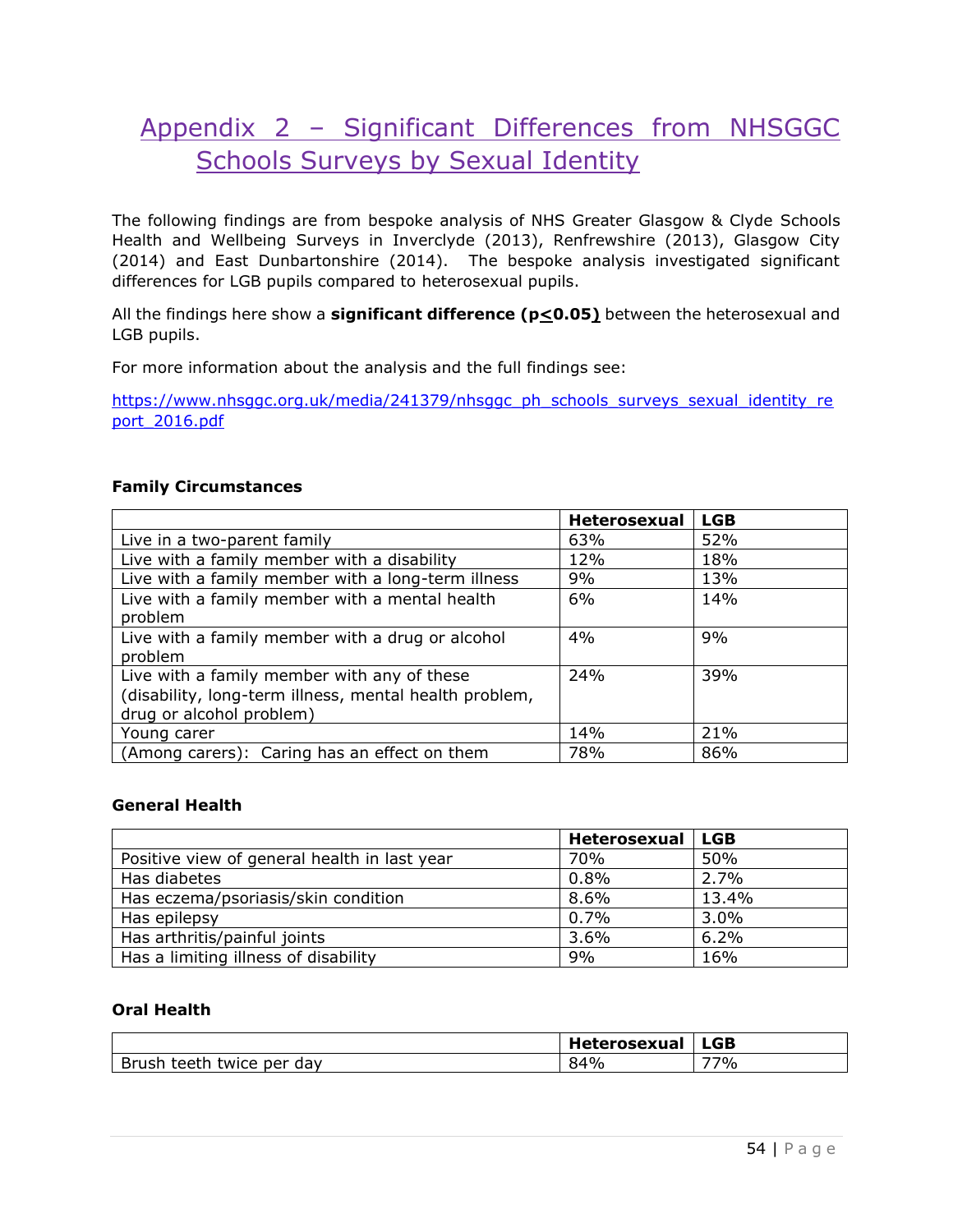### **Physical Activity**

|                                                                            | <b>Heterosexual</b> | <b>LGB</b> |
|----------------------------------------------------------------------------|---------------------|------------|
| Underestimate guidance for physical activity levels                        | 32%                 | 41%        |
| Not active for 60 minutes on any day in last week                          | 5%                  | 12%        |
| Active for 60 minutes on every day in last week                            | 12%                 | 9%         |
| Participate in sports/physical activities at school at<br>least weekly     | 85%                 | 75%        |
| Participate in sports/physical activities out of school at<br>least weekly | 83%                 | 67%        |

### **Diet**

|               | Heterosexual | <b>LGB</b> |
|---------------|--------------|------------|
| Eat breakfast | 70%          | 60%        |
| Eat lunch     | 95%          | 87%        |

### **Sleep**

|                                      | <b>Heterosexual</b> | LGB |
|--------------------------------------|---------------------|-----|
| 9+<br>night<br>per<br>hours<br>sleep | ?8%<br>້            | 20% |

### **Mental, Emotional and Learning Difficulties/Disabilities**

|                                        | Heterosexual | <b>LGB</b> |
|----------------------------------------|--------------|------------|
| Have a mental health/emotional illness | 3.9%         | 22.5%      |
| Have dyslexia                          | $6.2\%$      | 10.9%      |
| Have ADHD                              | 2.2%         | 4.8%       |
| Have ASD/Aspergers                     | 1.3%         | $5.1\%$    |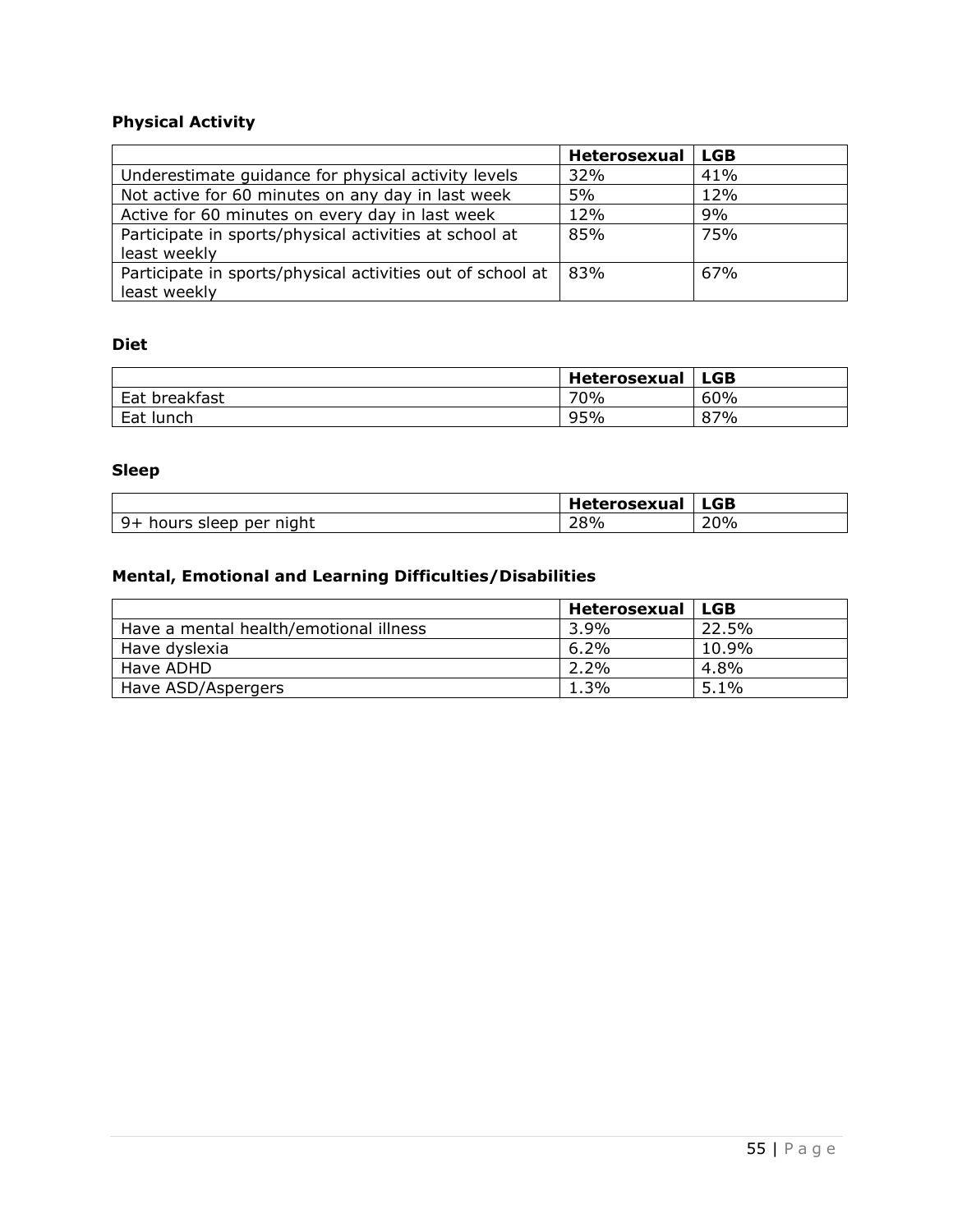### **Worries and People to Talk to**

|                                  | Heterosexual | <b>LGB</b> |
|----------------------------------|--------------|------------|
| Worry about                      |              |            |
| Exams                            | 61%          | 66%        |
| The future                       | 42%          | 57%        |
| School                           | 38%          | 57%        |
| The way I look                   | 33%          | 53%        |
| Getting a job                    | 31%          | 41%        |
| Relationship with friends        | 24%          | 46%        |
| Being alone                      | 16%          | 36%        |
| Relationship with parents/carers | 12%          | 29%        |
| Being bullied                    | 10%          | 24%        |
| Caring for a family member       | 9%           | 16%        |
| Fear of violence/gangs           | 9%           | 14%        |
| Any worries                      | 84%          | 94%        |
|                                  |              |            |
| Easy to talk to                  |              |            |
| Friends                          | 87%          | 82%        |
| Mum/female carer                 | 80%          | 55%        |
| Grandparents                     | 67%          | 49%        |
| Sister(s)                        | 65%          | 54%        |
| Dad/male carer                   | 65%          | 39%        |
| Club or group leader             | 57%          | 49%        |
| Brother(s)                       | 58%          | 43%        |
| GP or nurse                      | 52%          | 40%        |
| <b>Teachers</b>                  | 40%          | 31%        |
| Neighbours                       | 24%          | 19%        |

# **Bullying**

|                                                     | Heterosexual | <b>LGB</b> |
|-----------------------------------------------------|--------------|------------|
| Bullied at school in the last year                  | 14.7%        | 36.5%      |
| Bullied elsewhere in the last year                  | 5.7%         | 19.4%      |
| Bullied online in the last year                     | 6.8%         | 21.5%      |
| Bullied anywhere in the last year                   | 19.6%        | 44.4%      |
|                                                     |              |            |
| Of those who had been bullied                       |              |            |
| Did not report bullying                             | 43.6%        | 50.9%      |
| Reported bullying but it did not make the situation | 23.6%        | 27.7%      |
| better                                              |              |            |
| Reported bullying and it made the situation better  | 32.8%        | 21.4%      |
|                                                     |              |            |
| Bullied others in the last year                     | 15%          | 21%        |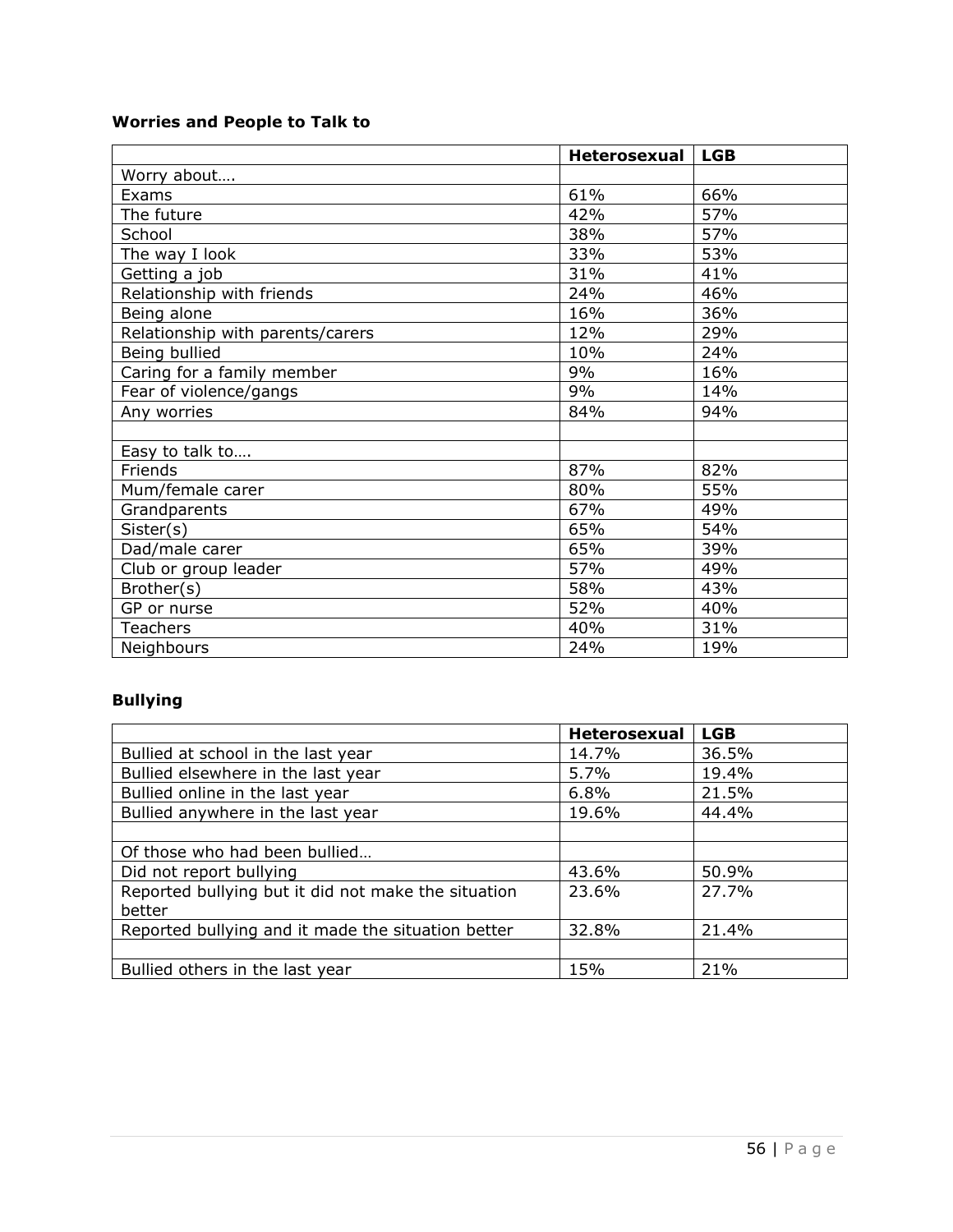### **Strengths and Difficulties**

|                                                                                                     | <b>Heterosexual</b> | l LGB |
|-----------------------------------------------------------------------------------------------------|---------------------|-------|
| From Strengths and Difficulties Questionnaire -<br>proportion with a score indicating high level of |                     |       |
| difficulties for:                                                                                   |                     |       |
| Emotional symptoms                                                                                  | 19.8%               | 46.4% |
| Conduct problems                                                                                    | 17.7%               | 30.7% |
| Hyperactivity                                                                                       | 30.7%               | 37.1% |
| Peer problems                                                                                       | 7.2%                | 22.2% |
| Prosocial scale                                                                                     | 9.4%                | 12.9% |

### **Smoking and Exposure to Smoke**

|                              | Heterosexual | <b>LGB</b> |
|------------------------------|--------------|------------|
| Current smoker               | 18.8%        | 6.2%       |
| Tried e-cigarettes           | 12.0%        | 20.9%      |
| Live with a smoker           | 39%          | 48%        |
| Exposed to second hand smoke | 67%          | 76%        |

### **Alcohol and Drugs**

|                                         | Heterosexual | <b>LGB</b> |
|-----------------------------------------|--------------|------------|
| Ever drink alcohol                      | 44%          | 58%        |
| Drink alcohol at least once a month     | 21%          | 30%        |
| Ever taken drugs                        | $11\%$       | 20%        |
| Used gas/glue/solvents in the last year | 9%           | 5%         |

### **Sexual Health and Relationships (S3-S6)**

|                                                          | Heterosexual | <b>LGB</b> |
|----------------------------------------------------------|--------------|------------|
| Currently have a boyfriend/girlfriend                    | <b>20%</b>   | 32%        |
| Engaged in sexual intercourse                            | 21%          | 32%        |
| Engaged in other sexual activity                         | 25%          | 41%        |
| (if sexually active) Always use                          | 46%          | 37%        |
| contraception/protection                                 |              |            |
| (if sexually active) did not feel ready when had first   | 15%          | 21%        |
| sexual experience                                        |              |            |
| (if sexually active) did not agree to their first sexual | 3%           | 7%         |
| experience                                               |              |            |

### **Screen Time**

|                                                             | Heterosexual | LGB |
|-------------------------------------------------------------|--------------|-----|
| Use Tumblr                                                  | 15%          | 44% |
| Spend 8+ hours on screen-based activities on school<br>days | 30%          | 41% |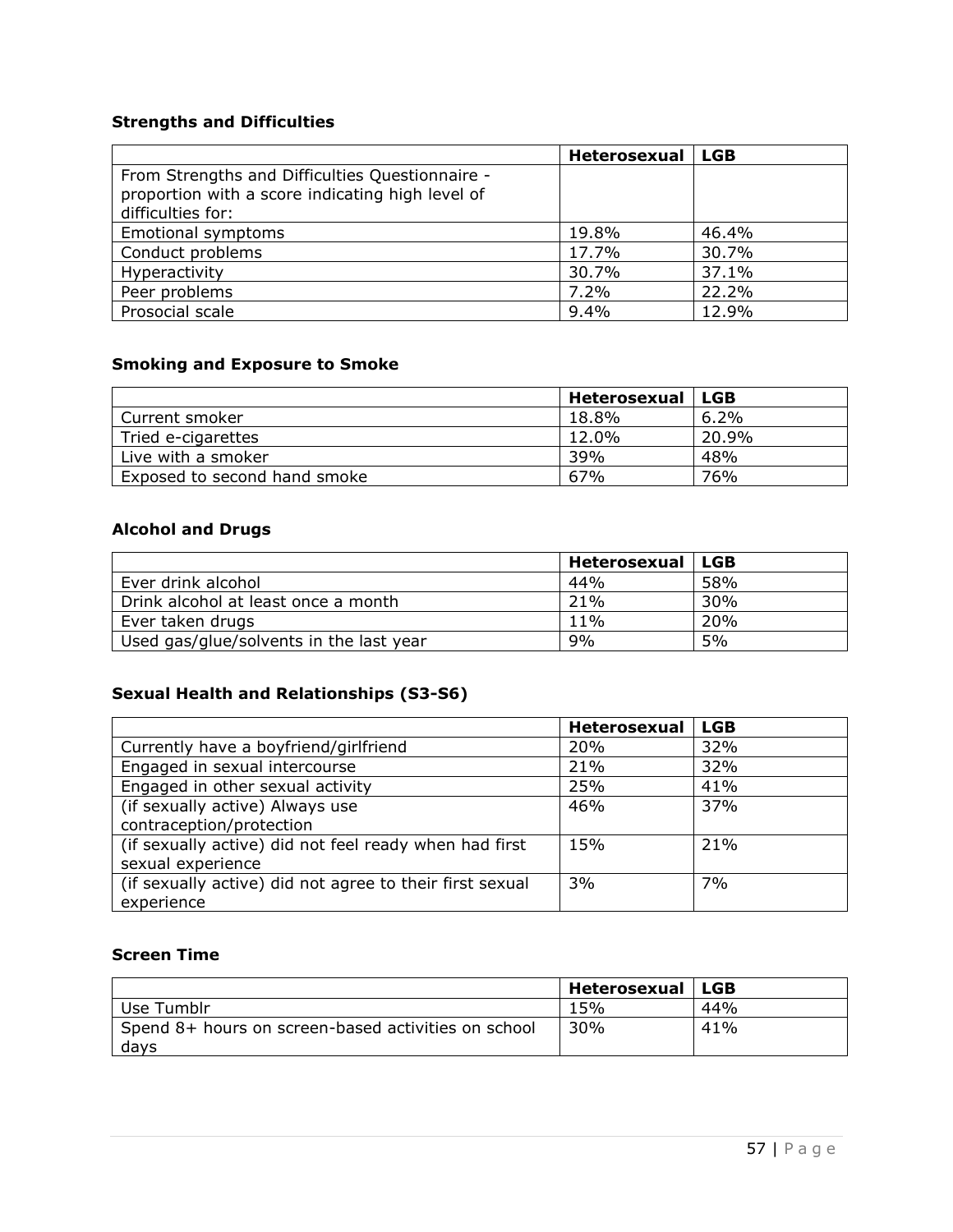### **Risk Behaviours/Risk Clustering**

|                                                       | Heterosexual | <b>LGB</b> |
|-------------------------------------------------------|--------------|------------|
| Proportion engaged in specific activities in the last |              |            |
| year:                                                 |              |            |
| Skipped school                                        | 29.9%        | 41.3%      |
| Lost control when you were angry                      | 28.5%        | 47.4%      |
| Eaten and made yourself sick                          | 17.3%        | 36.8%      |
| Ended up in a situation when you felt threatened or   | 15.9%        | 32.4%      |
| unsafe                                                |              |            |
| Been in a fight                                       | 16.7%        | 23.8%      |
| Thought about harming someone else                    | 14.7%        | 29.7%      |
| Sent an inappropriate text that you wish you had not  | 12.4%        | 27.0%      |
| Done something sexual that you wish you hadn't        | 11.2%        | 21.7%      |
| Posted something on social networking which you       | 10.3%        | 23.9%      |
| regret                                                |              |            |
| Threatened someone                                    | 10.9%        | 19.0%      |
| Had unprotected sex with someone                      | 10.0%        | 17.7%      |
| Carried a weapon                                      | 5.4%         | 12.2%      |
| Vandalised property/graffiti                          | 5.0%         | 9.7%       |
| Shoplifted                                            | 4.4%         | 11.9%      |
| Been charged by the police                            | 4.5%         | 7.5%       |
| Been involved in a gang fight                         | 4.2%         | 7.6%       |
| Drug dealing                                          | 2.8%         | 7.3%       |
| Broken into a shop/school house                       | 1.8%         | 5.1%       |
| Any of the above                                      | 53.4%        | 73.9%      |
|                                                       |              |            |
| Risk index Score (see full report for details)        |              |            |
| No risk behaviours                                    | 36.5%        | 18.4%      |
| Low risk behaviours                                   | 30.6%        | 25.7%      |
| Moderate risk behaviours                              | 20.0%        | 28.5%      |
| High risk behaviours                                  | 12.9%        | 27.4%      |

### **Positive Behaviours**

|                                                                          | Heterosexual | <b>LGB</b> |
|--------------------------------------------------------------------------|--------------|------------|
| Taken part in a drama/acting/singing/dancing group in  <br>the last year | 29.8%        | 25.4%      |
| Done voluntary work in the last year                                     | 37.3%        | 29.2%      |
| Taken part in a charity event                                            | 36.1%        | 30.8%      |

### **Culture and Leisure Facilities**

|                                        | Heterosexual | <b>LGB</b> |
|----------------------------------------|--------------|------------|
| Visited museum in the last year        | 43.7%        | 50.9%      |
| Visited library in the last year       | 55.4%        | 62.5%      |
| Visited sports centre in the last year | 73.1%        | 54.6%      |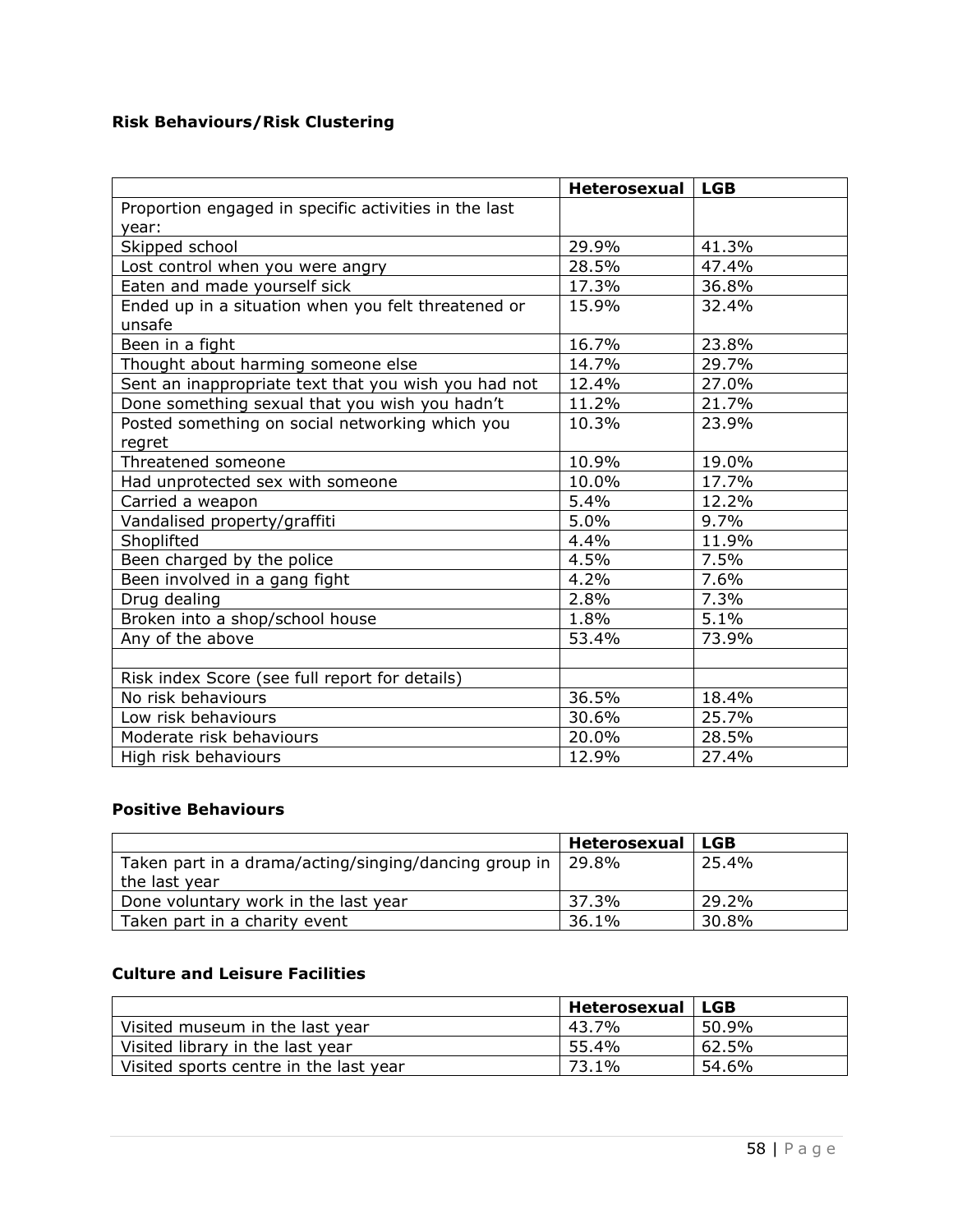### **Indicators of Financial Inclusion/Poverty**

|                                         | Heterosexual | <b>LGB</b> |
|-----------------------------------------|--------------|------------|
| No cars in household                    | $17.2\%$     | 25.9%      |
| No family holidays in the last year     | 24.1%        | 32.4%      |
| Moderate/high indicators of deprivation | 61.3%        | 70.4%      |

### **Post-School Expectations**

|                                            | Heterosexual | <b>LGB</b> |
|--------------------------------------------|--------------|------------|
| Expect to go to further education/training | $-7\%$       | 72%        |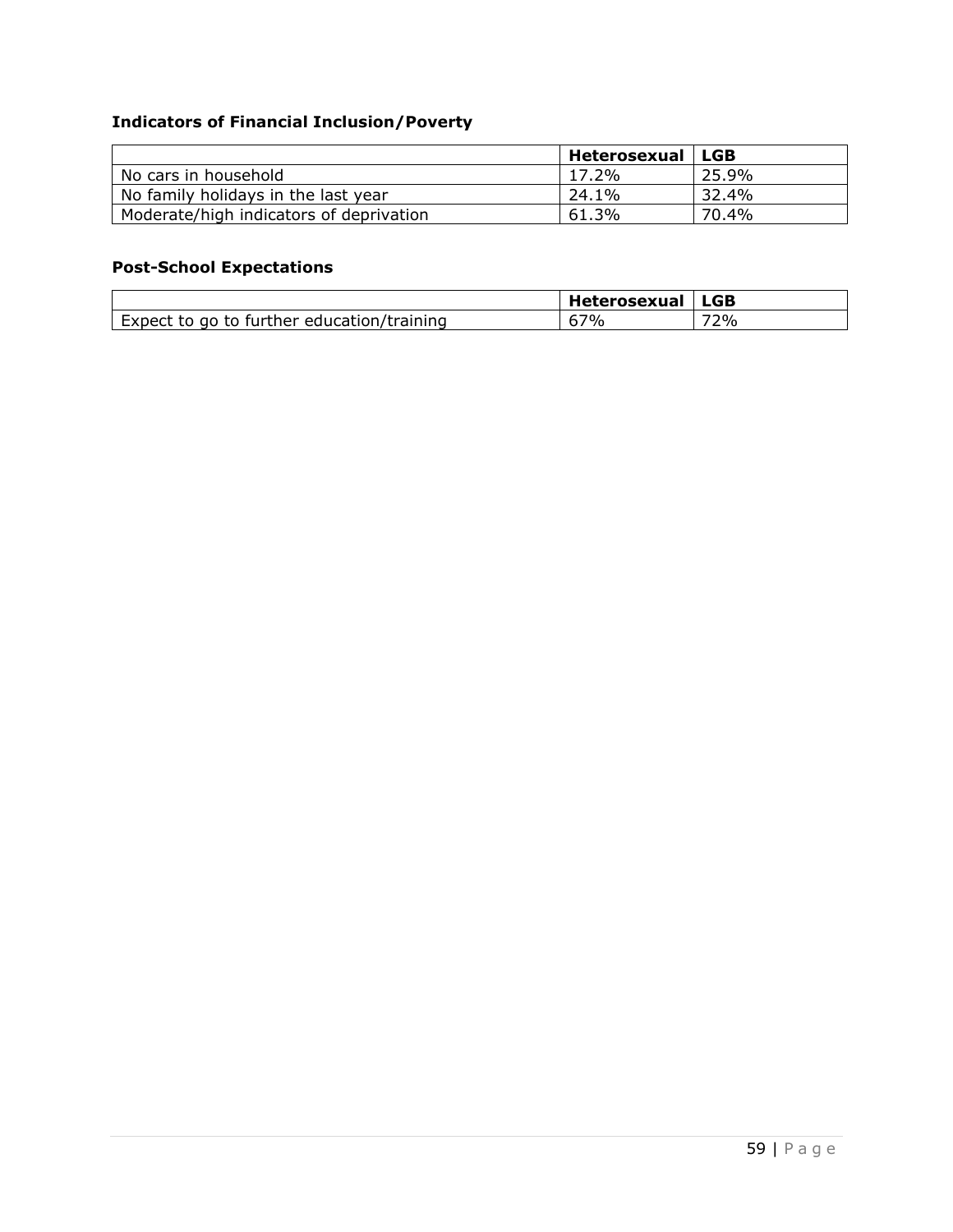# <span id="page-60-0"></span>References

- Arcelus, J., Bouman, W. P., Jones, B. A., Richards, C., Jimenez-Murcia, S., & Griffiths, M. D. (2017). Video gaming and gaming addiction in transgender: An exploratory study. *Journal of Behavioural Addictions*, 21-29.
- Bachman, C. L., & Gooch, B. (2018). *LGBT in Britain: Trans Report.* Stonewall.
- Bachmann, C. L., & Gooch, B. (2018). *LGBT in Britain: Hate Crime and Discrimination .* Stonewall.
- Bachmann, C. L., & Gooch, B. (2018). *LGBT in Britain: Home and Communities.* Stonewall.
- Baker, G., Baillie, M., Flowers, P. P., & Frankis, J. (2015). *SAMM Project Report 'The louder I can shout to condemn it':The lived experience of Scotland's African Men who have sex with Men.* Waverley Care.
- Barker, M., Richards, C., Jones, R., Bowes-Catton, H., Plowman, T., Yockney, J., & Morgan, M. (2012). *The Bisexuality Report.* The Open University Centre for Citizenship, Identities and Governance and Faculty of Health and Social Care.
- Beach, B. (2019). *Raising the equality flag: Health inequalities among older LGBT people in the UK.* University College London.
- Beat . (2019). *Web report.* www.beateastingdisorders.org.uk.
- Booker, C. L., Rieger, G., & Unger, J. B. (2017). Sexual orientation health inequality: Evidence from Understanding Society, the UK Longitudinal Household Study. *Preventive Medice*, 126-132.
- Bourne, A., Reid, D., Hickson, F., Rueda, S. T., & Weatherburn, P. (2014). *The Chemsex Study: drug use in sexual settings among gay and bisexual men in Lambeth, Southwark & Lewisham.* London: Sigma Research, London School of Hygiene & Tropical Medicine.
- Brider, S., Snedden, M., Bachmann, C. L., & Gooch, B. (2018). *LGBT in Scotland: Health Report.* Stonewall Scotland.
- Bridger, S., Bachmann, C. L., & Gooch, B. (2018). *LGBT in Scotland: Hate Crime and Discrimination.* Stonewall Scotland.
- Bridger, S., Dradlow, J., Gausp, A., & Jadva, D. V. (2017). *School Report Scotland: The experiences of lesbian, gay, bi and trans young people in Scotland's schools in 2017.* Stonewall Scotland.
- Cherguit, J., Burns, J., Pettle, S., & Tasker, F. (2013). Lesbian co-mothers' experiences of maternity healthcare services. *Journal of Advanced Nursing*, 69 (6) 1269-1278.
- Cowen, T., Rankin, S. A., Stoakes, P., & Parnez, T. (2009). *Everyone In: The Minority Ethnic LGBT Project.* BEMIS/Equality Network.
- Cowen, T., Stella, F., Magahy, K., Strauss, K., & Morton, J. (2011). *Sanctuary, Safety and Solidarity - Lesbian, Gay, Bisexual, Transgender Asylum Seekers and Refugees in Scotland .* Equality Network.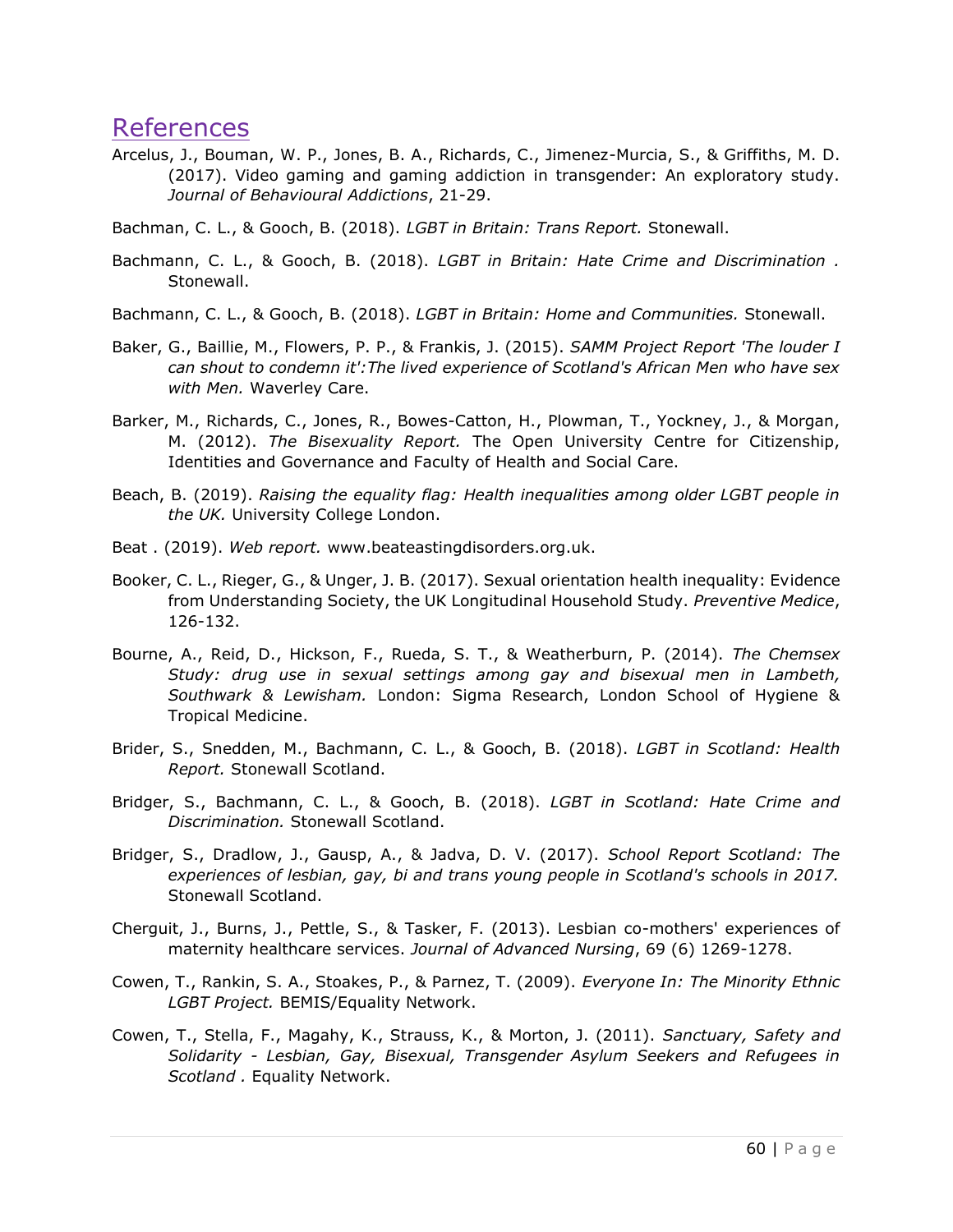- Crown Office & Procurator Fiscal Service. (2018). *Hate Crime in Scotland 2017-18.* Crown Office & Procurator Fiscal Service.
- DrugScope. (2014). *Business as usual? A status report on new psychoactive substances (NPS) and 'club drugs' in the UK.* DrugScope/Recovery Partnership.
- Emslie, D. C., Lennox, J. C., & Ireland, D. L. (2016). *The social context of LGBT people's drinking in Scotland.* Scottish Health Action on Alcohol Problems (SHAAP)/Glasgow Caledonian University.
- Fairgrieve, R., & McKenna, R. (2019). *Our Voice: Exploring alcohol use among men who have sex with men.* Waverley Care.
- Fish, J., & Williamson, I. R. (2016). Exploring lesbian, gay and bisexual patients' accounts of their experience of cancer care in the UK. *European Journal of Cancer Care*.
- Frankis, J., & Welsh, M. (2017). *Social Media, Men who have sex with men, Sexual and Holistic Health Study (SMMASH2).* Glasgow Caledonian University.
- French, T., Magic, J., & Kent, R. (2015). *The Scottish LGBT Equality Report: Lesbian, gay, bisexual and transgender people's experiences of inequality in Scotland.* Equality Network.
- GIRES. (2011). *The Number of Gender Variant people in the UK - Update 2011.* Gender Identity Research and Education Society.
- Glidden, D., Bouman, W. P., Jones, B. A., & Arcelus, J. (2016). Gender dysphoria and autism spectrum disorder: a systematic review of the literature. *Sexual Medicine Reviews*, 3- 14.
- Gordon, D., Graham, L., Robinson, M., & Taulbut, M. (2010). *Dimensions of Diversity: Population differences and health improvement opportunities.* NHS Health Scotland.
- Guasp, A., Ellison, G., & Satara, T. (2015). *Homophobic Bullying in Britain's Schools in 2014.* Stonewall.
- Gunstone, B. (2010). *Cancer awareness: the impact of sexual orientation.* YouGov.
- Hagger-Johnson, G., Taibjee, R., & Semlyen, J. (2013). Sexual orientation identity in relation to smoking history and alcohol use at age 18/19: cross-sectional associations from the Longitudinal Study of Young People in England (LSYPE). *BMJ Open*, 3: e002810.
- Harvey, S., Mitchell, M., & Keeble, J. (2014). *Barriers faced by Lesbian, Gay, Bisexual and Transgender people in accessing domestic abuse, stalking, harassment and sexual violence services: research summary.* Welsh Government Social Research.
- Head, S., & Milton, M. (2014). Filling the Silence: Exploring the Experience of Intimate Partner Abuse. *Journal of Bisexuality*, 14 (2): 277-299.
- Hudon-Sharp, N., & Metcalf, H. (2016). *Inequality among lesbian, gay, bisexual and transgender groups in the UK: a review of evidence.* National Institute of Economic and Social Research.
- James-Hawkins, L., Booker, C., & Bao, Y. (2019). *National LGBT Survey 2017: Healthcare amongst lesbian and bisexual women.* London: Government Equalities Office.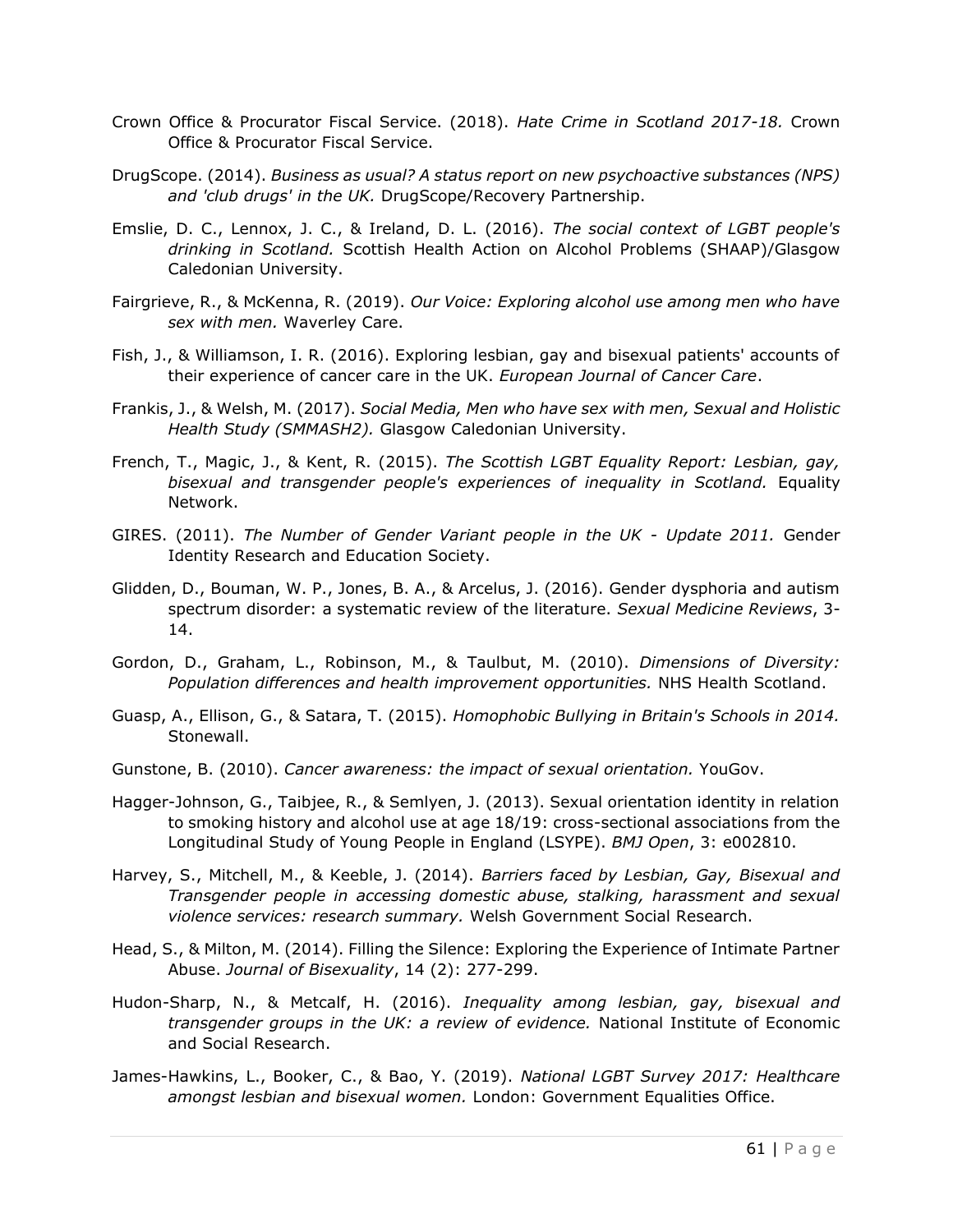- Karban, K., & Sirriyeh, A. (2015). *LGBT asylum seekers and health inequalities in the UK.* Bristol: Policy Press.
- Kitchen, D. E. (2015). *Out on the Fields: The first international study on homophobia in sport.* Nielson, Bingham Cup Syndney 2014, Australian Sports Commission, Federation of Gay Games.
- Leven, T. (2016). *Key Findings in the NHSGGC Schools Surveys by Sexual Identity.* NHS Greater Glasgow & Clyde.
- Leven, T. (2019). *NHS Greater Glasgow & Clyde 2017/18 Adult Health and Wellbeing Survey Main Report.* NHS Greater Glasgow & Clyde.
- LGBT Foundation. (2017). *Primary Care Survey Report.*
- LGBT Health & Wellbeing. (2018). *LGBTI Populations and Mental Health Inequality.* Edinburgh: LGBT Health & Wellbeing.
- LGBT Youth Scotland. (2018). *Life in Scotland for LGBT Young People: Analysis of the 2017 survey of lesbian, gay, bisexual and transgender young people.* LGBT Youth Scotland.
- Light, P. B., & Ormandy, D. P. (2011). *Lesbian, Gay & Bisexual Women in the North West: A multi-method study of cervical screening attitudes, experiences and uptake.* University of Salford.
- MacLeod, K., Pickering, L., Gannon, M., Greenwood, S., Liddell, D., Smith, A., . . . Burton, G. (2016). *Understanding the patterns of use, motives and harms of New Psychoactive Substances in Scotland.* Scottish Government.
- MacMillan Cancer Support. (2014). *The Emerging Picture - LGBT People With Cancer: Understanding the numbers, needs and experiences of people affected by cancer.* MacMillan.
- Marie Curie. (2016). *"Hiding who I am" The reality of end of life care for LGBT People.* Marie Curie.
- Matthews, P., Poyner, C., & Kjellgren, R. (2018). Lesbian, gay, bisexual, transgender and queer experiences of homelessness and identity: insecurity and home(o)normativity,. *International Journal of Housing Policy*.
- McCann, E., Lee, R., & Brown, M. (2016). The experiences and support needs of people with intellectual disabilities who identify as LGBT: A review of the literature. *Research in Developmental Disabilities*.
- McNeil, J., Bailey, L., Ellis, S., Morton, J., & Regan, M. (2012). *Trans Mental Health Study 2012.* Scottish Transgender Alliance.
- Miles, N. (2012). *No Going Back: Lesbian and Gay People and the Asylum System .* Stonewall.
- NAT. (2017). *Trans people and HIV: How can policy work inprove HIV prevention, treatment and care for trans people in the UK?* NAT.
- Nobili, A., Glazebrook, C., Bouman, W. P., Baron-Cohen, S., Allison, C., Smith, P., & Arcelus, J. (2018). Autistic Traits in Treatment-Seeking Transgender Adults. *Journal of Autism and Developmental Disorders*, April.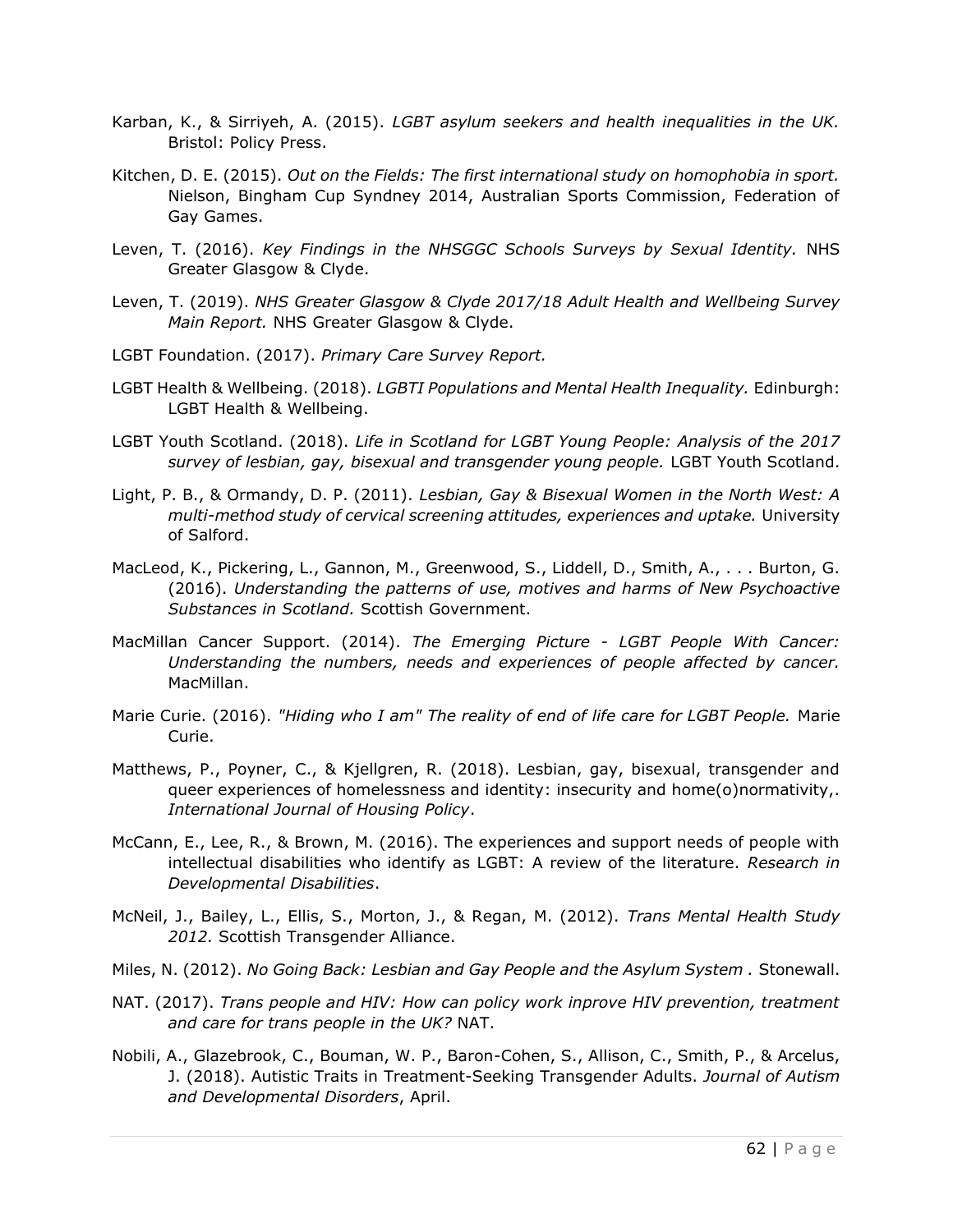- O'Brien, O., McKenna, R., & Rose, A. (2019). *"We can't take our rights for granted": Findings of a peer research project with gay and bisexual men, and men who have sex with men, Lothian.* In draft, unpublished.
- Office for National Statistics. (2014). *Drug Misuse: Findings from the 2013/14 Crime Survey for England and Wales.* Home Office.
- Pearson, H., & Magic, D. J. (2017). *Scottish LGBTI hate crime report 2017 .* Equality Network.
- Rankin, S., Morton, J., & Bell, M. (2014). *Complicated? Bisexual people' experiences of and ideas for improving services.* Equality Network.
- Reid, D. (2011). *The UK Gay Men's Sex Survey - Scotland region of residence data report.* Sigma Research.
- Saunders, C. L., Meads, C., Abel, G. A., & Lyratzopoulos, G. (2017). Associations Between Sexual Orientation and Overall and Site-Specific Diagnosis of Cancer: Evidence From Two National Patient Surveys in England. *Journal of Clinical Oncology*, Vol 35 (32) 3654-3660.
- Scottish Government. (2013). *Scottish Government Equality Outcomes: Lesbian, Gay, Bisexual and Transgender (LGBT) Evidence Review.* The Scottish Government.
- Scottish Government. (2015). *Strategic Framework for Action on Palliative and End of Life Care.* Scottish Government.
- Scottish Government. (2017). *Sexual Orientation in Scotland 2017: summary of evidence base.* Scottish Government.
- Scottish Government. (2018). *Scottish Government response to Freedom of Information request FOI/18/03177.*
- Scottish Government. (2019). *Scottish Survey Core Questions 2017.* Scottish Government.
- Scottish Government Social Research. (2012). *2010/11 Scottish Crime and Justice Survey Drug Use.* Edinburgh: Scottish Government.
- Scottish Transgender Alliance. (2010). *Out of sight, out of mind? Transgender People's Experiences of Domestic Abuse.* Scottish Transgender Alliance.
- Semlyen, J., King, M., Varney, J., & Hagger-Johnson, G. (2016). Sexual orientation and symptoms of common mental disorder or low wellbeing: combined meta-analysis of 12 UK population health surveys. *BMC Psychiatry*, 16:67.
- Shahab, L., Brown, J., Hagger-Johnson, G., Michie, S., Semlyen, J., West, R., & Meads, C. (2017). Sexual orientation identity and tobacco and hazardous alcohol use: findings from a cross-sectional English population survey. *BMJ Open*, 7: e015058.
- Stonewall. (2011). *Lesbian, Gay & Bisexual People in Later Life.* Stonewall.
- Stonewall Scotland. (2012). *Gay and Bisexual Men's Health Survey Scotland.* Stonewall Scotland.
- Stonewall Scotland. (2014). *Your Services Your Say - LGBT people's experiences of public services in Scotland.* Stonewall Scotland.